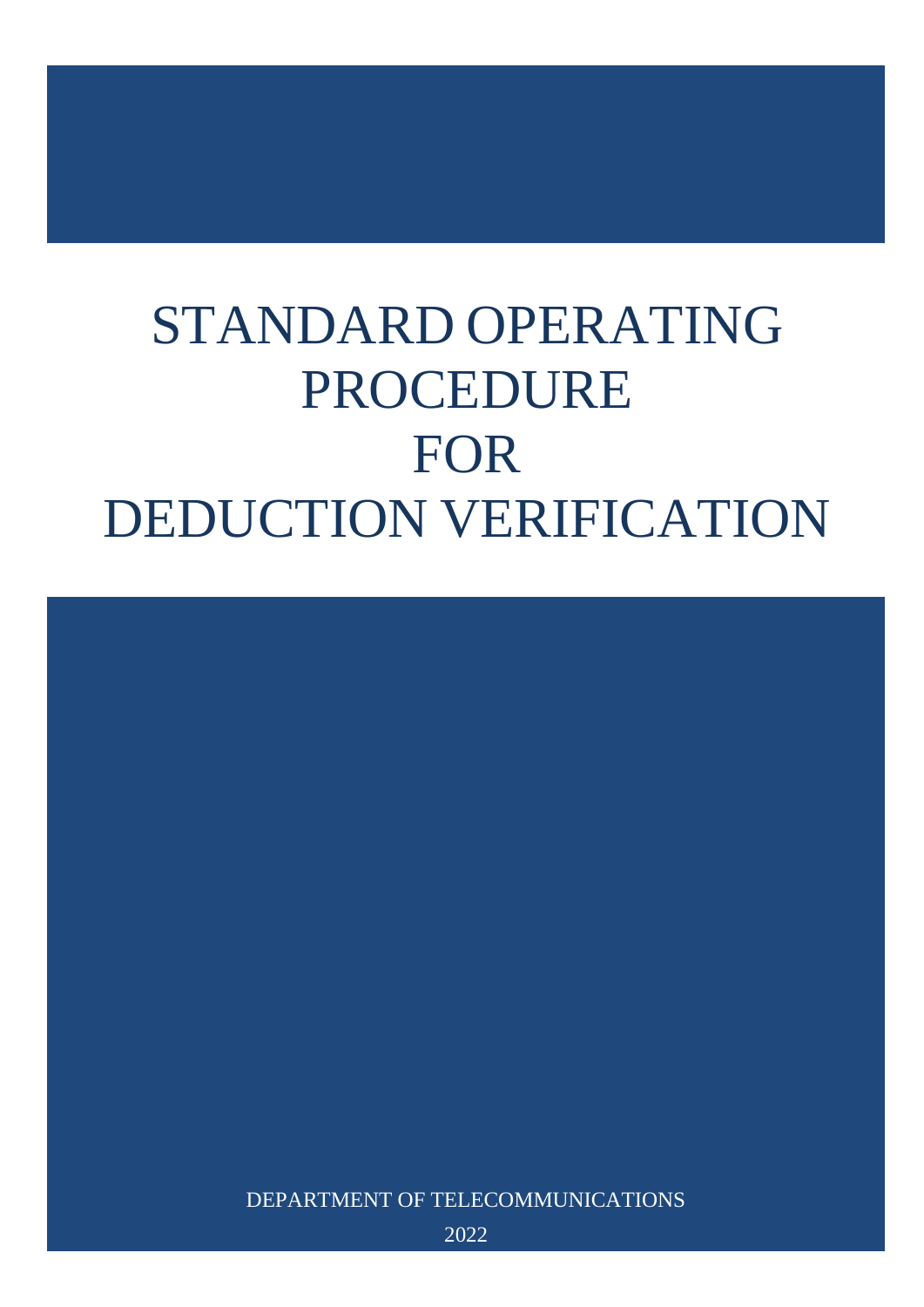# **Contents**

| 1. | <b>Introduction</b>                                                                                  | $\overline{2}$          |
|----|------------------------------------------------------------------------------------------------------|-------------------------|
| 2. | <b>Objectives</b>                                                                                    | $\overline{2}$          |
| 3. | <b>Provisions in License Agreement</b>                                                               | 3                       |
| 4. | <b>Instructions of DoT</b>                                                                           | 4                       |
| 5. | <b>Deduction Verification in SARAS</b>                                                               | 4                       |
| 6. | <b>Documents for Deduction Verification</b>                                                          | $\overline{\mathbf{4}}$ |
| 7. | <b>Deduction Verification Authorities</b>                                                            | 7                       |
| 8. | <b>Provisional Deduction Verification Process</b>                                                    | 7                       |
| 9. | <b>Final Deduction Verification Process</b>                                                          | 13                      |
|    | 10. Review of Final Deduction Verification Report                                                    | 14                      |
|    | 11. Re-opening of Deduction Verification Cases                                                       | 15                      |
|    | <b>Annexure A: Provisions for deductions under various Licenses/Service</b><br><b>Authorisations</b> |                         |
|    | <b>Annexure B: Format of AO</b>                                                                      |                         |
|    | <b>Annexure C: Format of AG</b>                                                                      |                         |
|    | <b>Annexure D: Format of IR</b>                                                                      |                         |
|    | <b>Annexure E: Format of PP</b>                                                                      |                         |
|    | <b>Annexure F: Format of AO(ILD)</b>                                                                 |                         |
|    | Annexure G: Time line chart for deduction claim submission and verification                          |                         |
|    | <b>Annexure H: List of Admissible &amp; Inadmissible Deductions</b>                                  |                         |
|    | <b>Annexure I: Objection Report cum Show Cause Notice</b>                                            |                         |
|    | <b>Annexure J: Annual Verification Notice to Licensee</b>                                            |                         |
|    | <b>Annexure K: Final Deduction Verification Report</b>                                               |                         |
|    | <b>Annexure 1 to 52 : Previous Orders/Guidelines</b>                                                 |                         |
|    |                                                                                                      |                         |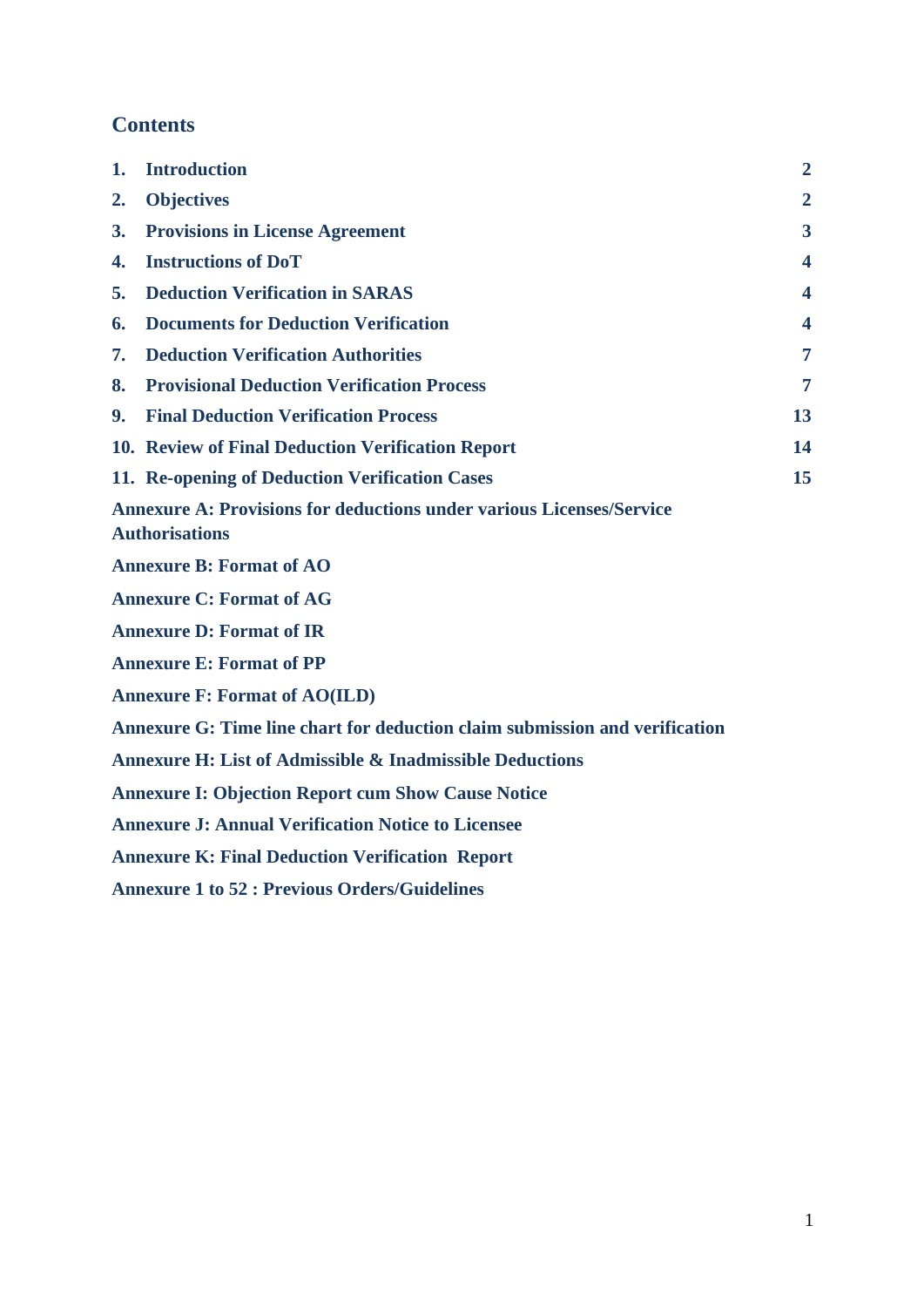## <span id="page-2-0"></span>**1. Introduction**

- 1.1. The Department of Telecom (DoT) switched from a fixed License Fee regime to a revenue-sharing regime in 1999. The different licenses issued under the revenue sharing regime allow the licensees to claim certain deductions from their Gross Revenue to arrive at Adjusted Gross Revenue (AGR), for the purpose of levying License Fee (LF) & Spectrum Usage Charge (SUC). Further, the Hon'ble Supreme Court in its orders dated 24.10.2019 & 01.09.2020 resolved the AGR definitional dispute in favour of DoT, by clearly outlining the principles underlying the definition of AGR as well as crystallising the total past dues payable by Access Operators. Moreover, the Telecom Reforms 2021 has effected many changes in financial conditions and compliance regime, which include, amongst others, the exclusion of non-telecom revenue from Gross Revenue (GR) to arrive at Applicable Gross Revenue (ApGR), for purposes of calculation of License Fee & Spectrum Usage Charges.
- 1.2. Further, DoT has launched revenue management system from FY 2020-21 SARAS (System for Assessment of LF Revenue & SUC) - to ease, standardise and digitise all aspects of telecom finance compliance - document submissions, payments, assessment & reporting of telecom revenue, and related ancillary processes, across the life cycle of a licensee. SARAS has digitised the deduction verification process from end to end, with digital filing of all deduction claims and related supporting documents by Licensees, as well as online verification and generation of deduction verification notices/reports.
- 1.3. The work of Deduction Verification was delegated to the field offices of DoT i.e. offices of Principal Controllers of Communication Accounts (Pr. CCA) and Controllers of Communication Accounts (CCA) in 2006-07. DoT HQ has issued various rules/order/guidelines related to deduction verification process from time to time. Although the work of Deduction Verification is being carried out effectively by these offices, with detailed procedures evolved over time, going forward, it is crucial that all aspects of deduction verification regime are codified into a single document for reference and guidance. The process of Deduction Verification is sought to be codified through this SOP, taking into account above mentioned factors. In this context, this Standard Operating Procedure (SOP) is expected to help achieve greater levels of standardisation, efficiency as well as transparency and accountability in the deduction verification process.

# <span id="page-2-1"></span>**2. Objectives**

The objectives of this SOP are to facilitate and ensure:

- a) Efficient and timely processing of deduction claims
- b) Consistency & Uniformity across verifying authorities
- c) Transparency and accountability of verifying authorities
- d) Reduction of department-industry disputes and litigation
- e) Revenue assurance by standardising admissibility/inadmissibility of claims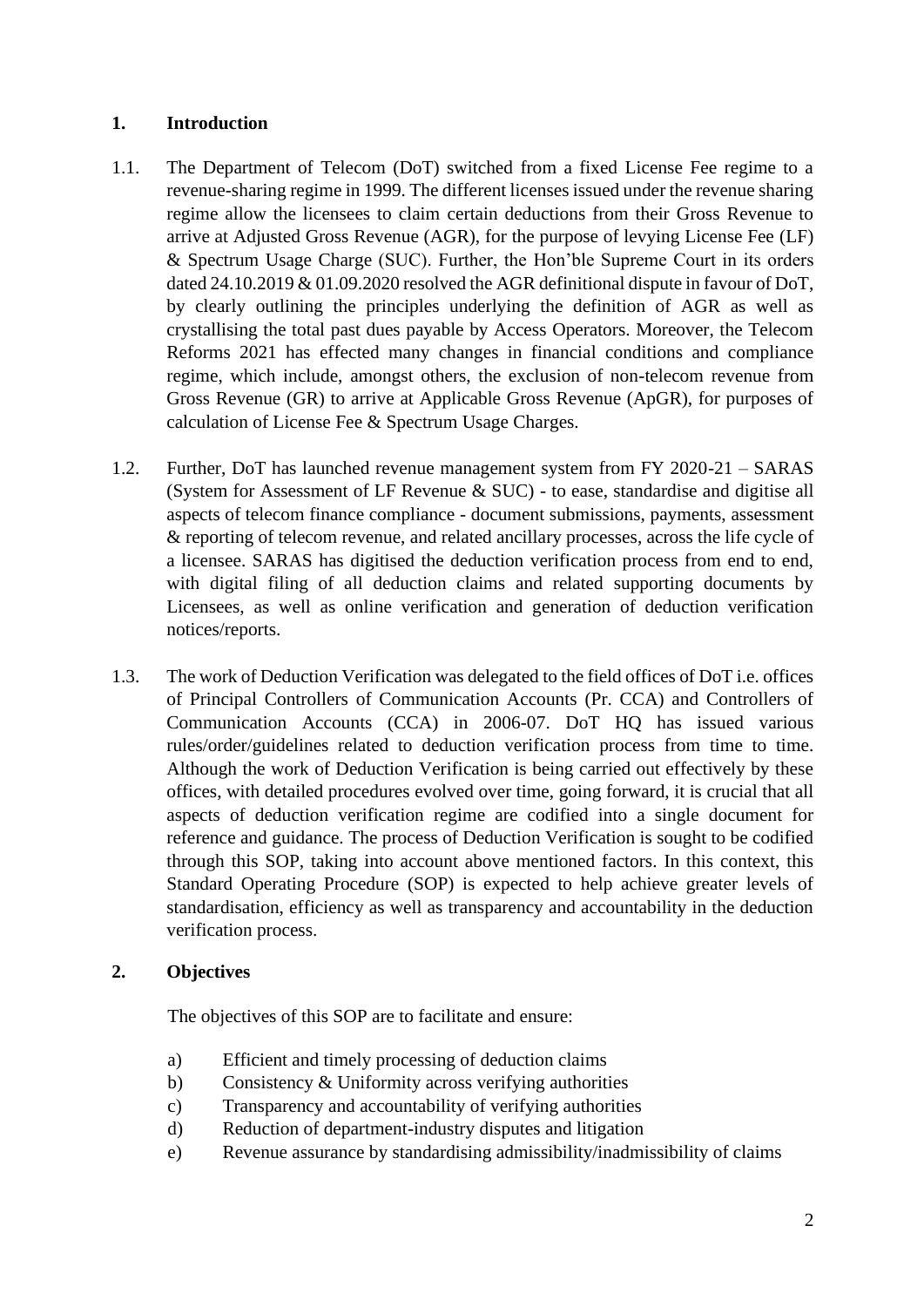## <span id="page-3-0"></span>**3. Provisions in License Agreement**

- 3.1. The provisions of various License Agreements/service authorisations provide the overarching framework within which the deduction claim and verification work is carried out. Such provisions of permissible deductions, including those pertaining to Access Service (UL-AS/UASL/UASL-DT/CMTS/Basic), NLD (NLD/UL-NLD) service, ILD (ILD/UL-ILD) service and VNO (UL-VNO) service, with the recent amendments introduced vide Amendments dated 31.03.2021 & Amendments dated 25.10.2021 (in pursuance of Telecom Reforms 2021), are listed out at Annexure-A.
- 3.2. While verifying deductions claimed under different licenses, the Verifying Authority shall keep in mind the provisions contained in this SOP as well as relevant provisions of the license agreement and the relevant orders issued by DoT.

## <span id="page-3-1"></span>**4. Instructions of DoT**

- 4.1. The list of various OMs/Letters/Clarifications/Guidelines, along with the orders, issued by DoT HQ on the subject are placed at Annexure 1-52
- 4.2. In case of any contradiction between procedure prescribed through orders/clarifications issued earlier and the present SOP, the provisions of this SOP shall prevail over the order/clarification, to the extent of the inconsistency between the two. In case DVR of any past F.Y is reopened as per Para 11 of this SOP, then the procedure prevailing during the particular F.Y shall continue to be applicable.
- 4.3. Director (LFA/LFP), DoT HQ shall arrange to publish all the clarifications/guidelines issued by DoT HQ from time to time on SARAS website(saras.gov.in) and DoT website(dot.gov.in).
- 4.4. LFA/LFP Divisions of DoT HQ shall be the nodal agency to provide any further clarifications regarding the provisions of this SOP.
- 4.5. This SOP shall be applicable for deduction verification process pertaining to FY 2021- 22 onwards, except the provisions where date of applicability is expressly mentioned.

# <span id="page-3-2"></span>**5. Deduction Verification in SARAS**

5.1 It shall be the responsibility of the Licensee as well as the Verifying authorities to ensure that the process of Deduction Verification is conducted through the DVR module of SARAS for FY 2020-21 onwards. The roles and responsibilities of the Licensee and the Verifying Authority, and various business processes/logics involved, are described in detail in User Manual for the DVR module. The business processes/logics in SARAS, as well as the User Manual, shall be updated by System Integrator (SI) for SARAS, in line with this SOP document, as well as the guidelines/clarifications issued by DoT in the future, if required.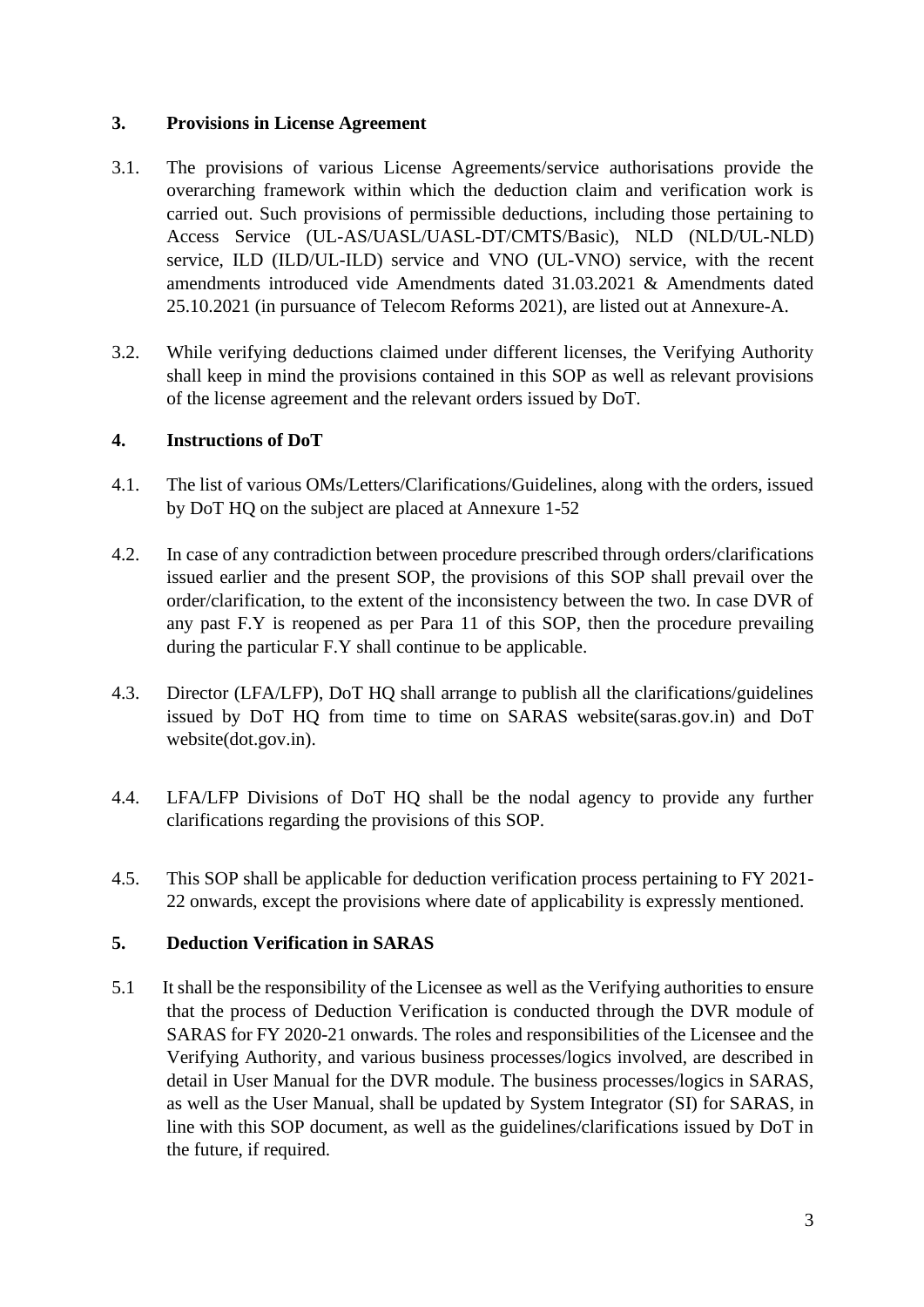5.2 The submission of physical documents by Licensees to Verifying Authorities, as well as Provisional/Final Deduction Verification of physical documents, shall continue along with submissions/verification in SARAS, till further orders by DoT HQ.

#### <span id="page-4-0"></span>**6. Documents for Deduction Verification**

- 6.1. Documents Required for verification of deductions of Access License (all categories of Access license):
- 6.1.1. The Verifying Officer shall arrange to keep proper record of Name, Address, Contact Number, Email, etc of the Authorized Signatory of the Licensee and ensure that the same is updated in SARAS from time to time.
- 6.1.2. The following documents are required to be submitted by the Access Licensees in support of deductions claims:
	- i. Check list of documents listed from (ii) to (xv) below.
	- ii. Copy of the extract of the Board Resolution regarding delegation of attorneypowers and duly attested Special Power of Attorney, complete with specimen signatures, issued in the favour of the Authorized Signatory.
	- iii. Authorization Letter issued in favour of a Responsible Officer who shall be signing the documents
	- iv. Claim sheet in Formats AO, AG and IR (Annexure B, C, D) along with Statement PP (Annexure- E) duly signed by the Authorized Signatory on quarterly basis and by the Auditor on annual basis. With regard to International Roaming claims, it may be noted that all cells of the Annexure-IR should be duly filled by the Licensee, and also the deduction claim in INR should be based on forex rate on the date of actual payment.
	- v. Cost invoices/Debit notes clearly mentioning type of expenditure/Volume, rate, amount and name of service area for which expenditure pertains.
	- vi. Revenue invoice/ Credit note in case netting is done while settling cost invoice.
	- vii. TDS proof in Form 16 A/26Q (duly mapped) or Tax Auditor's Certificate (as detailed at para 8.5.)
	- viii. If GST is claimed as deduction, then GSTR-3B along with GST payment proofs
	- ix. Bank Statement (relevant pages only) duly signed and stamped by the Bank Authorities and the Authorized Signatory of the Licensee shall be submitted as proof of payment.
	- x. In case the Bank Statement does not mention the name of the Recipient/Payee, a Bank Certificate (clearly stating the Name of Recipient/Payee, Date of Debit/Credit and Amount) duly mapped with AO and signed by the Bank Authorities and the Authorized Signatory shall be submitted.
	- xi. In case of intra-Company/Division transactions, where no cash transaction takes place and settlement is effected through book entries, copy of Ledger Extract (in the form of Screenshots, MS Excel Sheet, Summarized document)/ Debit Note signed by the Authorized Signatory. At the end of Financial Year, the Ledger Extract duly certified by Auditors Certificate shall also be submitted. The Extract of Ledger should mention the Date of Invoice Booking, Type of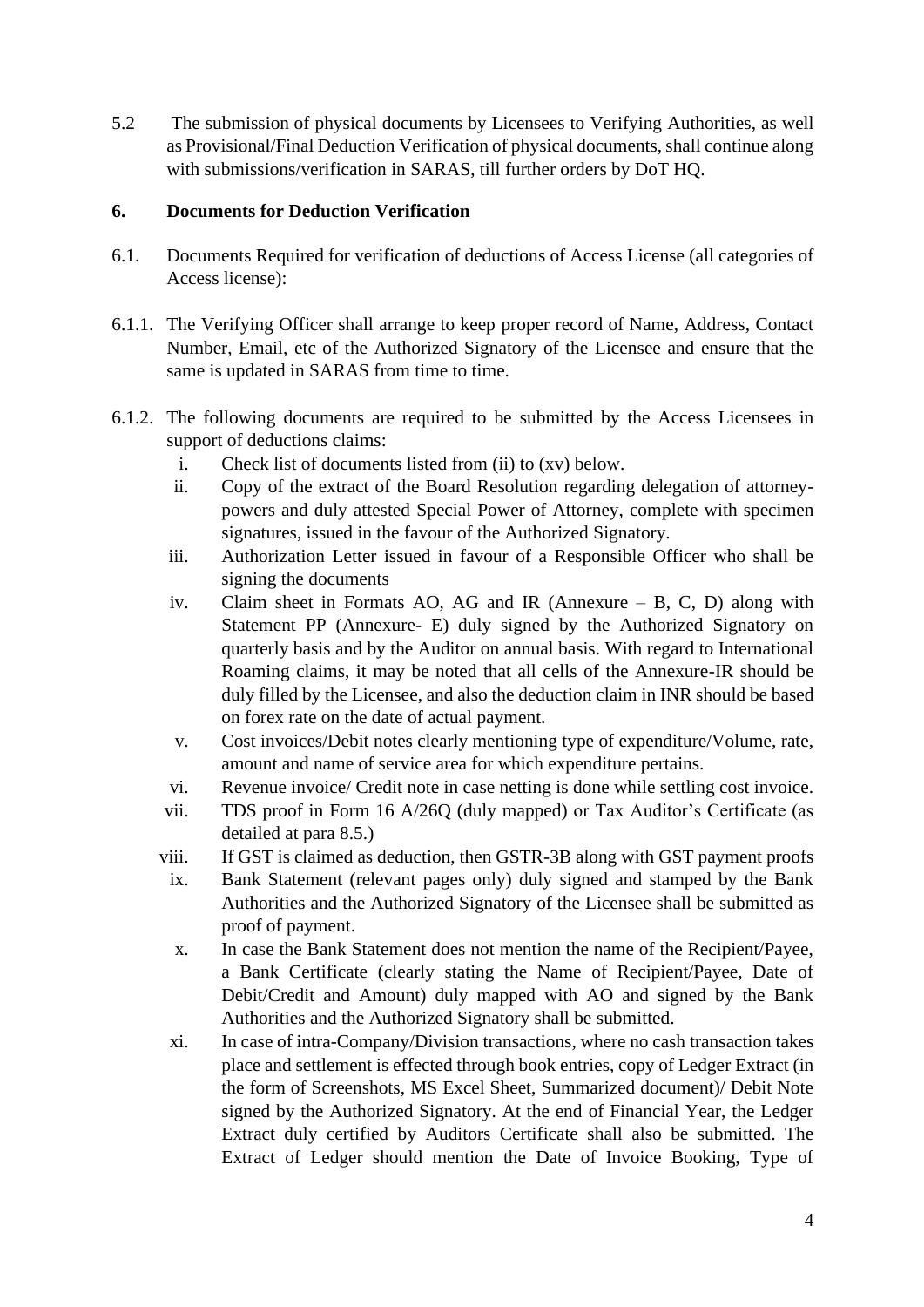Expenditure (IUC etc.), Invoice Number and the name of the Circle/Division/Segment which raised the Invoice.

- xii. Un-audited / Audited AGR statement.
- xiii. Operator-wise details of PSTN/Roaming Charges paid to other operators during the quarter by the Authorized Signatory and by the Statutory Auditor at the end of the Financial Year.
- xiv. Certificate by the Authorized Signatory every quarter that claimed invoices only pertain to deductions admissible under License Agreements/extant rules and orders of DoT. A similar certificate shall be submitted by the Statutory Auditor at the end of the Financial Year.
- xv. Certificate by Authorized Signatory that invoices claimed in a particular quarter have not been claimed previously.
- xvi. Certificate by Authorised Signatory for correctness of circle & transaction wise break up of Consolidated Payments settled at level of corporate offices
- 6.2 Documents Required for verification of deductions of UL-VNO Licensees:
- 6.2.1 The Verifying Officer shall arrange to keep proper record of Name, Address, Contact Number, Email, etc of the Authorized Signatory of the Licensee and ensure that the same is updated in SARAS from time to time.
- 6.2.2 The following documents are required to be submitted by the UL-VNO Licensees in support of deductions claims:
	- i. Check list of documents listed from (ii) to (x) below.
	- ii. Authorization Letter issued in favour of a Responsible Officer who shall be signing the documents.
	- iii. Copy of NSO Agreement(s).
	- iv. Original NSO Bills/Invoices clearly mentioning type of expenditure, amount and name of service area for which expenditure pertains.
	- v. Payment Proof in the form of Bank Statement (relevant pages only)/payment receipt etc duly signed and stamped by the Authorized Signatory of the Licensee.
	- vi. If GST is claimed as deduction, then GSTR-3B along with GST payment proofs.
	- vii. TDS proof (if applicable) in Form 16 A/26Q (duly mapped) or Tax Auditor's Certificate (as detailed at para 8.5.)
	- viii. Un-audited / Audited AGR statement.
	- ix. Certificate by the Authorized Signatory every quarter that claimed invoices only pertain to deductions admissible under License Agreements/extant rules and orders of DoT. A similar certificate shall be submitted by the Statutory Auditor at the end of the Financial Year.
	- x. Certificate by Authorized Signatory that invoices claimed in a particular quarter have not been claimed previously.
- 6.2.3 As the UL-VNO licensing regime is a fast-evolving domain, the above guidelines for UL-VNO licensees shall be revised in line with reforms from time to time.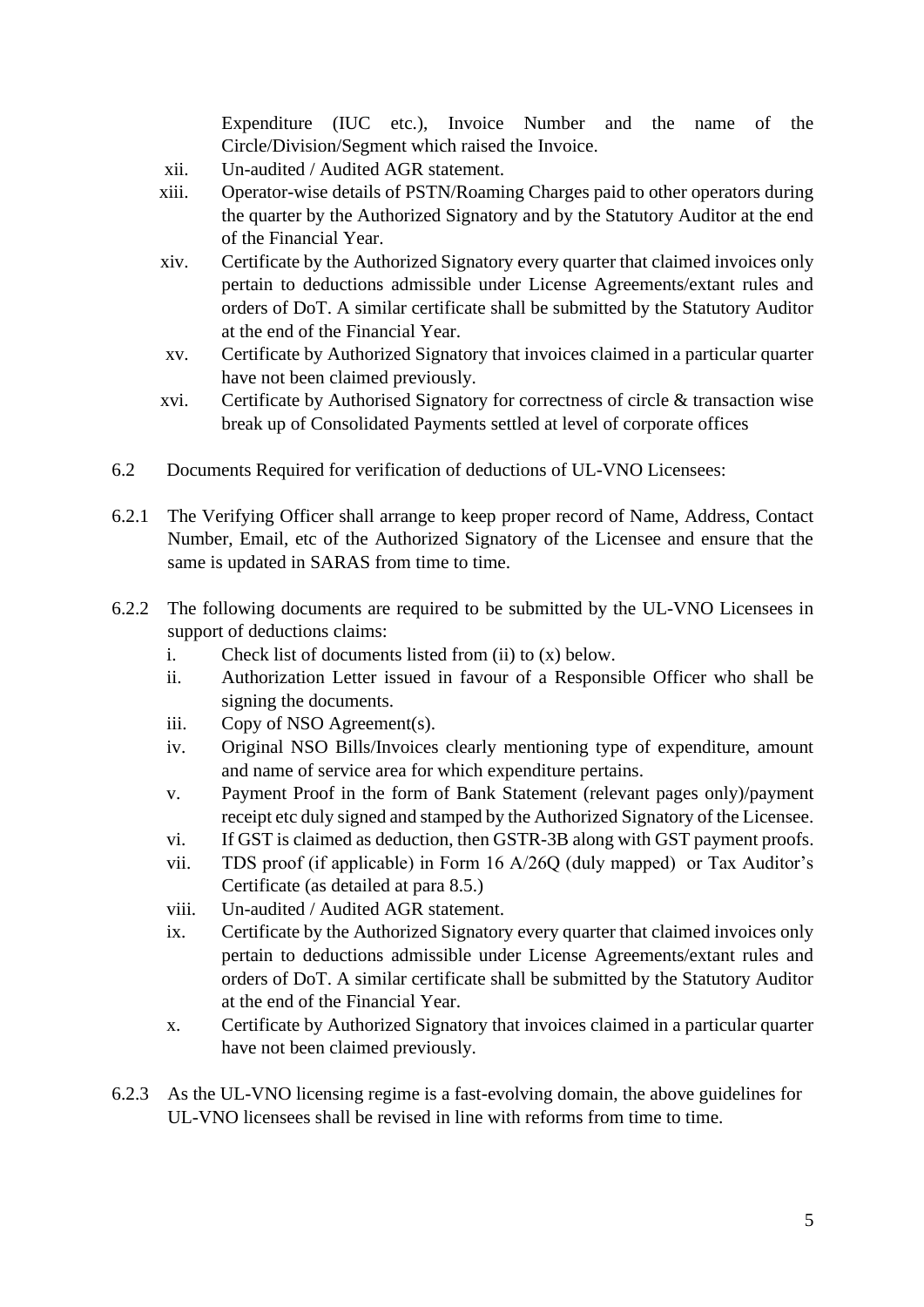- 6.3 Documents Required for verification of deductions of NLD/ILD/UL-NLD/UL-ILD Licensees:
- 6.3.1 The Verifying Officer shall arrange to keep proper record of Name, Address, Contact Number, Email, etc of the Authorized Signatory of the Licensee and ensure that the same is updated in SARAS from time to time.
- 6.3.2 The verification of claimed deductions for NLD/ILD/UL-NLD/UL-ILD licenses, till F.Y 2020-21, shall continue to be, as per extant orders, based on Statutory Auditor's Certificate detailing the quarter wise operator wise Call Charges (Access Charges) actually paid to other TSP's during the year, with certification that claimed invoices only pertain to deductions admissible under License Agreements/extant rules and orders of DoT.
- 6.3.3 However, from FY 2021-22 onwards, the verification of claimed deductions for NLD/ILD/UL-NLD/UL-ILD licenses shall be based on:
	- i. Check list of documents listed from (ii) to (viii) below.
	- ii. Copy of the extract of the Board Resolution regarding delegation of attorneypowers and duly attested Special Power of Attorney, complete with specimen signatures, issued in the favour of the Authorized Signatory.
	- iii. Authorization Letter issued in favour of a Responsible Officer who shall be signing the documents
	- iv. Un-audited / Audited AGR statement.
	- v. Certificate detailing the quarter-wise, operator-wise and circle-wise (if applicable) Call Charges/Access Charges actually paid to other operators (including foreign operators, if applicable) during the year, signed by the Authorized Signatory after every quarter and by the Statutory Auditor at the end of the Financial Year. It should also detail the type/nature of activities of the claimed call/access charges, and amount for each type/nature of claimed call/access charges.
	- vi. For NLD/UL-NLD deduction claims, Claim sheet in Formats AO & AG (Annexure – B & C) & Statement PP (Annexure – E) duly signed by the Authorized Signatory on quarterly basis and by the Statutory Auditor on annual basis shall be submitted. For ILD/UL-ILD deduction claims, all Claim sheets formats shall be the same, except AO-ILD (as per Annexure-F).
	- vii. Certificate by the Authorized Signatory every quarter that claimed invoices only pertain to deductions admissible under License Agreements/extant rules and orders of DoT. A similar certificate shall be submitted by the Statutory Auditor at the end of the Financial Year.
	- viii. Certificate by Authorized Signatory that invoices claimed in a particular quarter have not been claimed previously
	- ix. Certificate by Authorised Signatory for correctness of circle & transaction wise break up of Consolidated Payments settled at level of corporate offices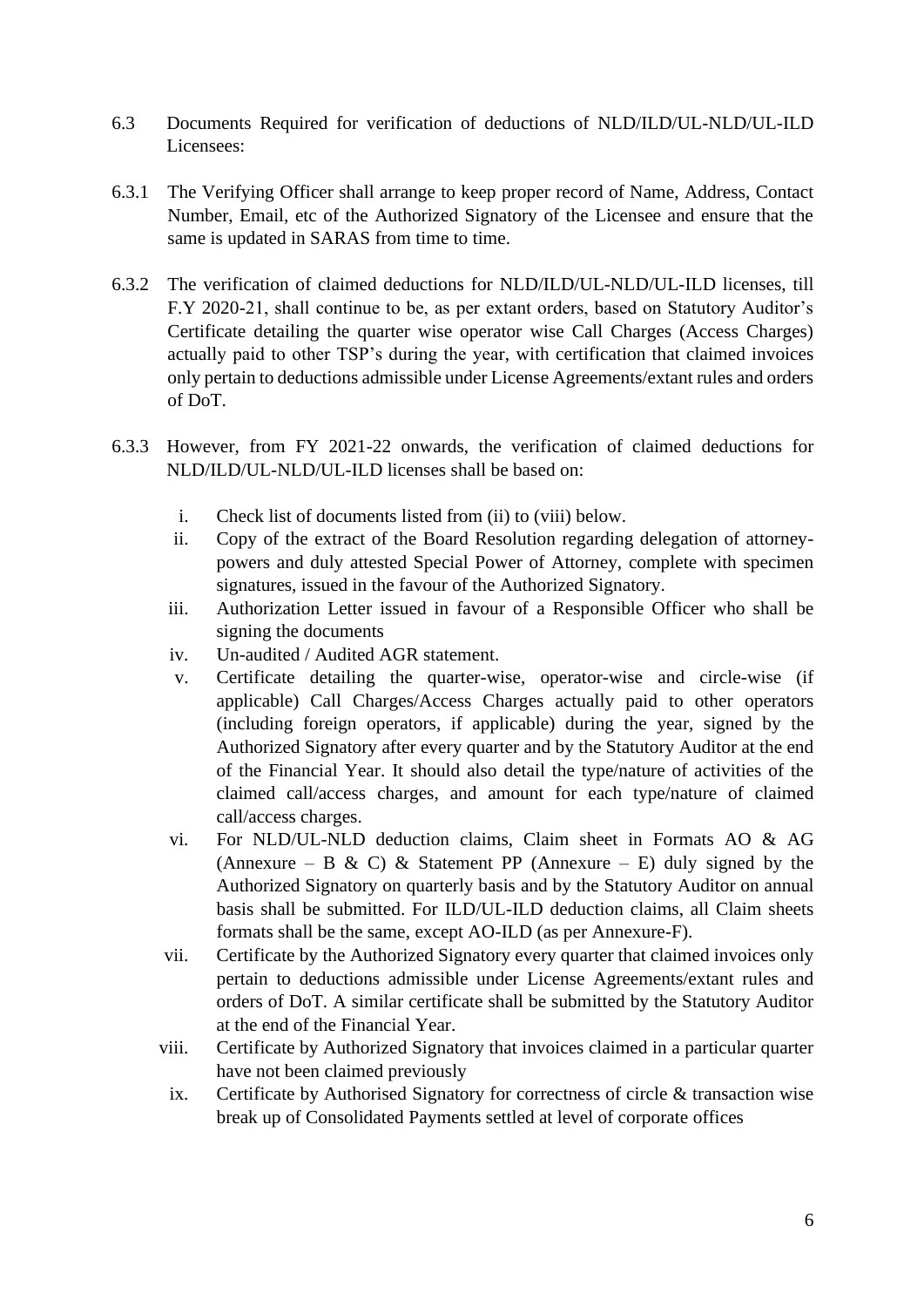- 6.4 The above documents, applicable to Access, VNO, NLD & ILD operators, are to be submitted by the Licensee to the respective Verifying Officer in spiral-binding, properly indexed with every page numbered. The Forwarding letter, Index page, Affidavit, Ledger extract, Claim Sheets, Bank statement/Certificates, Certificate about non-claim in previous quarter, Certificate for correctness of Consolidated payment, Certificate that claimed invoices only pertain to deductions admissible, Unaudited/Audited AGR Statement and Annexure to AGR containing Operator-wise PSTN/Roaming Charges actually passed on to other operators shall be signed and stamped by the Authorized Signatory of the Licensee. The other pages/documents may be signed by the Authorised Signatory or a Responsible officer of the licensee duly authorized by the Authorized Signatory.
- 6.4.1 Going forward, considering the ongoing stabilisation of DVR module of SARAS and smooth usage by all Licensees across India for filing deduction claims, the need for physical submission of deduction claim documents may be removed by DoT at appropriate time.
- 6.4.2 The Licensee should submit all the prescribed documents in support of its Deduction Claim within the prescribed time limit. Any document submitted after prescribed/extended date shall not be ordinarily considered for verification work. However, the Verifying Authority may consider the documents submitted after prescribed/extended date under exceptional circumstances.
- 6.5 Timeline for Submission of Documents
- 6.5.1 The Licensee is required to submit the required documents within 75 days from the end of relevant quarter.
- 6.5.2 Under normal circumstances, the above-mentioned period of 75 days is extendable by 15 days with the permission of the Verifying Authority. Under exceptional circumstances, the Verifying Authority may permit submission of supporting documents/new claims beyond these timelines, but not after the DVR based on Audited documents has been prepared and communicated to License Fee (LF) Assessment Authority. This would be treated as an exception and should only be allowed in rare occasions with compelling reasons to be recorded in writing.
- 6.5.3 The time chart for submission of documents and finalisation of deduction verification process is given at Annexure-G

# <span id="page-7-0"></span>**7 Deduction Verification Authorities**

7.1 The Table 1 presents the authorities competent to approve the Provisional/Final Deduction Verification Reports (DVR) in the offices of Pr. CCA and CCA.

| Table 1                    |                            |
|----------------------------|----------------------------|
| <b>Verifying Authority</b> | <b>Reviewing Authority</b> |
| $Jt.CCA*$                  | Pr. CCA/CCA $**$           |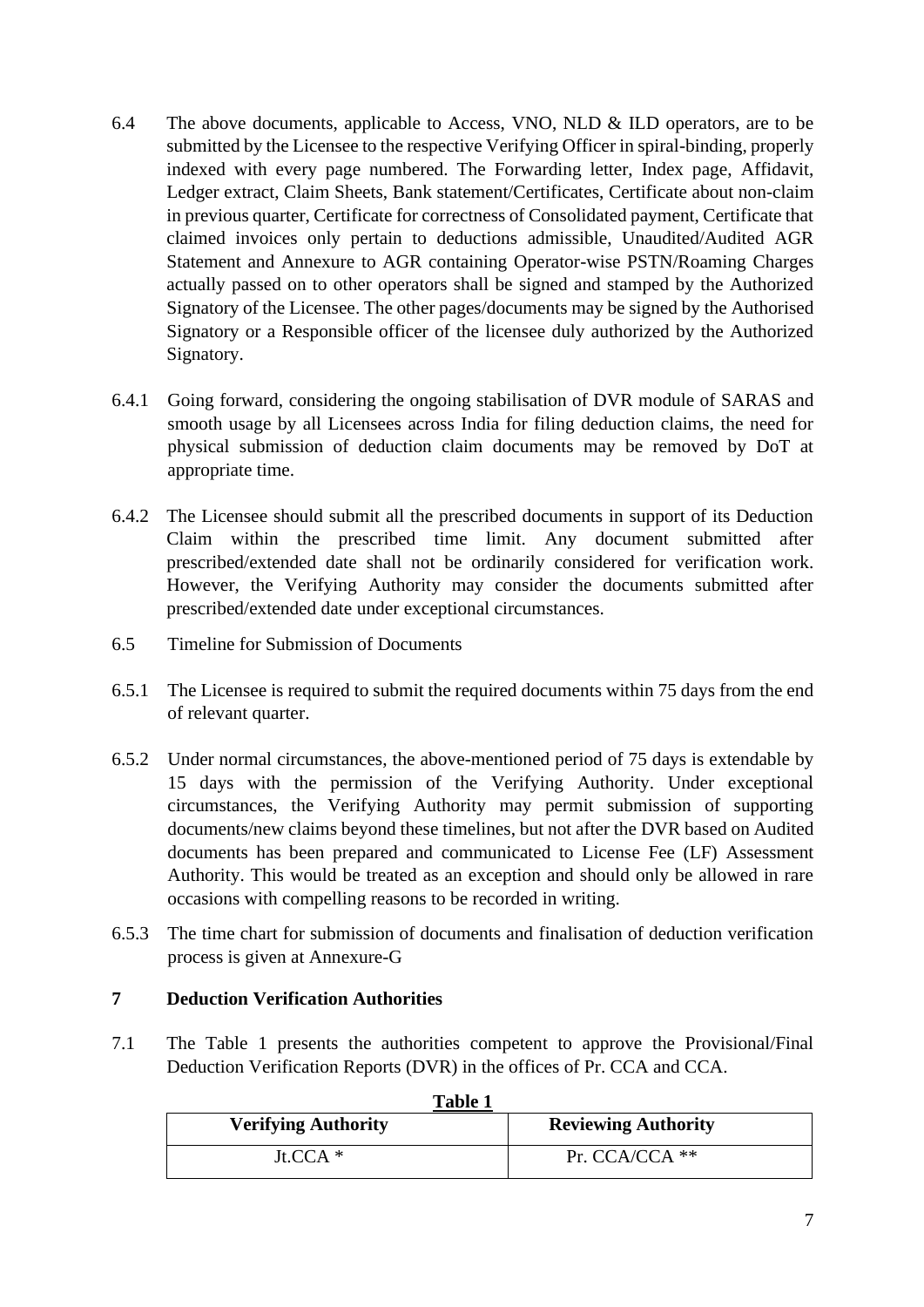\* In case Jt. CCA is not available in any office, CCA shall be the Verifying Authority and Pr. CCA of the Zone shall be the Reviewing Authority. In case of any office where Pr. CCA is colocated with CCA, Pr. CCA shall be the Reviewing authority

\*\* In case of any office headed by Jt. CCA, he/she shall be the Verifying authority and the Pr. CCA of that zone shall be the reviewing authority

# <span id="page-8-0"></span>**8 Provisional Deduction Verification Process**

- 8.1 Verification of Documents
- 8.1.1 The Verifying Authority shall cause to conduct preliminary scrutiny of the documents (only those which are signed by the Authorized Signatory as mentioned in Para 6.3) submitted by the Licensee to examine whether the documents are in the formats specified by the DoT and are legible.
- 8.1.2 In case the documents are not in prescribed formats, illegible or any other discrepancy is noticed, the Verifying Authority shall return the same to the Authorized Signatory of the Licensee with directions to resubmit the documents in the prescribed formats within the time limit prescribed for submission of documents.
- 8.1.3 Normally, the grant of additional time as mentioned in para 6.5 shall not cause to exceed the time limit prescribed i.e.  $75 + 15$  days, for submission of documents.
- 8.1.4 At the time of verification of Unaudited deduction claims, Verifying Authority can mark the status of claims as below:
	- a. Admissible
	- b. Inadmissible
	- c. Provisionally admissible
	- d. Partially admissible
- 8.2 Admissibility of Invoices
- 8.2.1 While checking the Cost Invoices, the admissibility/inadmissibility of any item of deduction will be decided in terms of License Agreement and orders/clarifications issued by DoT HQ from time to time. The list of admissible and inadmissible items of deduction based on orders/clarifications issued by DoT HQ till December 2021 are compiled and presented as Annexure 1-52. A specific list of admissible and inadmissible items for NLD/ILD/ISP licenses shall be notified in due course. The Pr. CCA/ CCA offices may ensure that these lists are periodically reviewed and updated in accordance with orders/clarifications issued by DoT HQ from time to time.
- 8.2.2 The Cost Invoices submitted by the Licensee shall be carefully examined. The Cost Invoice should bear following details:
	- i. Name of Issuer and Service Area
	- ii. Name of Licensee (claimant) and Service Area
	- iii. In case of the consolidated invoices (issued for more than one service area), TSP shall obtain a service area-wise break-up of the invoice from the Service Provider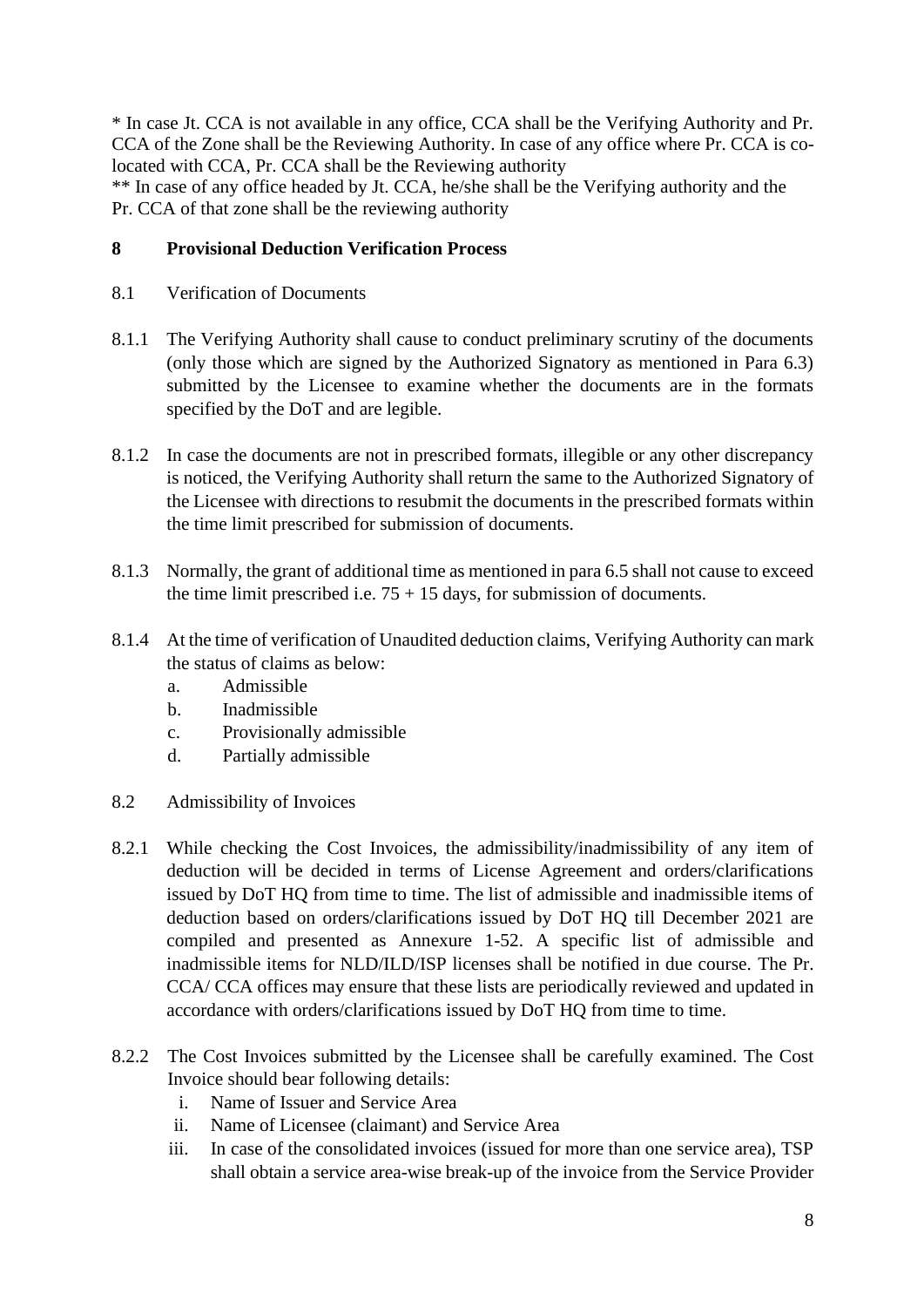that raised the invoice and submit the same to the CCA office along with the invoice.

- iv. Type of Expenditure i.e., PSTN/Roaming etc.
- v. Minutes of Usage (MOU)/Volume, TRAI approved call charges/Rates, Amount, date, period, serial number etc.
- vi. GST number of buyer/seller and amount of GST
- 8.2.3 It shall be verified that the Cost Invoice pertains to the concerned Circle and is for item(s) mentioned in the Admissible List of Deductions. In some cases, a consolidated invoice pertaining to many circles is raised by a Licensee against another Licensee. In such cases, the verification should be done on basis of break-up of the consolidated invoice provided by the Licensee.
- 8.2.4 In case the Cost Invoice (or a part of it) pertains to an inadmissible/ambiguous item then a note of same should be kept for the purpose of issuing of show cause notice.
- 8.2.5 In the intra-company claims (AG), the amount booked in the GL extract on basis of Provisional/Reversal invoices shall not be considered as admissible deduction.
- 8.3 Checking of Payable Amount / Receivable Amount
- 8.3.1 Gross Settlement: In case Gross Settlement has been made, the payable amount may be checked by deducting the TDS amount from Gross Amount of Cost Invoice and it may be seen that same has been correctly mentioned in the claim sheet. In some cases, the Licensee claiming deductions passes an amount lesser than the amount of cost invoice. In such cases, the deduction allowed should be restricted to the amount passed by the claimant.
- 8.3.2 Net settlement: In case of Netting of a Cost Invoice by a Licensee against a Revenue Invoice, the claim should be checked to see that the Payable/Receivable amount tallies with the following equation:

 Amount Payable /Receivable = [Gross (Passed) value of Cost Invoice + Service Tax or GST – TDS on Cost Invoice] – [Gross Amount of Receivable Invoice +Service Tax or GST – TDS on Receivable Invoice]

- 8.3.3 All India Settlement: In case All India Settlement has been made it should be checked that:
	- i) Detailed statement showing payable/receivable amount in respect of all the invoices for which the All India Settlement has been made has been submitted by the claimant.
	- ii) Details of all the invoices for which claim has been made are available in the statement duly mapped duly mapped.
	- iii) Payable/receivable and/or net payable/receivable amount has been correctly worked out in the statement and is duly signed by the Authorized Signatory along with the Certificate for correctness of circle and transaction wise break up of consolidated payment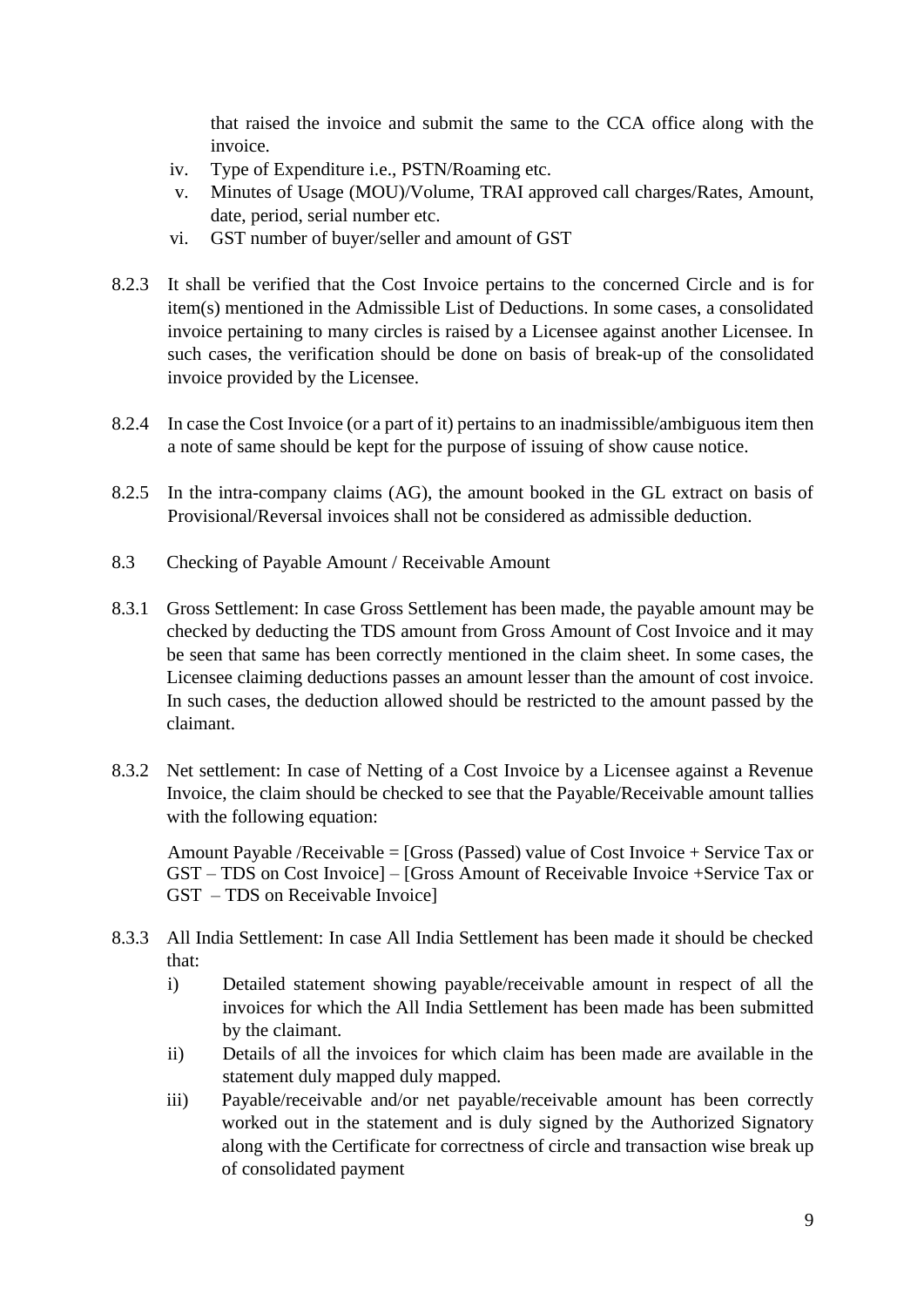#### 8.4 Checking of Payment Proofs

- 8.4.1 Since the deductions are to be claimed on paid basis as per License Agreement, the TSPs should always claim the deductions in the quarter in which the actual amount was paid, irrespective of the date of the invoice. Under exceptional circumstances, where the TSP has been unable to claim the amount in the quarter in which the amount was actually paid, the TSP may claim an already paid invoice in any subsequent quarter. However, in case the Final DVR based on Audited documents has been prepared and communicated to License Fee (LF) Assessment Authority, such consideration of the claims shall not be permitted.
- 8.4.2 Normally the net payable amount worked out in the claim sheet should tally with the amount of Debit shown in the Bank Statement/Bank Certificate. However, in some cases, the Debit amount may exceed the amount payable due to inclusion of Bank Charges. The amount of Bank Charges should be mentioned by the Licensee in the Remarks column of the Claim Sheets. In such case, the amount of deduction claimed shall not include Bank charges, and if so claimed by the Licensee, shall be disallowed.
- 8.5 Verification of TDS Deduction Claims
- 8.5.1 The deductions claimed on account of TDS amounts may be verified on basis of following documentary proofs of TDS deposited by the Licensee:
	- i) Form 26Q: Entries duly mapped with Claim Sheet.
	- ii) Copies of Challans
	- iii) Circle wise break up of Challan amount
	- iv) Agreement of Challans with 26Q
	- v) Annual Certificate from Statutory Auditor/ Tax Auditor
- 8.5.2 In case, the TDS amount is not verified from above records, only the TDS amount may be disallowed. The disallowance of TDS component will not have any bearing on the admissibility of Cost Invoice which shall be admissible if verified from payment proof/Bank statement, etc.
- 8.5.3 Alternatively, instead of documents mentioned in para 8.5.1, the Licensee may submit a certificate issued by Tax Auditor that the quarterly TDS amounts have been correctly shown in claim sheets AO and PP and have actually been deposited into government accounts as per provisions of the Income Tax Act, 1961.
- 8.5.4 From F.Y 2019-20, only the afore-mentioned Tax Auditor Certificate shall be sufficient.
- 8.5.5 In case during comparison between TDS Tax Auditor Certificate and claim sheet, if there is some unreconciled amount, the same shall be disallowed.
- 8.6 Levels of Verification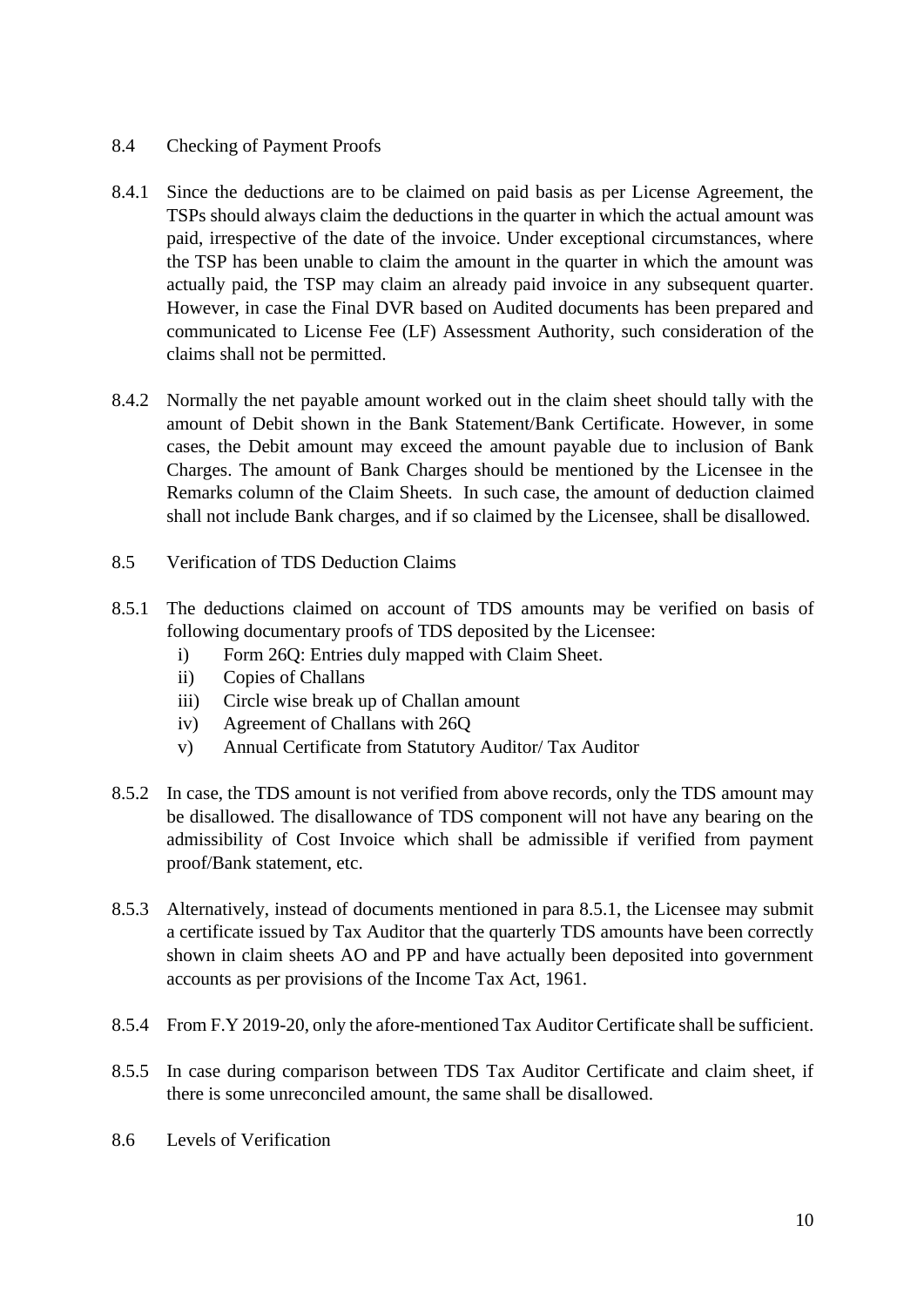8.6.1 The Deduction Verification process shall consist of two stages of verification. In the first level, 100% of the invoices are to be verified by the official mentioned below. In the next level, a lower percentage on test check basis is prescribed as mentioned below in Table 2

| <b>Table 2</b>                                      |                                      |                |                                   |                |  |
|-----------------------------------------------------|--------------------------------------|----------------|-----------------------------------|----------------|--|
| <b>Value of Individual</b><br><b>Cost Invoice</b> * | <sup>1st</sup> Level of Verification |                | <b>Next Level of Verification</b> |                |  |
|                                                     | <b>By</b>                            | <b>Minimum</b> | By                                | <b>Minimum</b> |  |
|                                                     |                                      | Percentage     |                                   | Percentage     |  |
| All Invoices                                        | JA/SA                                | 100%           | AAO                               | 100%           |  |
| Above Rs. 10 lakhs                                  | AAO                                  | 100%           | AO/Sr. AO                         | 25%            |  |
| Above Rs. 50 lakhs                                  | AO/Sr. AO                            | 100%           | ACCA/Dy.                          | 10%            |  |
|                                                     |                                      |                | <b>CCA</b>                        |                |  |
| Above Rs. 1 crore                                   | ACCA/Dy.                             | 100%           |                                   |                |  |
|                                                     | C A                                  |                |                                   |                |  |

\* Value = Basic amount of Cost Invoice

The above is illustrated through the following example. Assuming that the Licensee has claimed invoices in the manner tabulated below-**Table 3**

| Category      | <b>Amount of Invoice</b>                                       | Number of       |
|---------------|----------------------------------------------------------------|-----------------|
|               |                                                                | <b>Invoices</b> |
| A             | Less than Rs. 10 Lakhs                                         | 65              |
| B             | Equal to or more than Rs.10 Lakhs but less than Rs.50<br>lakhs | 10              |
| $\mathcal{C}$ | Equal to or more than Rs.50 Lakhs but less than<br>Rs.1crore   | 10              |
| D             | Equal to or more than Rs.1 crore                               | 15              |
|               | <b>Total</b>                                                   | 100             |

In the above case, for example, the Dy. CCA, shall verify 16 invoices in all, which will include 1 randomly selected invoice of Category C (10% of 10), and all the 15 invoices of Category D (100% of 15). The number of invoices to be checked at each level can be decided accordingly.

- 8.6.2 In case a particular level of officer is not available in any office, the next higher officer shall also conduct the verification up to the percentage indicated for lower level of officer.
- 8.6.3 The Verifying Authority shall keep a record of invoices being allowed/ disallowed in a particular quarter with proper referencing; in a manner that facilitates future review.
- 8.7 Issue of Objection Report cum Show-cause Notice: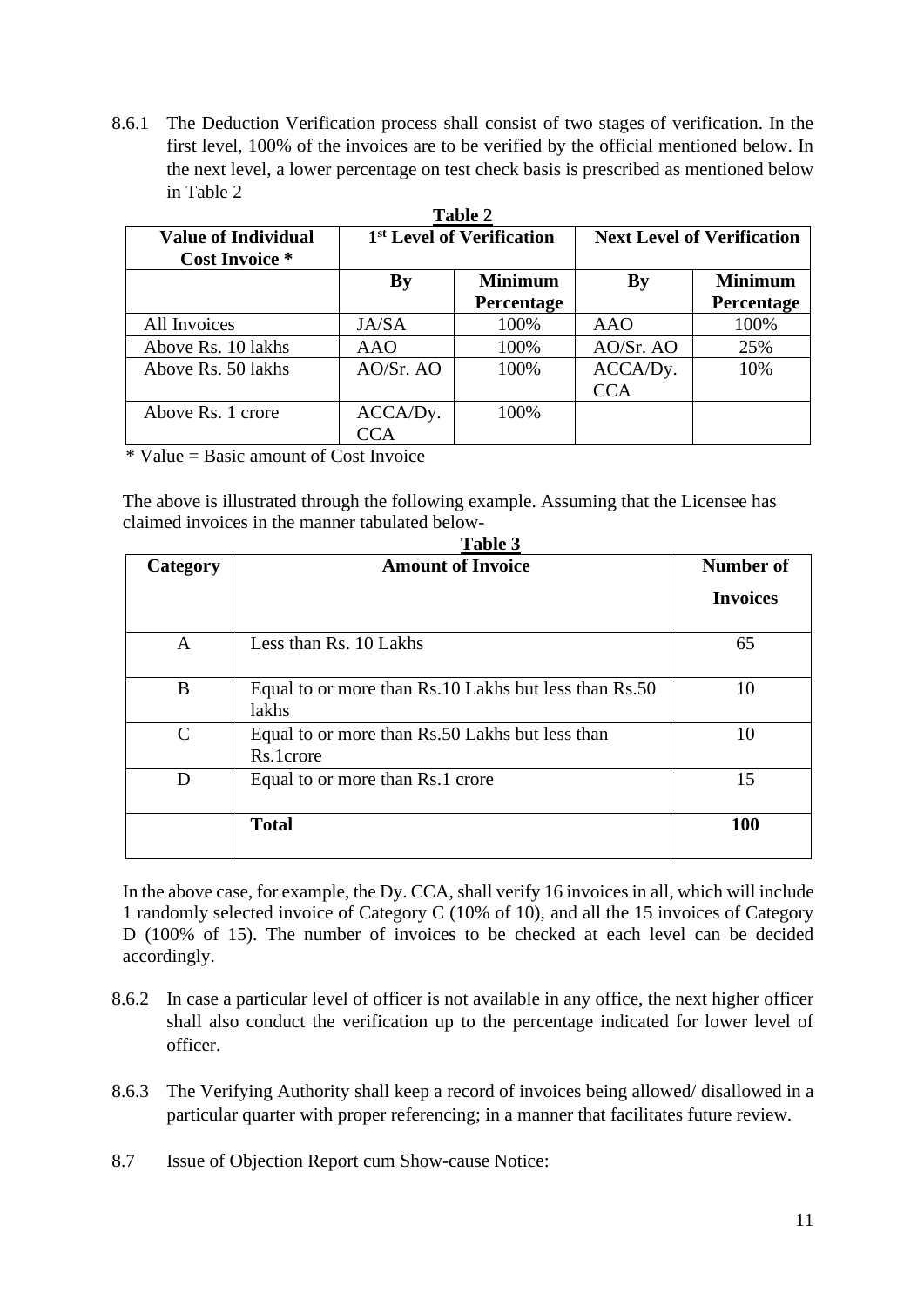- 8.8 After verification of deduction claims as per para 8.1 to 8.5, an Objection Report cum Show-cause Notice as in Annexure I, with the approval of Verifying Authority, will be issued to the Licensee through SARAS, Email as well as Registered Post/Speed Post (till further orders) to the Authorized Signatory mentioning the details of claims under objection and proposed to be disallowed on account of incomplete documentation or inadmissibility in terms of License Agreement. The Objection Report cum Show-cause Notice will be ordinarily issued within 60 days of the last date of submission of documents as mentioned in Para 6.5.
- 8.8.1 The Licensee will be given an opportunity to submit additional documents/justification only in respect of objected/proposed disallowed claim to the Verifying Authority within 15 days of date of issue of Objection Report cum Show-cause Notice. No new/additional claim, other than that submitted in AO/AG/PP Format earlier, shall be considered in the TSPs representation against the Show Cause Notice.
- 8.8.2 On written request of the Licensee, final extension of another 7 days for submission of justification/additional documents may be provided by the Verifying Authority by recording the reasons in writing.
- 8.8.3 No further extension will be provided and in case the Licensee fails to submit additional documents/justification within permissible time, objected/proposed to be disallowed claim shall be settled (allowed/disallowed) without providing any further opportunity/notice.
- 8.9 Examination of Additional Documents/Justification
- 8.9.1 If the Licensee submits a reply within the permitted time period, the same will be examined as per procedure described in para 8.1 to 8.6 and the claim will be allowed/disallowed by the Verifying Authority based on merits.
- 8.10 Preparation of Provisional Quarterly Deduction Verification Report
- 8.10.1 The process of preparation of Provisional/ Quarterly DVR is based on three figures obtained from three sets of documents:
	- a) Unaudited AGR statement in which deductions figures are reported on paid basis
	- b) Unaudited Claim Sheets containing item wise details of deductions claimed  $(AO/AG/IR)$
	- c) Verification of supporting documents by the Verifying Authority (Invoice/Payment proof etc)
- 8.10.2 The admissible amount should be least of the figures obtained from the three set of docs i.e from AGR Statement, Claim Sheets and Verified Supporting documents.
- 8.10.3 After completing the verification process as per Para 8.1 to 8.8, a Provisional Quarterly Deduction Verification Report (DVR) will be prepared by the Verifying Authority. The Verifying Authority may ordinarily complete the process of preparing the Provisional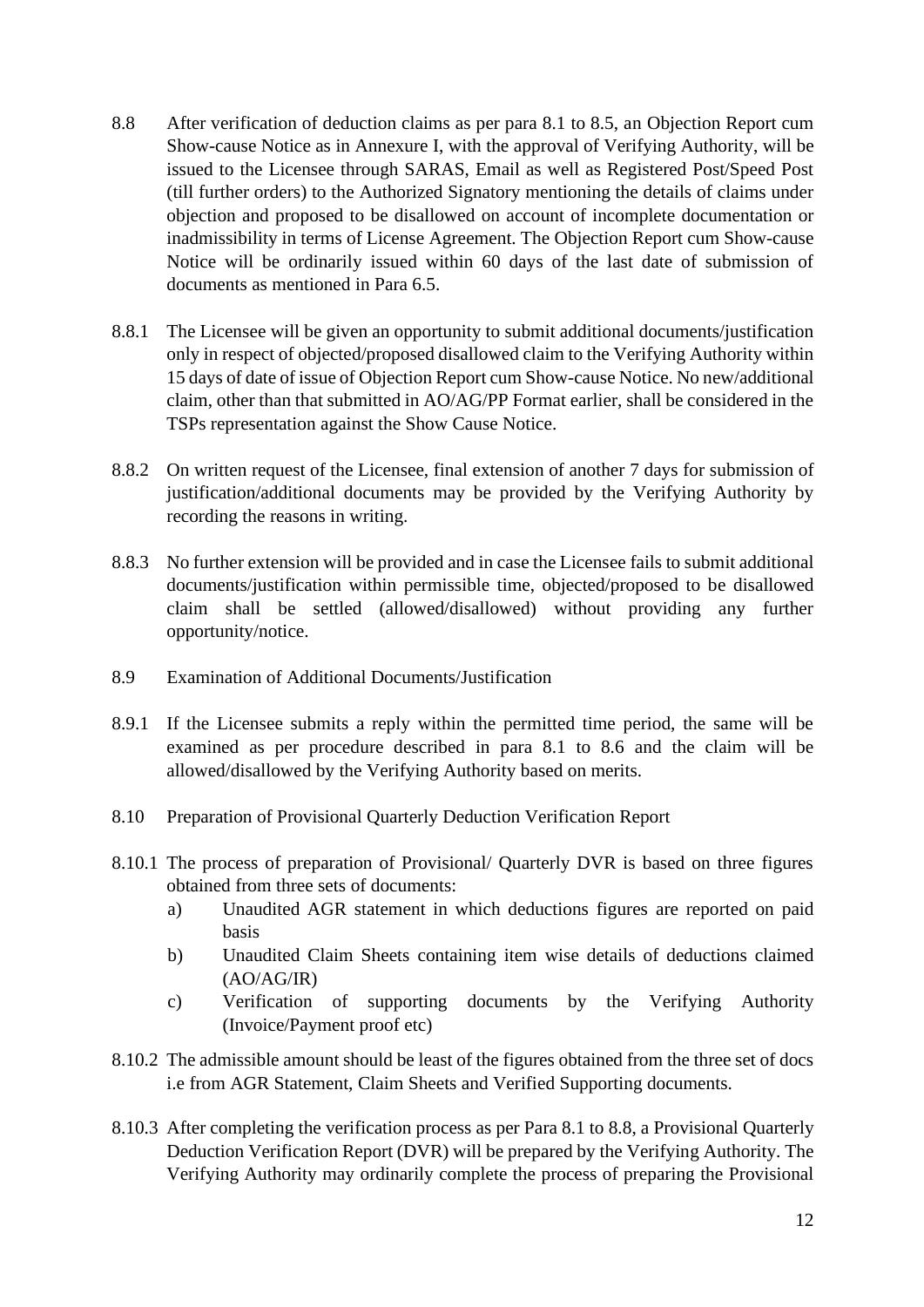Quarterly DVR within 30 days of receipt of reply of TSP to Objection Report cum Show Cause Notice.

- 8.10.4 While preparing the DVR, the relevant order for Negative AGR shall be kept in mind.
- 8.10.5 The Provisional Quarterly DVR would be subject to review on receipt of Audited AGR and Auditors Certificate.

# <span id="page-13-0"></span>**9 Final Deduction Verification Process**

- 9.1 On receipt of the Audited AGR along with Auditors Certificate and related deduction claim documents in terms of relevant provisions of respective License Agreements, the Provisional Quarterly Deduction Verification already carried out will be reviewed and admissible claim will be regularized by the Verifying Authority with reference to deductions claimed in the Audited AGR and related documents.
- 9.2 Here again, as per Para 8.10.2, the final admissible amount for each quarter should be least of the figures obtained from the three set of documents i.e from Audited AGR Statement on paid basis, Audited Claim Sheets and Verified Supporting documents.
- 9.3 In no case the licensee may be allowed to submit two distinct Audited AGRs i.e. one with deductions on accrual basis and another with deductions on actual payment basis, as there is no provision in UL Agreement for submission of multiple AGR Statements.
- 9.4 At the time of verification of audited deduction claims, verifying authority mark the status of claims as below:
	- a. Admissible
	- b. Inadmissible
	- c. Partially admissible
- 9.5 Submission of Final Deduction Verification Report (DVR) to License Fee (LF) Assessment Authority:
- 9.5.1 The Final DVR will be submitted to License Fee (LF) Assessment Authority by the Verifying Authority in the format given in Annexure K, within 90 days of receipt of Audited AGR and deduction claim documents, or by 31<sup>st</sup> December, whichever is earlier, through SARAS/E-mail and hard copy (if required), provided that no representation for review is pending with the Reviewing Authority.
- 9.5.2 In case a representation is pending for order with Reviewing Authority, the Final DVR will be submitted to License Fee (LF) Assessment Authority within 15 working days of disposal by the Reviewing Authority, through SARAS/E-mail and hard copy (if required), as per Para 10.2 below.
- 9.6 However, in case due to administrative reasons, where work of verification is in arrear and quarter-wise provisional verification has not been carried out, the deduction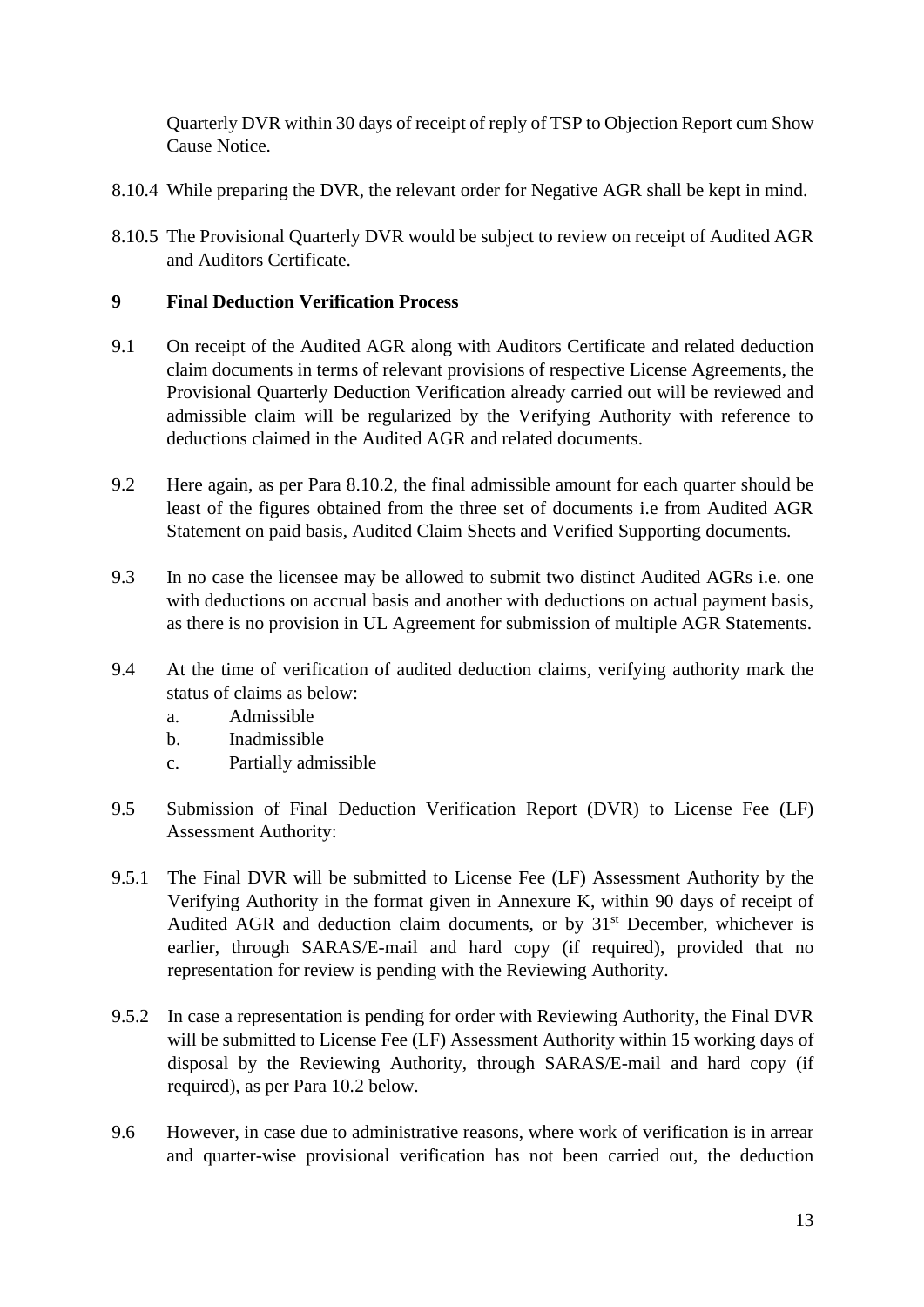verification will be carried out for all the quarters as per procedure outlined in Para 8 and 9.1 to 9.4.

- 9.7 The details of disallowed claims along with detailed item-wise reasons for disallowance of thereof will be provided to the Licensee by the Verifying Authority in form of Annual Verification Notice to Licensee (Annexure J), through SARAS/E-mail and hard copy (if required), within 75 days of receipt of Audited AGR and deduction claim documents, with an opportunity to represent against disallowance within 15 days of date of receipt of communication of disallowance details, subject to conditions mentioned in Para 10.1.1. However, if no communication/representation is received within 15 days, the DVR shall be treated as final and submitted to License Fee (LF) Assessment Authority
- 9.8 The Reviewing Authority may further extend the time period for submitting representation by another 7 days on written request of the Licensee duly supported by reasons.

#### <span id="page-14-0"></span>**10 Review of Final Deduction Verification Report (DVR)**

- 10.1 The review of the Final DVR may be preferred within the permissible time limit/extended time limit as mentioned in Para 9.7 and 9.8.
- 10.1.1 However, the liability of licensee for payment of interest on account of short payment of LF will continue till all dues as per reviewed Final DVR and assessments are paid.
- 10.2 Disposal of Representation by Reviewing Authority
- 10.2.1 The Reviewing Authority shall not consider any new claim as part of the representation. However, new supporting documents (payment proofs, invoices, bank statement/certificates, statutory auditor's certificates etc) submitted in support of earlier disallowed claim may be accepted for consideration
- 10.2.2 On receipt of representation, the Verifying Authority shall be heard by the Reviewing Authority on the issues raised by the Licensee within 10 days of receipt of representation, and shall submit item-wise comments to the Reviewing Authority within 20 days of receipt of representation
- 10.2.3 On receipt of comments from Verifying Authority, the representation will be decided by the Reviewing Authority within 15 days.
- 10.2.4 Based on the disposal of representation by the Reviewing Authority, the DVR may be revised and submitted to the License Fee (LF) Assessment Authority within 15 days of the disposal of the representation, as per Para 9.5 above.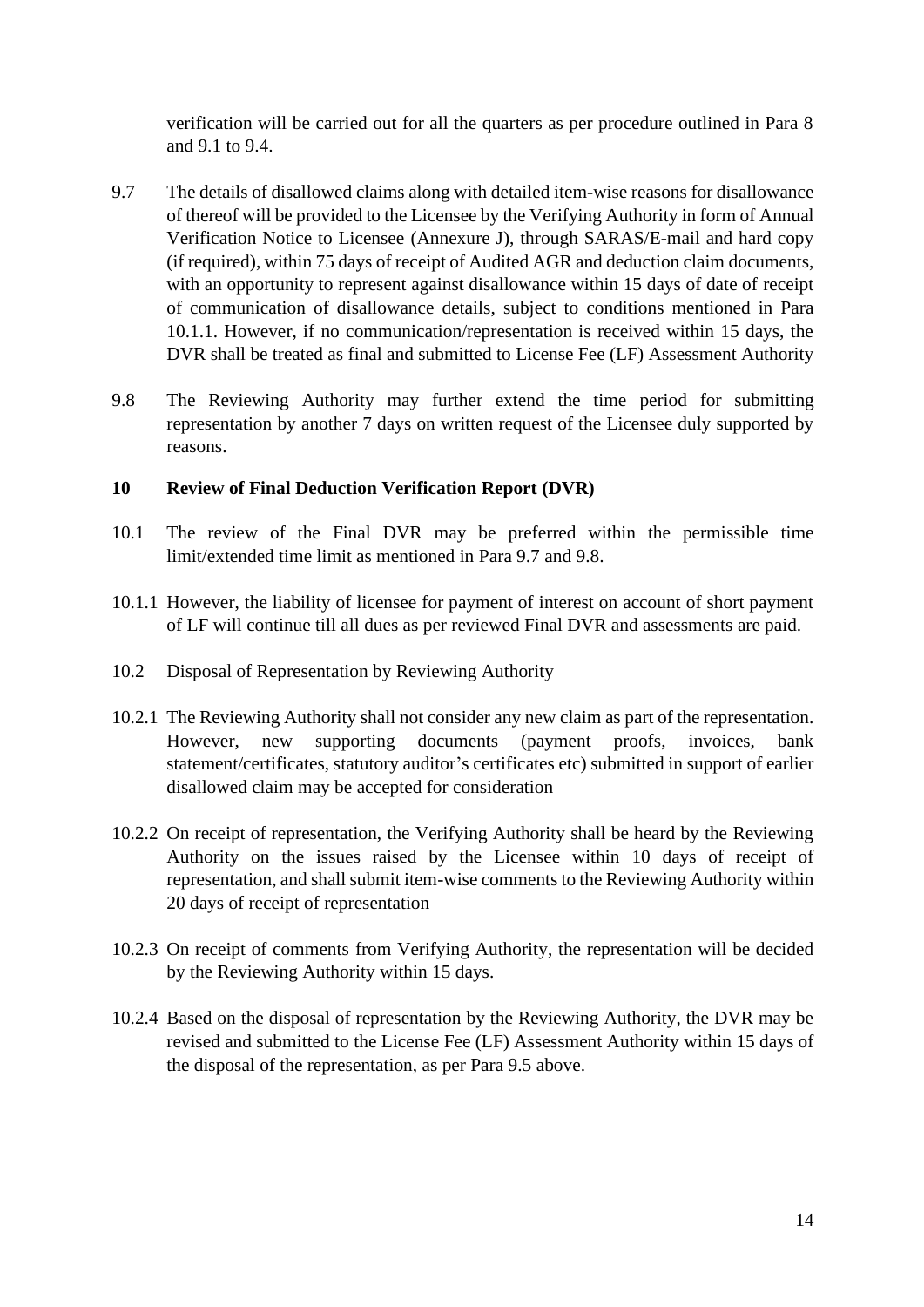#### <span id="page-15-0"></span>**11 Reopening of Deduction Verification Cases**

- 11.1 After submission of Final DVR to License Fee (LF) Assessment Authority, Deduction Verification report (Final DVR) shall be reopened only on written instructions of the LF Assessment Authority.
- 11.2 Reopening would be treated as an exception and should only be allowed on rare occasions with compelling reasons. In such cases, new claims/supporting documents in respect of previous claims shall also be considered by Verifying authority, if submitted by the licensee within the time-period specified by the License Fee (LF) Assessment Authority, in the order for reopening.
- 11.3 The License Fee (LF) Assessment Authority may not generally allow any opportunity to represent against the Final DVR through the License Fee Assessment Order, as adequate opportunity for representation and review has already been provided in the regular course.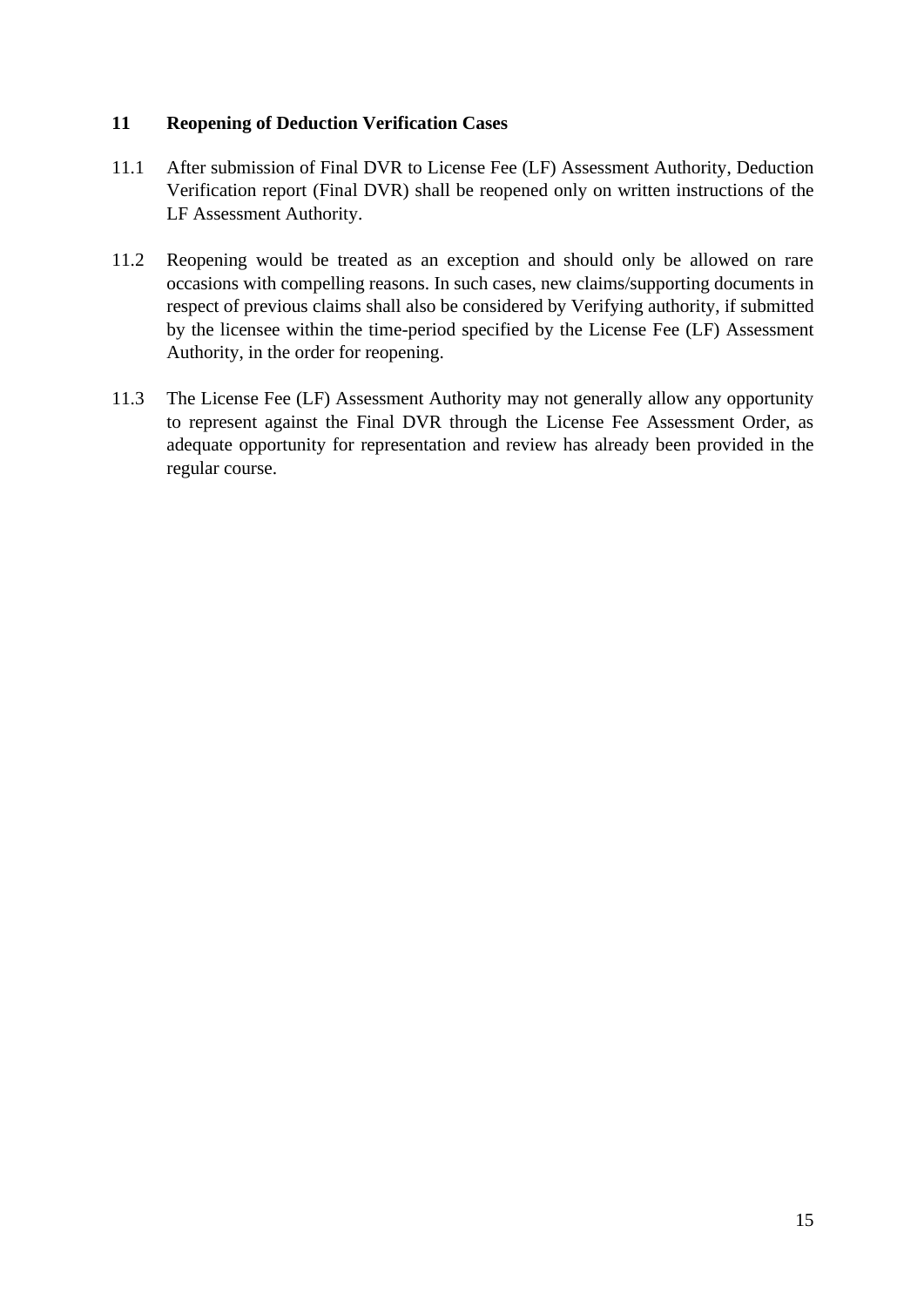#### **Annexure A**

# **Previous provisions and Amended provisions (vide Amendments dated 31.03.2021 & 25.10.2021) for deductions prescribed under various License/Service Authorisation types**

#### <span id="page-16-0"></span>**1. UL ACCESS SERVICE**

| S.                          | <b>Previous Provisions</b>                                                                     | <b>Amended Clause</b>                                                                       |
|-----------------------------|------------------------------------------------------------------------------------------------|---------------------------------------------------------------------------------------------|
| No.                         |                                                                                                |                                                                                             |
|                             | actually<br>paid to other<br>Charges                                                           | PSTN/PLMN/GMPCS related call charges<br>(Access)                                            |
|                             | Service Provider(s) (Operator-wise)                                                            | eligible/entitled<br>Charges)<br>paid to other                                              |
|                             |                                                                                                | Telecommunication service providers within India                                            |
| $\mathcal{D}_{\mathcal{L}}$ | Roaming revenue actually paid to<br>other CMSPs And GMPCS service<br>providers (operator-wise) | Roaming revenues passed on to other eligible/entitled<br>telecommunication service provider |
| $\mathcal{R}$               | Goods and Service Tax paid to the<br>Government                                                | Goods and Service Tax (GST) paid to the Government                                          |

#### **2. UL ISP A/B/C SERVICE**

| S.<br>No. | <b>Previous Provisions</b>                                                                | <b>Amended Clause</b>                                                                                |
|-----------|-------------------------------------------------------------------------------------------|------------------------------------------------------------------------------------------------------|
|           |                                                                                           | Revenue of pass through nature passed on to<br>other Service Providers. (Operator wise details)      |
| 2         |                                                                                           | Goods and Service Tax paid to the Government   Goods and Service Tax (GST) paid to the<br>Government |
|           | Roaming revenue actually passed on to other<br>eligible/entitled telecom service provider | Roaming<br>other<br>revenue<br>passed<br>on<br>to<br>eligible/entitled telecom service provider      |

#### **3. UL NLD SERVICE**

| S. No. | <b>Previous Provisions</b>                  | <b>Amended Clause</b>                             |
|--------|---------------------------------------------|---------------------------------------------------|
|        | Revenue of pass through nature actually     | Revenue of pass through nature passed on to       |
|        | passed on to other service providers.       | other service providers. (Operator-wise details). |
|        | (Operator-wise details).                    | Note: Lease/rent charges for hiring of            |
|        | Note: Lease/rent charges for hiring of      | infrastructure not to be deducted.                |
|        | infrastructure not to be deducted.          |                                                   |
| 1(A)   | Revenue of pass thru nature actually passed | Revenue of pass through nature passed on to       |
|        | on to other telecom service providers for   | other telecom service providers for usage of      |
|        | usage of Calling cards at the originating   | Calling cards at the originating point (Operator- |
|        | point (Operator-wise detail)                | wise detail)                                      |
| 1(B)   | Revenue of pass thru nature actually passed | Revenue of pass through nature passed on to       |
|        | on to other telecom service providers for   | other telecom service providers for usage of      |
|        | usage of Calling Cards at the terminating   | Calling Cards at the terminating Point            |
|        | Point (operator-wise detail)                | (operator-wise detail)                            |
|        | Goods and Service Tax paid to the           | Goods and Service Tax (GST) paid to the           |
|        | Government                                  | Government                                        |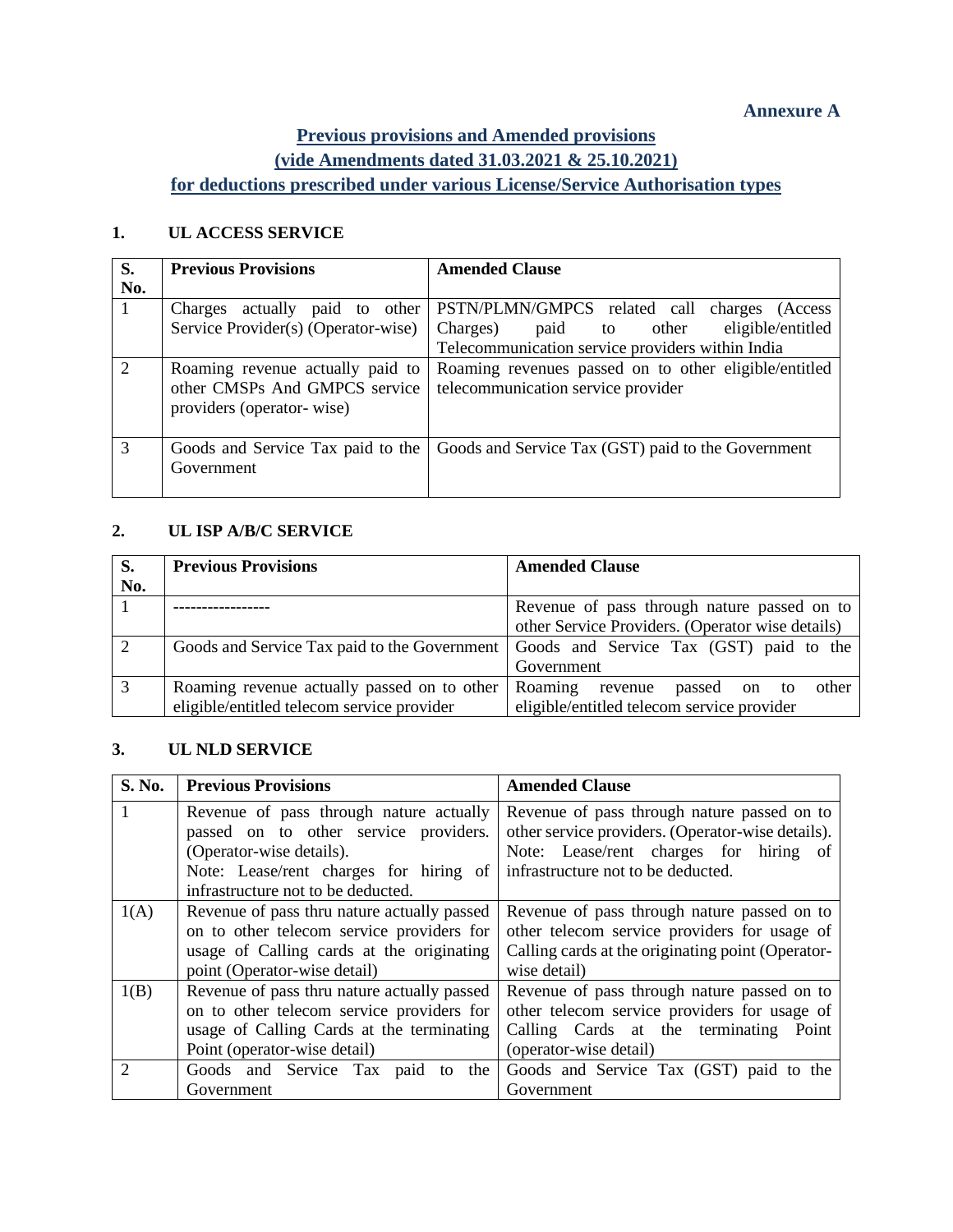#### **4. UL ILD SERVICE**

| S. No. | <b>Previous Provisions</b>                     | <b>Amended Clause</b>                             |
|--------|------------------------------------------------|---------------------------------------------------|
|        | passed on to other<br>service<br>Charges       | Charges passed on to other service provider(s)    |
|        | provider(s) (Operator Wise) (Copy<br>- of      | (Operator Wise)                                   |
|        | agreement to be provided in the first quarter) | (Copy of agreement to be provided in the first)   |
|        |                                                | quarter).                                         |
| 1(A)   | Revenue of pass thru nature actually passed    | Revenue of pass through nature passed on to       |
|        | on to other telecom service providers for      | other telecom service providers for usage of      |
|        | usage of Calling cards at the originating      | Calling cards at the originating point (operator- |
|        | point (operator-wise details)                  | wise details)                                     |
| 1(B)   | Revenue of pass thru nature actually passed    | Revenue of pass through nature passed on to       |
|        | on to other telecom service providers for      | other telecom service providers for usage of      |
|        | usage of Calling cards at the terminating      | Calling cards at the terminating point (operator- |
|        | point (operator-wise detail)                   | wise detail)                                      |
|        | Goods and Service Tax paid to<br>the           | Goods and Service Tax (GST) paid to the           |
|        | Government                                     | Government                                        |

#### **5. UL GMPCS SERVICE**

| S. No.        | <b>Previous Provisions</b>                | <b>Amended Clause</b>                                                                  |
|---------------|-------------------------------------------|----------------------------------------------------------------------------------------|
|               |                                           | PSTN related Call charges passed on to   PSTN related Call charges passed on to basic, |
|               | basic, cellular and long distance service | cellular and long distance service provider(s)                                         |
|               | provider(s) (operator-wise)               | (operator-wise)                                                                        |
|               |                                           | Roaming revenues actually passed on to Roaming revenues passed on to CMSPs and         |
|               | CMSPs and other GMPCS service             | other GMPCS service providers. (operator-                                              |
|               | providers. (operator-wise)                | wise)                                                                                  |
| $\mathcal{R}$ | Service Tax paid to the Government.       | Goods and Service Tax (GST) paid to the                                                |
|               |                                           | Government.                                                                            |

# **6. UL PMRTS SERVICE**

| <b>S. No.</b> Previous Provisions        | <b>Amended Clause</b>                                                                               |
|------------------------------------------|-----------------------------------------------------------------------------------------------------|
|                                          | <b>PSTN</b> related Call charges actually paid on <b>PSTN</b> related Call charges paid on to other |
| to other Access telecom service provider | Access telecom service provider                                                                     |
|                                          | Goods and Service Tax paid to the Goods and Service Tax (GST) paid to the                           |
| Government.                              | Government.                                                                                         |

#### **7. UL Commercial VSAT SERVICE**

| <b>S. No.</b> | <b>Previous Provisions</b>                                                                                 | <b>Amended Clause</b>                                                                                                                                                                                                                                              |
|---------------|------------------------------------------------------------------------------------------------------------|--------------------------------------------------------------------------------------------------------------------------------------------------------------------------------------------------------------------------------------------------------------------|
|               | charges for hiring of infrastructure not to be $\parallel$ infrastructure not to be deducted.<br>deducted. | Revenue of pass through nature actually Revenue of pass through nature passed on to<br>passed on to other service providers. other service providers. (Operator-wise details).<br>(Operator-wise details). Note: Lease/rent Note: Lease/rent charges for hiring of |
|               | Government                                                                                                 | Goods and Service Tax paid to the Goods and Service Tax (GST) paid to the<br>Government                                                                                                                                                                            |

#### **8. UL INSAT MSSR SERVICE**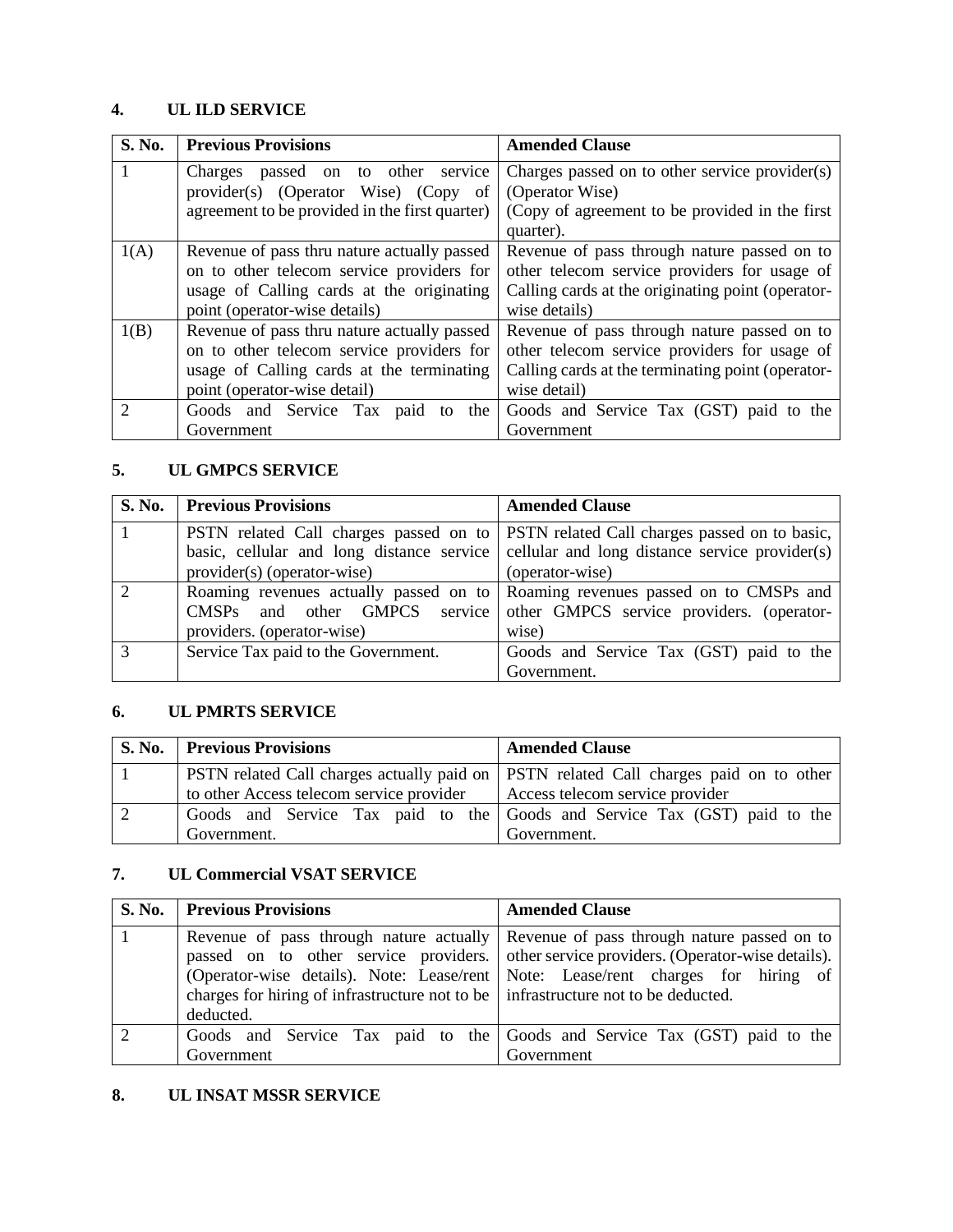| <b>S. No.</b> | <b>Previous Provisions</b>                    | <b>Amended Clause</b>                                                                        |
|---------------|-----------------------------------------------|----------------------------------------------------------------------------------------------|
|               |                                               | Revenue of pass thru nature actually passed   Revenue of pass thru nature actually passed on |
|               |                                               | on to other service providers. (Operator-wise to other service providers. (Operator-wise     |
|               | details). Note: Lease/rent charges for hiring | details). Note: Lease/rent charges for hiring of                                             |
|               | of infrastructure not to be deducted.         | infrastructure not to be deducted.                                                           |
|               |                                               | Goods and Service Tax paid to the Goods and Service Tax (GST) paid to the                    |
|               | Government.                                   | Government.                                                                                  |

## **9. UL Resale of IPLC SERVICE**

| S. No. | <b>Previous Provisions</b>                      | <b>Amended Clause</b>                           |
|--------|-------------------------------------------------|-------------------------------------------------|
|        | Charges actually paid to other telecom service  | Charges actually paid to other telecom service  |
|        | providers for procurement of bandwidth, last    | providers for procurement of bandwidth, last    |
|        | mile connectivity used for provision of end to  | mile connectivity used for provision of end to  |
|        | end IPLC; (Note: Any charges paid for           | end IPLC; (Note: Any charges paid for           |
|        | multiplexing, de-multiplexing, billing system   | multiplexing, de-multiplexing, billing system   |
|        | and related customer management are not to      | and related customer management are not to      |
|        | be deducted.) (Operatorwise) (Copy of           | be deducted.) (Operatorwise) (Copy of           |
|        | agreement to be provided in the first quarter.) | agreement to be provided in the first quarter.) |
|        | Service Tax paid to the Government.             | Goods and Service Tax<br>paid<br>the<br>to      |
|        |                                                 | Government.                                     |

#### **10. UL VNO Access SERVICE**

| <b>S. No.</b> | <b>Previous Provisions</b>                 | <b>Amended Clause</b>                         |
|---------------|--------------------------------------------|-----------------------------------------------|
|               | Charges actually paid to parent $NSO(s)$   | Charges paid to parent $NSO(s)$ towards       |
|               | towards applicable access charges such as  | applicable access charges such as carriage    |
|               | carriage charges, termination charges and  | charges, termination charges and roaming      |
|               | roaming charges                            | charges                                       |
|               | Charges actually paid to NSO towards Bulk/ | Charges paid to NSO towards Bulk/ wholesale   |
|               | wholesale bandwidth, leased line and       | bandwidth, leased line and bandwidth charges, |
|               | bandwidth charges, minutes and SMSs.       | minutes and SMSs.                             |
| $\mathcal{R}$ | Goods and Service Tax paid to the          | Goods and Service Tax paid to the Government  |
|               | Government.                                |                                               |

# **11. UL VNO ISP A/B/C SERVICE**

| S. No.        | <b>Previous Provisions</b>                 | <b>Amended Clause</b>                        |
|---------------|--------------------------------------------|----------------------------------------------|
|               | Charges actually paid to parent $NSO(s)$   | Charges paid to parent $NSO(s)$ towards      |
|               | towards applicable access charges such as  | applicable access charges such as carriage   |
|               | carriage charges, termination charges and  | charges, termination charges and roaming     |
|               | roaming charges.                           | charges.                                     |
|               | Charges actually paid to NSO towards Bulk/ |                                              |
|               | wholesale bandwidth, leased line and       | Charges paid to NSO towards Bulk/ wholesale  |
|               | bandwidth charges, minutes and SMSs.       | bandwidth, leased line and bandwidth charges |
| $\mathcal{R}$ | Goods and Service Tax paid to<br>the 1     | Goods and Service Tax paid to the            |
|               | Government                                 | Government                                   |

#### **12. UL VNO NLD SERVICE**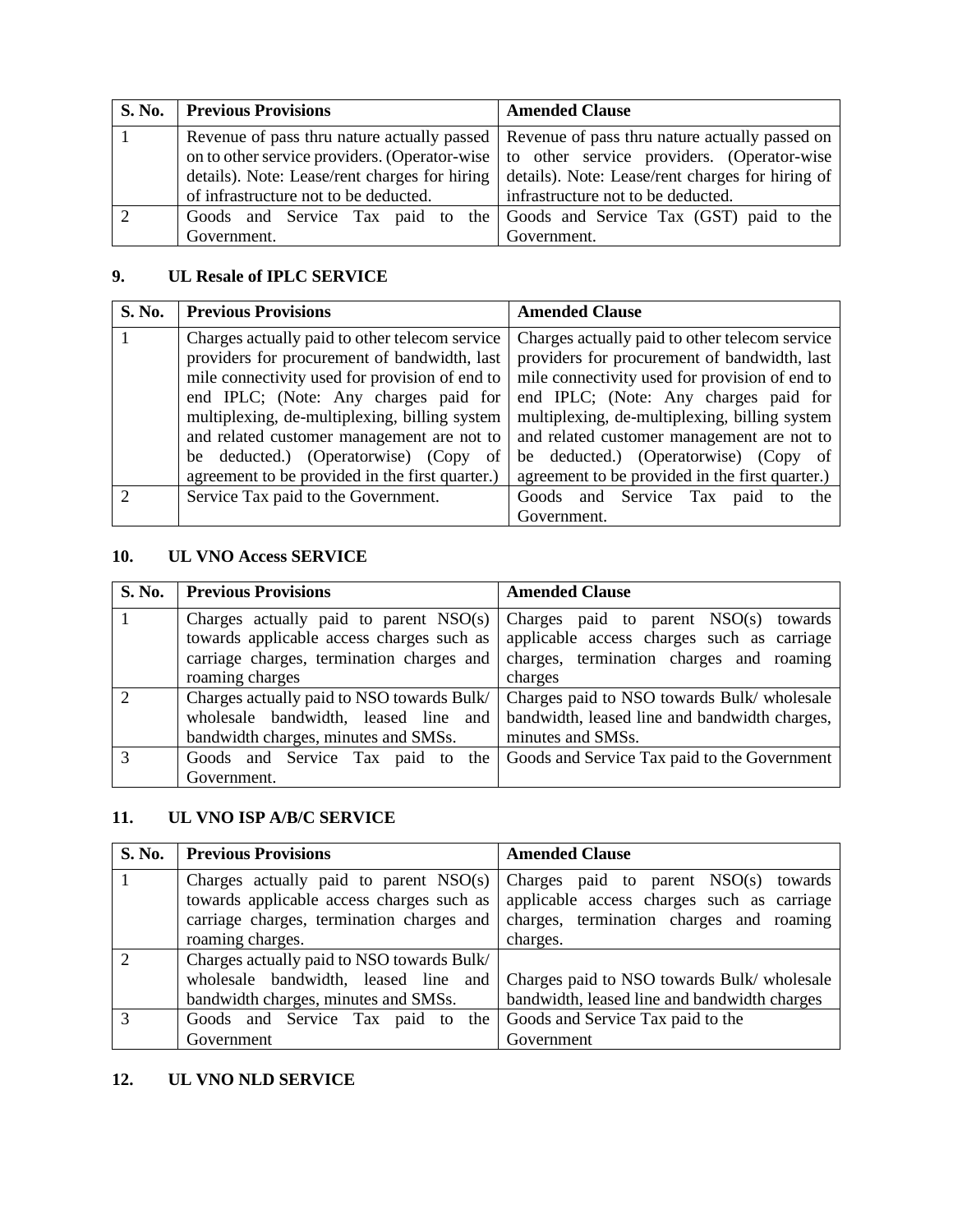| <b>S. No.</b> | <b>Previous Provisions</b>                 | <b>Amended Clause</b>                         |
|---------------|--------------------------------------------|-----------------------------------------------|
|               | actually<br>paid to<br>Charges<br>parent   | Charges paid to parent $NSO(s)(NLD)$ toward   |
|               | $NSO(s)(NLD)$ , towards applicable access  | applicable access charges such as carriage    |
|               | charges such as carriage charges,          | charges, termination charges and roaming      |
|               | termination charges and roaming charges.   | charges.                                      |
|               | Charges actually paid to NSO towards Bulk/ | Charges paid to NSO towards Bulk/ wholesale   |
|               | wholesale bandwidth, leased line and       | bandwidth, leased line and bandwidth charges, |
|               | bandwidth charges, minutes and SMSs        | minutes and SMSs                              |
| $\mathcal{R}$ | Goods and Service Tax paid to<br>the 1     | Goods and Service Tax paid to the Government  |
|               | Government                                 |                                               |

#### **13. UL VNO ILD SERVICE**

| S. No. | <b>Previous Provisions</b>                 | <b>Amended Clause</b>                         |
|--------|--------------------------------------------|-----------------------------------------------|
|        | Charges actually paid to parent NSO(s)     | Charges paid to parent $NSO(s)$ towards       |
|        | towards applicable access charges such as  | applicable access charges such as carriage    |
|        | carnage charges, termination charges and   | charges, termination charges and roaming      |
|        | roaming charges                            | charges                                       |
|        | Charges actually paid to NSO towards Bulk/ | Charges paid to NSO towards Bulk/ wholesale   |
|        | wholesale bandwidth, leased line and       | bandwidth, leased line and bandwidth charges, |
|        | bandwidth charges, minutes and SMSs        | minutes and SMSs                              |
| 3      | Goods and Service Tax paid to the          | Goods and Service Tax paid to the             |
|        | Government                                 | Government                                    |

#### **14. UL VNO GMPCS SERVICE**

|               | S. No. Previous Provisions                                          | <b>Amended Clause</b>                                                        |
|---------------|---------------------------------------------------------------------|------------------------------------------------------------------------------|
|               | Charges actually paid to parent $NSO(s)$                            | Charges paid to parent NSO(s) towards                                        |
|               | towards applicable access charges such as                           | applicable access charges such as carriage                                   |
|               | carriage charges, termination charges and                           | charges, termination charges and roaming                                     |
|               | roaming charges.                                                    | charges.                                                                     |
| $\mathcal{D}$ |                                                                     | Charges actually paid to NSO towards Charges paid to NSO towards Minutes and |
|               | Minutes and SMSs.                                                   | SMS <sub>s</sub> .                                                           |
| $\mathcal{R}$ | Goods and Service Tax paid to the Goods and Service Tax paid to the |                                                                              |
|               | Government                                                          | Government                                                                   |

# **15. UL VNO PMRTS SERVICE**

| S. No.        | <b>Previous Provisions</b>                                                          | <b>Amended Clause</b>                                                                 |
|---------------|-------------------------------------------------------------------------------------|---------------------------------------------------------------------------------------|
|               | Charges actually paid to parent NSO(s)<br>towards applicable access charges such as | Charges paid to parent $NSO(s)$ towards<br>applicable access charges such as carriage |
|               | carriage charges, termination charges and                                           | charges, termination charges and roaming                                              |
|               | roaming charges.                                                                    | charges.                                                                              |
| $\Omega$      | Charges actually paid to NSO towards Bulk/                                          | Charges paid to NSO towards Bulk/ wholesale                                           |
|               | wholesale bandwidth, leased line and                                                | bandwidth, leased line and bandwidth charges                                          |
|               | bandwidth charges and minutes.                                                      | and minutes.                                                                          |
| $\mathcal{R}$ | Goods and Service Tax paid to the Goods and Service Tax paid to the                 |                                                                                       |
|               | Government                                                                          | Government                                                                            |

# **16. UL VNO Commercial VSAT SERVICE**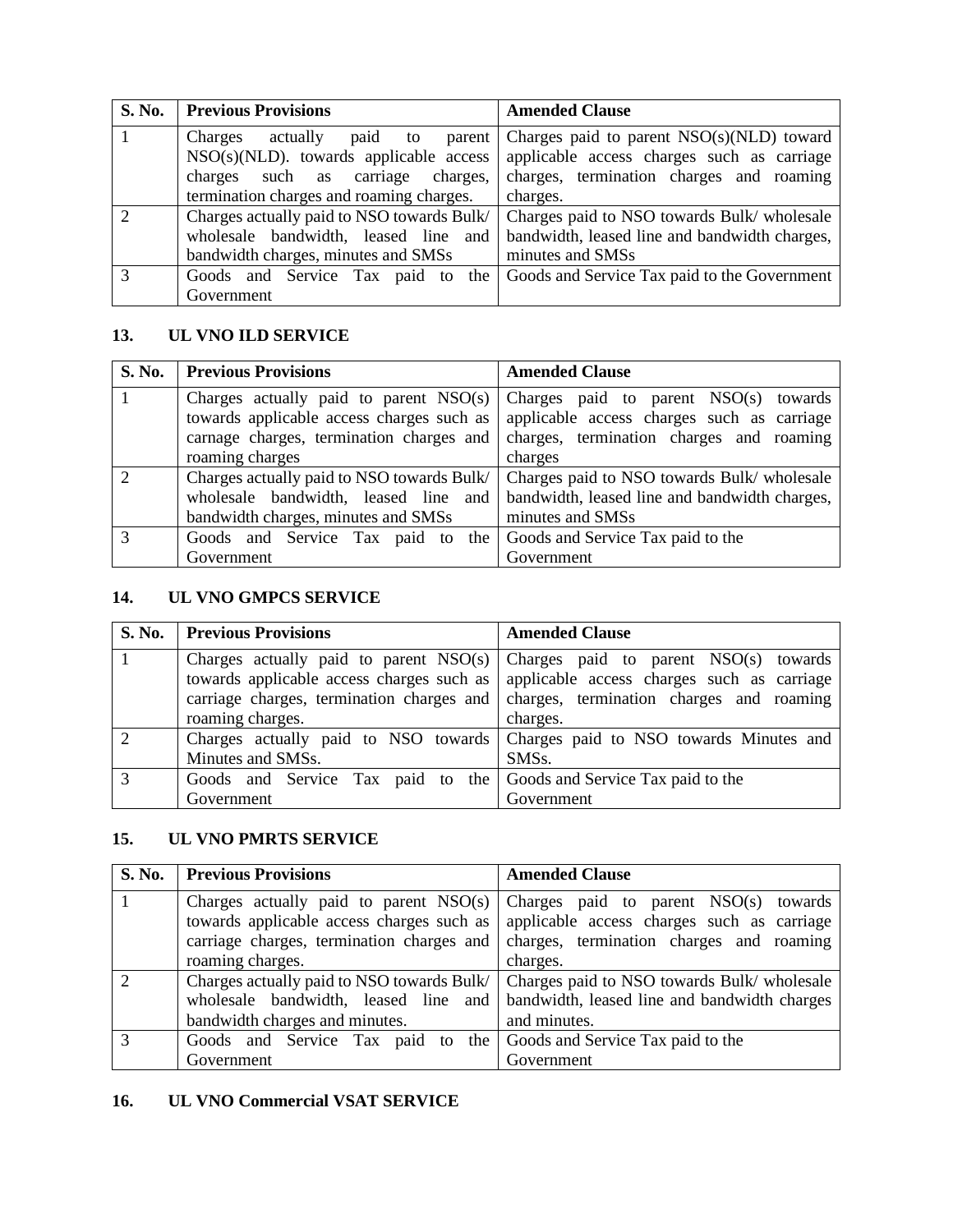| <b>S. No.</b> | <b>Previous Provisions</b>                                              | <b>Amended Clause</b>                                                               |
|---------------|-------------------------------------------------------------------------|-------------------------------------------------------------------------------------|
|               | Charges actually paid to parent $NSO(s)$                                | Charges paid to parent NSO(s) towards                                               |
|               | towards applicable access charges such as                               | applicable access charges such as carnage                                           |
|               | carriage charges, termination charges and                               | charges, termination charges and roaming                                            |
|               | roaming charges.                                                        | charges.                                                                            |
|               |                                                                         | Charges actually paid to Bulk/ wholesale Charges paid to Bulk/ wholesale bandwidth, |
|               | bandwidth, leased line and bandwidth leased line and bandwidth charges. |                                                                                     |
|               | charges.                                                                |                                                                                     |
| 3             | Goods and Service Tax paid to the Goods and Service Tax paid to the     |                                                                                     |
|               | Government                                                              | Government                                                                          |

# **17. UL VNO INSAT SERVICE**

| <b>S. No.</b> | <b>Previous Provisions</b>                 | <b>Amended Clause</b>                         |
|---------------|--------------------------------------------|-----------------------------------------------|
|               | Charges actually paid to parent NSO(s)     | Charges paid to parent $NSO(s)$ towards       |
|               | towards applicable access charges such as  | applicable access charges such as carriage    |
|               | carriage charges, termination charges and  | charges, termination charges and roaming      |
|               | roaming charges.                           | charges.                                      |
|               | Charges actually paid to NSO towards Bulk/ | Charges paid to NSO towards Bulk/ wholesale   |
|               | wholesale bandwidth, leased line and       | bandwidth, leased line and bandwidth charges, |
|               | bandwidth charges, minutes and SMSs.       | minutes and SMSs.                             |
| 3             | Goods and Service Tax paid to the          | Goods and Service Tax paid to the Government  |
|               | Government                                 |                                               |

#### **18. UL VNO Resale of IPLC SERVICE**

| S. No.        | <b>Previous Provisions</b>                                                                                                                                                                                                                                                                                                                                                                           | <b>Amended Clause</b>                                                                                                                                                                                                                                                                                                                                                       |
|---------------|------------------------------------------------------------------------------------------------------------------------------------------------------------------------------------------------------------------------------------------------------------------------------------------------------------------------------------------------------------------------------------------------------|-----------------------------------------------------------------------------------------------------------------------------------------------------------------------------------------------------------------------------------------------------------------------------------------------------------------------------------------------------------------------------|
| $\mathbf{1}$  | Charges actually paid to other telecom<br>service providers for procurement of<br>bandwidth, last mile connectivity used for<br>provision of end to end IPLC; (Note: Any<br>charges paid for multiplexing,<br>de-<br>multiplexing, billing system and related<br>customer management are not to<br>be<br>deducted.) (Operatorwise) (Copy<br>of<br>agreement to be provided in the first<br>quarter.) | Charges paid to other telecom service providers<br>for procurement of bandwidth, last mile<br>connectivity used for provision of end to end<br>IPLC; (Note: Any charges paid for<br>multiplexing, de-multiplexing, billing system<br>and related customer management are not to be<br>deducted.) (Operatorwise) (Copy of agreement<br>to be provided in the first quarter.) |
| $\mathcal{D}$ | Charges actually paid to NSO towards Build<br>wholesale bandwidth, leased line and<br>bandwidth charges.                                                                                                                                                                                                                                                                                             | Charges actually paid to NSO towards Build<br>wholesale bandwidth, leased<br>line<br>and<br>bandwidth charges.                                                                                                                                                                                                                                                              |
| $\mathcal{R}$ | Goods and Service Tax paid to the<br>Government                                                                                                                                                                                                                                                                                                                                                      | Goods and Service Tax paid to the Government                                                                                                                                                                                                                                                                                                                                |

# **19. UL VNO Access Category B SERVICE**

| <b>S. No.</b> | <b>Previous Provisions</b> | <b>Amended Clause</b>                                                                |
|---------------|----------------------------|--------------------------------------------------------------------------------------|
|               |                            | Charges actually paid to parent $NSO(s)$ Charges paid to parent $NSO(s)$ towards     |
|               |                            | towards applicable access charges such as applicable access charges such as carriage |
|               |                            | carriage charges, termination charges and charges, termination charges and roaming   |
|               | roaming charges.           | charges.                                                                             |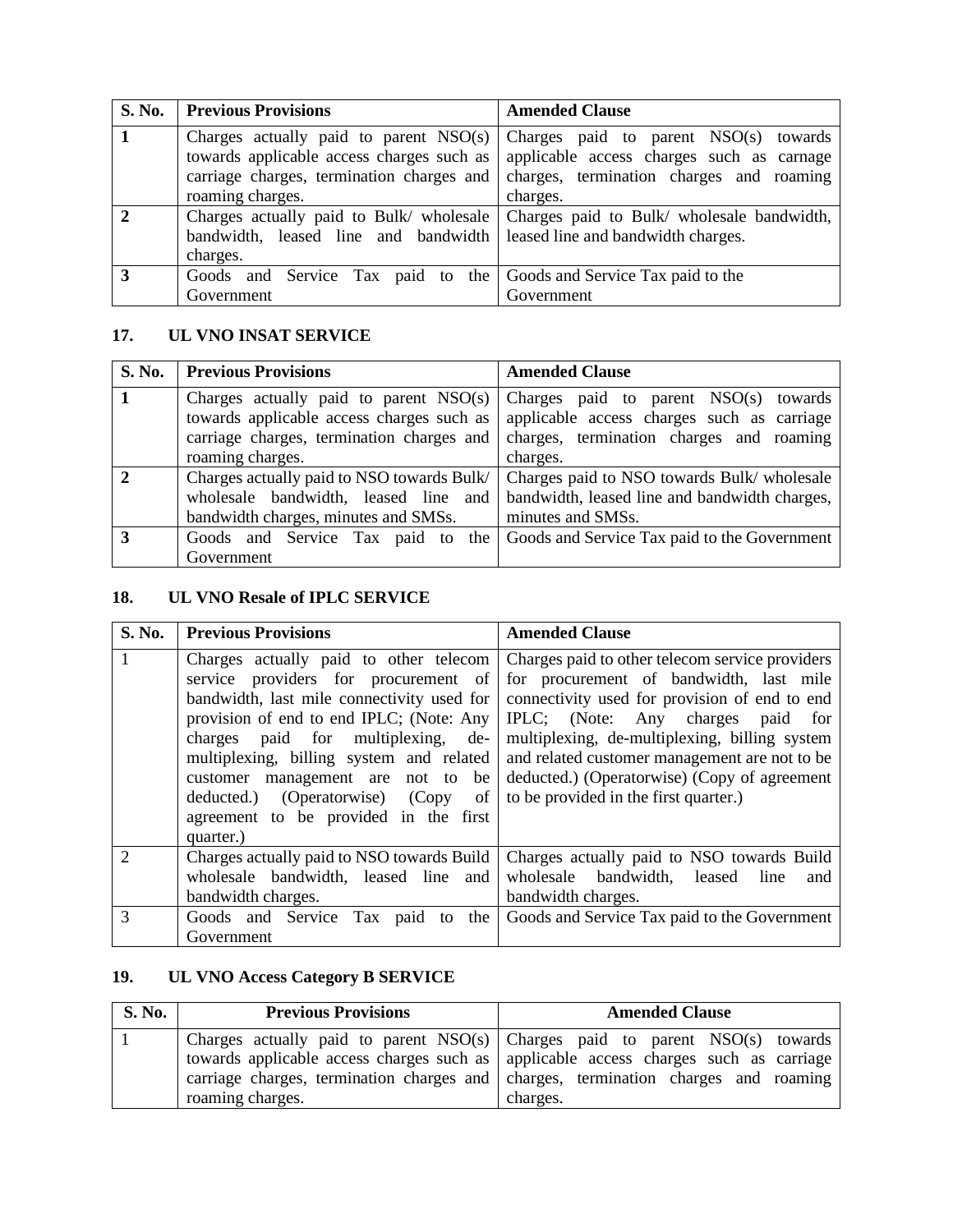|                                      | Charges actually paid to NSOs towards Charges paid to NSOs towards Bulk/Wholesale         |
|--------------------------------------|-------------------------------------------------------------------------------------------|
|                                      | Bulk/Wholesale bandwidth, leased line and   bandwidth, leased line and bandwidth charges, |
| bandwidth charges, minutes and SMSs  | minutes and SMSs                                                                          |
| Goods and Service Tax paid to<br>the |                                                                                           |
| Government.                          | Goods and Service Tax paid to the Government.                                             |

## **20. UASL SERVICE**

| <b>S. No.</b>  | <b>Previous Provisions</b>                                    | <b>Amended Clause</b>                                                               |
|----------------|---------------------------------------------------------------|-------------------------------------------------------------------------------------|
|                |                                                               | Charges actually paid to other Service Charges paid to other Service Provider(s)    |
|                | Provider(s) (Operator-wise)                                   | (Operator-wise)                                                                     |
| $\overline{2}$ |                                                               | Roaming revenue actually paid to other Roaming revenue actually paid to other CMSPs |
|                | CMSPs And GMPCS service providers                             | And GMPCS service providers (operator-wise)                                         |
|                | (operator-wise)                                               |                                                                                     |
| 3              | Goods and Service Tax paid to the GST paid to the Government. |                                                                                     |
|                | Government                                                    |                                                                                     |

## **21. UASL-DT SERVICE**

| <b>S. No.</b> | <b>Previous Provisions</b>                                    | <b>Amended Clause</b>                                                               |
|---------------|---------------------------------------------------------------|-------------------------------------------------------------------------------------|
|               |                                                               | Charges actually paid to other Service Charges paid to other Service Provider(s)    |
|               | Provider(s) (Operator-wise)                                   | (Operator-wise)                                                                     |
|               |                                                               | Roaming revenue actually paid to other Roaming revenue actually paid to other CMSPs |
|               |                                                               | CMSPs And GMPCS service providers   And GMPCS service providers (operator-wise)     |
|               | (operator-wise)                                               |                                                                                     |
| $\mathbf{z}$  | Goods and Service Tax paid to the GST paid to the Government. |                                                                                     |
|               | Government                                                    |                                                                                     |

# **22. NLD SERVICE**

| S. No.        | <b>Previous Provisions</b>              | <b>Amended Clause</b>                             |
|---------------|-----------------------------------------|---------------------------------------------------|
| $\mathbf{1}$  | Revenue of pass through nature actually | Revenue of pass through nature passed on to       |
|               | passed on to other service providers.   | other service providers. (operator-wise details). |
|               | (Operator-wise details).                | Note: Lease/rent charges for hiring of            |
|               | Note: Lease/rent charges for hiring of  | infrastructure not to be deducted.                |
|               | infrastructure not to be deducted.      |                                                   |
| $\mathcal{P}$ |                                         | 1A. Revenue of pass through nature passed on      |
|               |                                         | to other telecom service providers for usage of   |
|               |                                         | Calling cards at the originating point (Operator- |
|               |                                         | wise detail)                                      |
| 3             |                                         | 1B. Revenue of pass through nature passed on      |
|               |                                         | to other telecom service providers for usage of   |
|               |                                         | Calling Cards at the terminating<br>Point         |
|               |                                         | (operator-wise detail)                            |
| 4             | Goods and Service Tax paid to the       | Goods and Service Tax (GST) paid to the           |
|               | Government                              | Government.                                       |

#### **23. ILD SERVICE**

| <b>S. No.</b> | <b>Previous Provisions</b> | <b>Amended Clause</b> |
|---------------|----------------------------|-----------------------|
|---------------|----------------------------|-----------------------|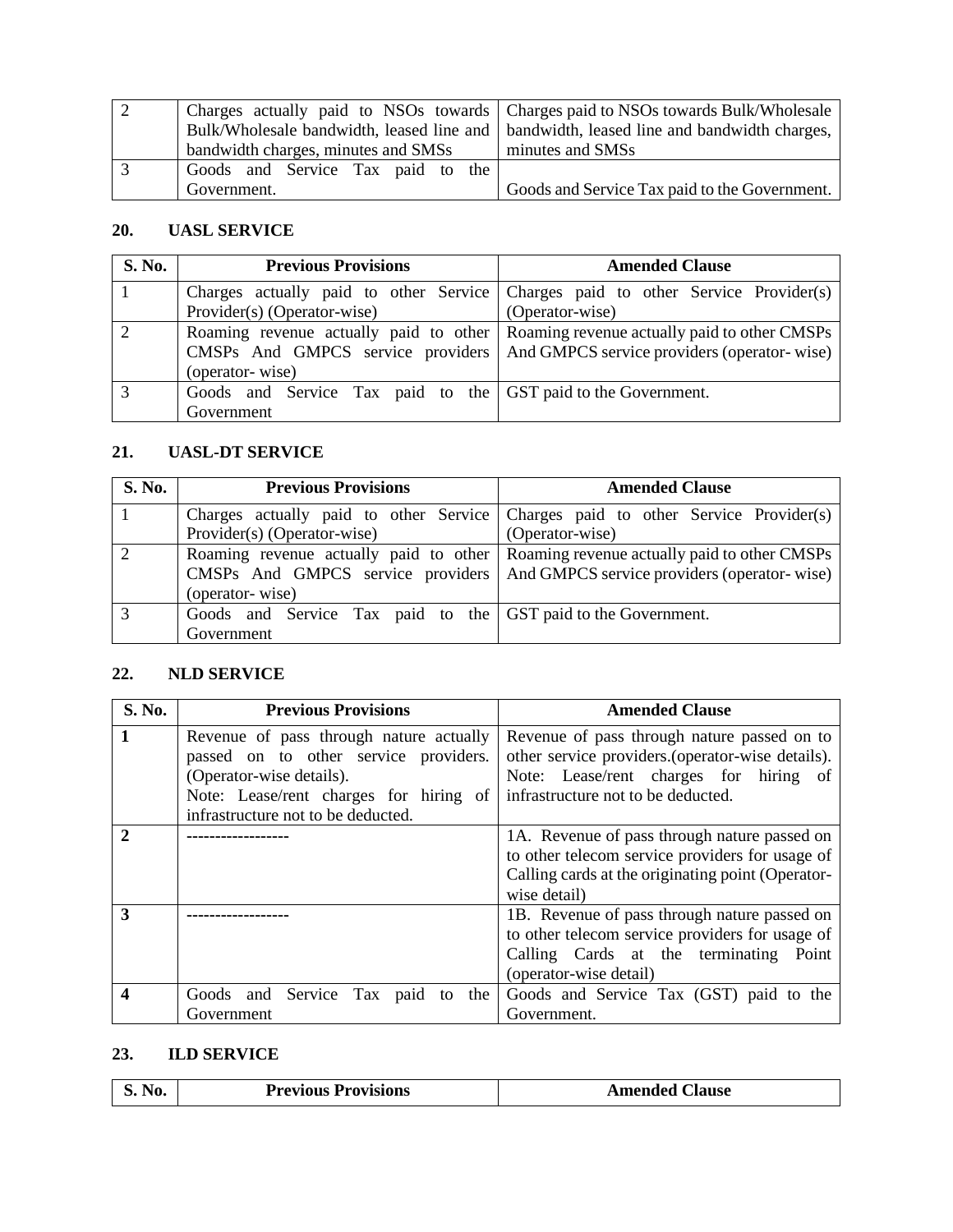|   | passed on to other<br><b>Charges</b><br>service<br>provider(s) (Operator Wise) (PSTN) (Copy | passed on to other SERVICE<br>Charges<br>PROVIDER(s) (OPERATOR-wise) |
|---|---------------------------------------------------------------------------------------------|----------------------------------------------------------------------|
|   | of agreement to be provided in the first                                                    | (Copy of agreement to be provided in the first                       |
|   | quarter)                                                                                    | quarter).                                                            |
|   |                                                                                             | 1A. Revenue of pass through nature passed on                         |
|   |                                                                                             | to other telecom service providers for usage of                      |
|   |                                                                                             | Calling cards at the originating point (operator-                    |
|   |                                                                                             | wise details)                                                        |
| 3 |                                                                                             | 1B. Revenue of pass through nature passed on                         |
|   |                                                                                             | to other telecom service providers for usage of                      |
|   |                                                                                             | Calling Cards at the terminating<br>Point                            |
|   |                                                                                             | (operator-wise detail)                                               |
|   | Goods and Service Tax paid to<br>the                                                        | Goods and Service Tax (GST) paid to the                              |
|   | Government                                                                                  | Government.                                                          |

#### **24. ISP A/B/C SERVICE**

| <b>S. No.</b> | <b>Previous Provisions</b>                                                                                          | <b>Amended Clause</b>                                                                              |
|---------------|---------------------------------------------------------------------------------------------------------------------|----------------------------------------------------------------------------------------------------|
|               | Pure Internet Revenue/Internet Access and<br>Content charges *<br>*(removed vide<br>Amendment<br>dated<br>31.03.21) | Revenue of pass through nature passed on to<br>other service providers.<br>(operator-wise details) |
|               | Roaming revenue actually passed on to other<br>eligible/entitled telecom service provider                           | Roaming revenue<br>passed on to<br>other<br>eligible/entitled telecom service provider.            |
| 3             | Goods and Service Tax (GST) paid to the<br>Government                                                               | Goods and Service Tax (GST) paid to the<br>Government                                              |

# **25. Commercial VSAT SERVICE**

| <b>S. No.</b> | <b>Previous Provisions</b>                                                | <b>Amended Clause</b>                                                                   |
|---------------|---------------------------------------------------------------------------|-----------------------------------------------------------------------------------------|
|               |                                                                           | Revenue of pass through nature actually Revenue of pass through nature passed on to     |
|               |                                                                           | passed on to other service providers. other service providers. (operator-wise details). |
|               | (Operator-wise details).                                                  | Note: Lease/rent charges for hiring of                                                  |
|               | Note: Lease/rent charges for hiring of infrastructure not to be deducted. |                                                                                         |
|               | infrastructure not to be deducted.                                        |                                                                                         |
|               |                                                                           | Goods and Service Tax paid to the Goods and Service Tax (GST) paid to the               |
|               | Government                                                                | Government.                                                                             |

## **26. INSAT MSSR SERVICE**

| <b>S. No.</b> | <b>Previous Provisions</b>         | <b>Amended Clause</b>                                                                        |
|---------------|------------------------------------|----------------------------------------------------------------------------------------------|
|               |                                    | Revenue of pass thru nature actually passed   Revenue of pass thru nature actually passed on |
|               |                                    | on to other service providers. (operator-wise to other service providers. (operator-wise     |
|               | details).                          | details).                                                                                    |
|               |                                    | Note: Lease/rent charges for hiring of Note: Lease/rent charges for hiring of                |
|               | infrastructure not to be deducted. | infrastructure not to be deducted.                                                           |
|               |                                    | Goods and Service Tax (GST) paid to the Goods and Service Tax (GST) paid to the              |
|               | Government.                        | Government.                                                                                  |

# **27. GMPCS SERVICE**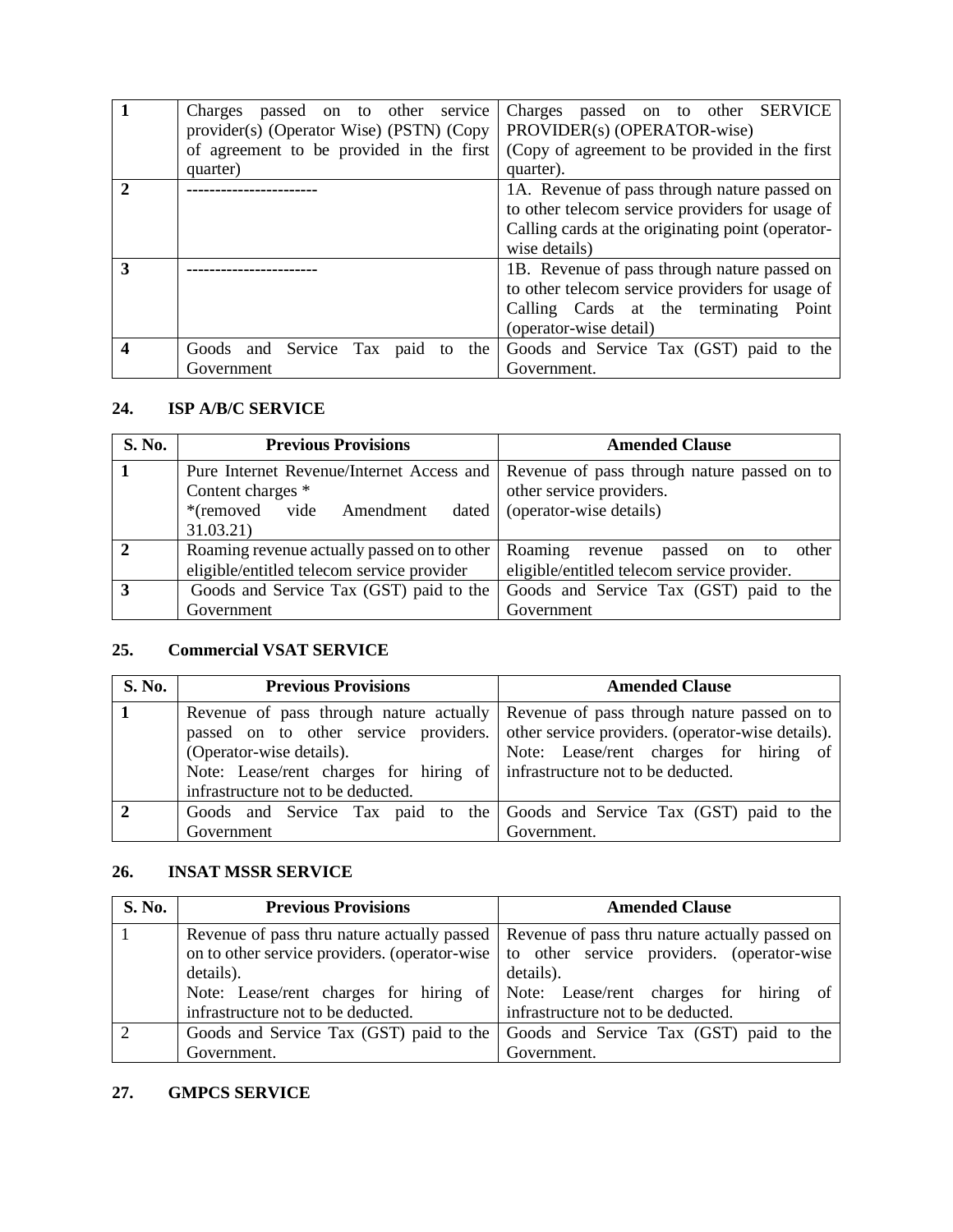| <b>S. No.</b> | <b>Previous Provisions</b>                | <b>Amended Clause</b>                                                           |
|---------------|-------------------------------------------|---------------------------------------------------------------------------------|
|               | PSTN related Call charges passed on to    | PSTN related Call charges passed on to basic,                                   |
|               | basic, cellular and long distance service | cellular and long distance service provider(s)                                  |
|               | provider(s) (operator-wise)               | (operator-wise)                                                                 |
| $\mathcal{D}$ |                                           | Roaming revenues actually passed on to Roaming revenues actually passed on to   |
|               |                                           | CMSPs and other GMPCS service CMSPs and other GMPCS service providers.          |
|               | providers. (operator-wise)                | (operator-wise)                                                                 |
| 3             |                                           | Goods and Service Tax (GST) paid to the Goods and Service Tax (GST) paid to the |
|               | Government.                               | Government.                                                                     |

#### **28. Resale of IPLC SERVICE**

| S. No.        | <b>Previous Provisions</b>                                                                                                                                                                                                                                                                                                         | <b>Amended Clause</b>                                                                                                                                                                                                                                                                                                              |
|---------------|------------------------------------------------------------------------------------------------------------------------------------------------------------------------------------------------------------------------------------------------------------------------------------------------------------------------------------|------------------------------------------------------------------------------------------------------------------------------------------------------------------------------------------------------------------------------------------------------------------------------------------------------------------------------------|
|               | Charges actually paid to other telecom service<br>providers for procurement of bandwidth, last<br>mile connectivity used for provision of end to<br>end IPLC; (Note: Any charges paid for<br>multiplexing, de-multiplexing, billing system<br>and related customer management are not to<br>be deducted.) (Operator-wise) (Copy of | Charges actually paid to other telecom service<br>providers for procurement of bandwidth, last<br>mile connectivity used for provision of end to<br>end IPLC; (Note: Any charges paid for<br>multiplexing, de-multiplexing, billing system<br>and related customer management are not to<br>be deducted.) (Operator-wise) (Copy of |
|               | agreement to be provided in the first quarter.)                                                                                                                                                                                                                                                                                    | agreement to be provided in the first quarter.)                                                                                                                                                                                                                                                                                    |
| $\mathcal{D}$ | Goods and Service Tax (GST) paid to the                                                                                                                                                                                                                                                                                            | Goods and Service Tax (GST) paid to the                                                                                                                                                                                                                                                                                            |
|               | Government.                                                                                                                                                                                                                                                                                                                        | Government.                                                                                                                                                                                                                                                                                                                        |

## **29. MNP SERVICE**

| <b>S. No.</b> | <b>Previous Provisions</b>                                                      | <b>Amended Clause</b> |
|---------------|---------------------------------------------------------------------------------|-----------------------|
|               | Goods and Service Tax (GST) paid to the Goods and Service Tax (GST) paid to the |                       |
|               | Government.                                                                     | Government.           |

#### **30. PMRTS SERVICE**

| <b>S. No.</b> | <b>Previous Provisions</b>            | <b>Amended Clause</b>                                                                                     |
|---------------|---------------------------------------|-----------------------------------------------------------------------------------------------------------|
|               |                                       | <b>PSTN</b> related Call charges actually paid on to <b>PSTN</b> related Call charges actually paid on to |
|               | other Access telecom service provider | other Access telecom service provider                                                                     |
|               |                                       | Goods and Service Tax (GST) paid to the Goods and Service Tax (GST) paid to the                           |
|               | Government.                           | Government.                                                                                               |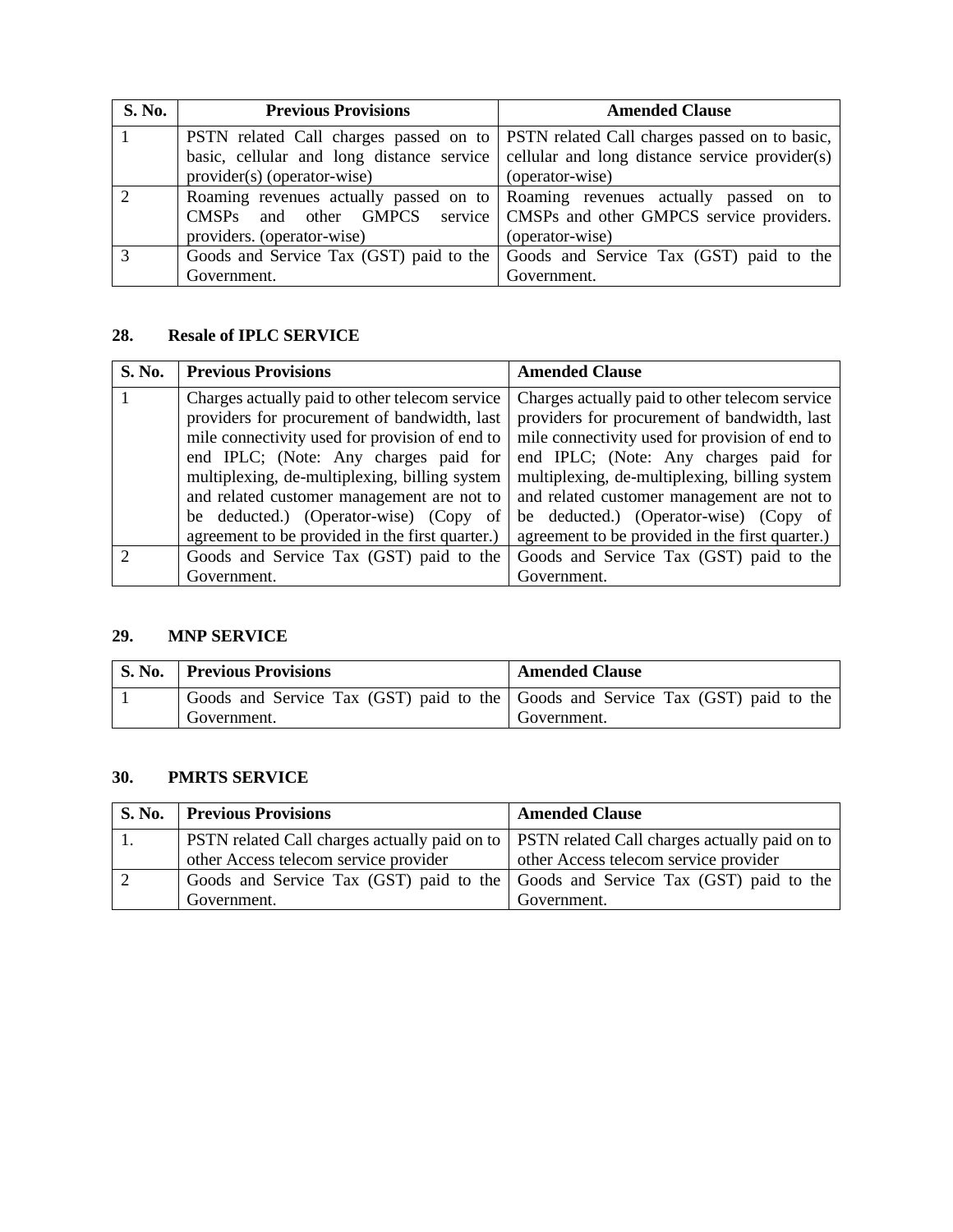#### **Annexure B: Format for AO**

Name of Licensee Service Area Financial Year **Quarter** 

## **Mapping of Bank Transactions with Invoices – Inter-company Transactions**

| Serial Number                                               | 1                                  |
|-------------------------------------------------------------|------------------------------------|
| <b>Quarter</b>                                              | 2                                  |
| IUC Payable to (Name of Licensee Company)                   | 3                                  |
| Service Area for which Invoice Raised                       | 4                                  |
| Invoice Number                                              | 5                                  |
| Payable Serial No of Invoice in mapping                     | 6                                  |
| Invoice Month and Year                                      | 7                                  |
| IUC cost as per Operator (payable)                          | 8                                  |
| IUC cost passed by operator                                 | 9                                  |
| Total Service Tax                                           | 1<br>$\boldsymbol{0}$              |
| Total cost                                                  | 1                                  |
| TDS on Cost/Claim                                           | 1<br>2                             |
| Net cost(Net payable)                                       | 1<br>3                             |
| Receivable from (Name of Licensee Company)                  | 1<br>4                             |
| Invoice Month and Year                                      | 1<br>5                             |
| Receivable Serial No of invoice in mapping                  | 1<br>6                             |
| <b>IUC</b><br>Revenue including service tax<br>(Receivable) | 1<br>7                             |
| IUC Cost actually received                                  | 1<br>$\,8$                         |
| TDS on receivable amount                                    | 1<br>9                             |
| Net Receivable                                              | $\overline{c}$<br>$\boldsymbol{0}$ |
| Amount Payable/Receivable                                   | 2<br>1                             |
| Net Amount Paid                                             | $\overline{c}$<br>$\overline{2}$   |
| Cheque No./RTGS<br>etc                                      | $\overline{\mathbf{c}}$<br>3       |
| Cheque Date                                                 | $\overline{c}$<br>$\overline{4}$   |
| Pay out bank                                                | $\overline{\mathbf{c}}$<br>5       |
| Clearing date                                               | $\overline{c}$<br>6                |
| Deduction Claimed                                           | $\frac{2}{7}$                      |
| S.No. of Bank Statement                                     | $\overline{\mathbf{c}}$<br>$8\,$   |
| <b>Ouarterly Deduction Claimed</b>                          | $\overline{\mathbf{c}}$<br>9       |
| Remarks                                                     | $\mathfrak{Z}$<br>$\boldsymbol{0}$ |
|                                                             |                                    |

In case invoice generation is not possible then number of debit or credit note (as the case may be) shall be mentioned in above number.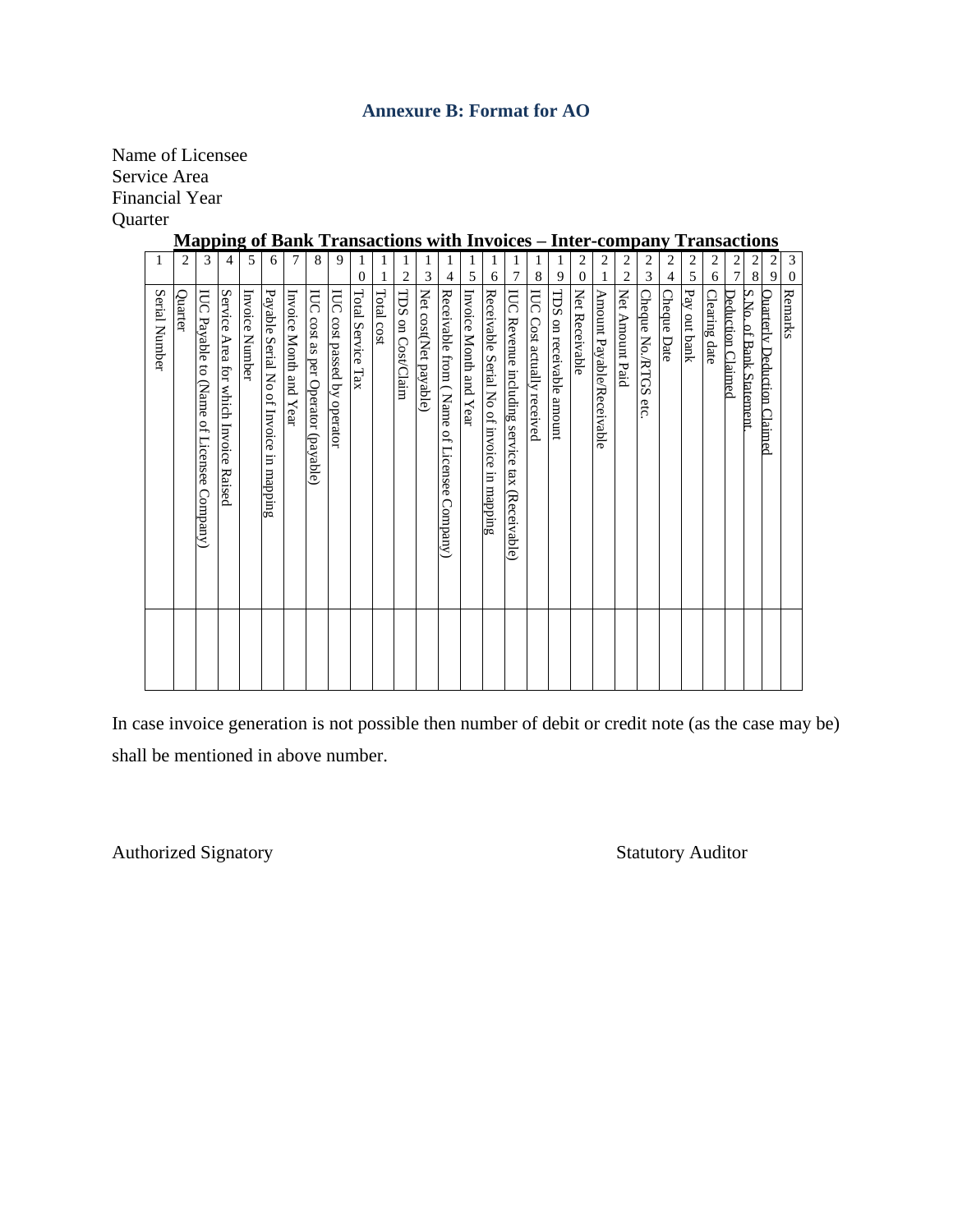## **Annexure C: Format of AG**

Name of Licensee Service Area Financial Year **Quarter** 

# **Mapping of Bank Transactions with Invoices – Intra-company Transactions**

|               | $\overline{c}$ | 3                                                | 4                                                 | 5              | 6                                        | 7                         | 8                                     | 9                           | $\mathbf{0}$         | 1               |                        | 1<br>3                 | 14                                                                     | 1<br>5                 | 16                                               | 17                                         | 1<br>8                       | 9                                  | $\overline{\mathbf{c}}$<br>$\boldsymbol{0}$ | $\overline{\mathbf{c}}$        | $\overline{c}$<br>2 | $\overline{c}$<br>3     | $\overline{c}$   | $\overline{\mathbf{c}}$<br>5 | $\overline{c}$     | $\overline{\mathbf{c}}$<br>7 | $\overline{c}$<br>8     | $\overline{\mathbf{c}}$<br>9 | 3<br>$\mathbf{0}$ |
|---------------|----------------|--------------------------------------------------|---------------------------------------------------|----------------|------------------------------------------|---------------------------|---------------------------------------|-----------------------------|----------------------|-----------------|------------------------|------------------------|------------------------------------------------------------------------|------------------------|--------------------------------------------------|--------------------------------------------|------------------------------|------------------------------------|---------------------------------------------|--------------------------------|---------------------|-------------------------|------------------|------------------------------|--------------------|------------------------------|-------------------------|------------------------------|-------------------|
| Serial Number | <b>Ouarter</b> | IUC payable to (name<br>company)<br>ď<br>license | Service<br>Raised<br>Area for<br>which<br>Invoice | Invoice Number | mapmg<br>Payable serial no of invoice in | Invoice Month and<br>Year | IUC Cost as per operator<br>(Payable) | IUC Cost Passed by operator | Total Service<br>Tax | 1<br>Total Cost | 2<br>TDS on Cost/Claim | Net Cost (Net payable) | Receivable from (N.<br>Licensee Company)<br>from (Name<br>$\mathbf{a}$ | Invoice Month and Year | Receivable<br>in mapping<br>Serial No of Invoice | <b>Tax</b><br>Revenue including<br>Service | EC<br>Cost actually received | <b>TDS</b><br>on receivable amount | Net Receivable                              | 1<br>Amount Payable/Receivable | Net amount Paid     | Cheque No. /RTGS<br>etc | 4<br>Cheque Date | Pay out Bank                 | 6<br>Clearing Date | Deduction Claimed            | S.No. of Bank Statement | Quarterly Deduction Claimed  | Remarks           |
|               |                |                                                  |                                                   |                |                                          |                           |                                       |                             |                      |                 |                        |                        |                                                                        |                        |                                                  |                                            |                              |                                    |                                             |                                |                     |                         |                  |                              |                    |                              |                         |                              |                   |

In case invoice generation is not possible then number of debit or credit note (as the case may be) shall be mentioned in above number.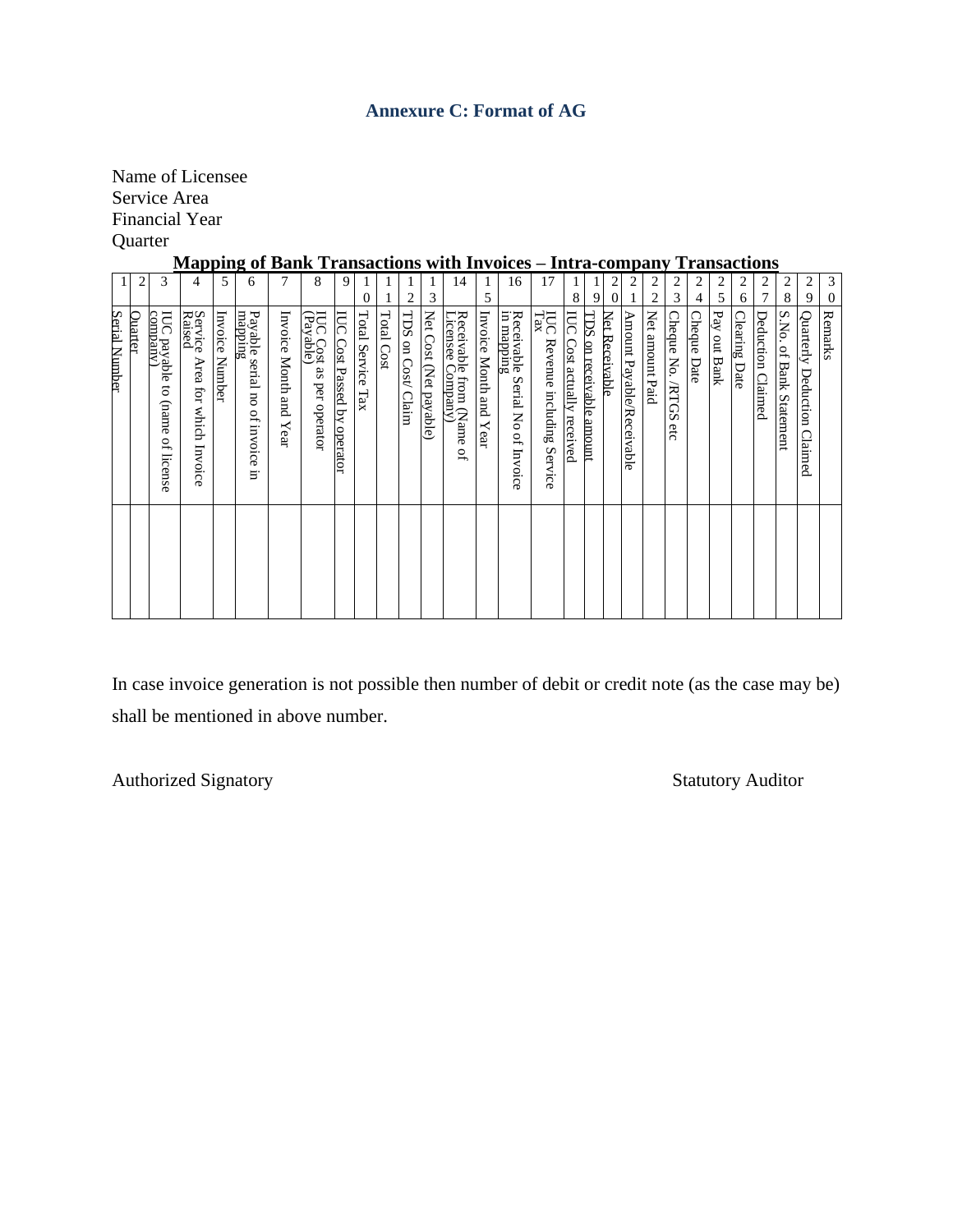#### **Annexure D: Format of IR**

Name of Licensee Service Area Financial Year **Quarter** 

**Proforma for claiming the Pass through charges pertaining to International Roaming** 

|               |                                                 |                                               |                |                                  |                                      |              |                |                 |                                 |                       |                              |                  |                                      |                          |                                      |                                        |                                                     |              |                                         |                 |                                  | during the Current Quarter |                                             |                     |                                     |                         |                                        |                                                           |                                                          |                                      |                       |                          |                                     |                              |                         |                                           |                             |               |
|---------------|-------------------------------------------------|-----------------------------------------------|----------------|----------------------------------|--------------------------------------|--------------|----------------|-----------------|---------------------------------|-----------------------|------------------------------|------------------|--------------------------------------|--------------------------|--------------------------------------|----------------------------------------|-----------------------------------------------------|--------------|-----------------------------------------|-----------------|----------------------------------|----------------------------|---------------------------------------------|---------------------|-------------------------------------|-------------------------|----------------------------------------|-----------------------------------------------------------|----------------------------------------------------------|--------------------------------------|-----------------------|--------------------------|-------------------------------------|------------------------------|-------------------------|-------------------------------------------|-----------------------------|---------------|
|               | $\mathfrak{2}$                                  | 3                                             | $\overline{4}$ | 5                                | 6                                    | $\tau$       | $\,$ 8 $\,$    | 9               | $\frac{1}{0}$                   |                       | $\frac{1}{2}$                | $\overline{3}$   | 4                                    | 5                        | 6                                    | $\tau$                                 | 8                                                   | 9            | $\overline{\mathbf{c}}$<br>$\mathbf{0}$ | $\overline{c}$  | $\overline{c}$<br>$\overline{2}$ | $\overline{c}$<br>3        | 2<br>$\overline{4}$                         | $\frac{2}{5}$       | $\overline{\mathbf{c}}$<br>6        | $\frac{2}{7}$           | $\frac{2}{8}$                          | $\frac{2}{9}$                                             | 30                                                       | 3                                    | $\frac{3}{2}$         | $\frac{3}{3}$            | 34                                  | $\frac{3}{5}$                | 36                      | $\frac{3}{7}$                             | $\frac{3}{8}$               | $\frac{3}{9}$ |
|               |                                                 | Operator<br>Detail                            |                |                                  |                                      |              |                |                 |                                 |                       | Payable invoice detail       |                  |                                      |                          |                                      |                                        |                                                     |              |                                         |                 |                                  | Receivable invoice detail  |                                             |                     |                                     |                         |                                        |                                                           | Netting Position                                         |                                      |                       |                          | Payme<br>nt                         |                              | 1/Recei<br>pt<br>Detail |                                           |                             |               |
| Serial Number | Name of the other operator to whom payment made | Name of the<br>Country /<br>/ Service<br>Area | Tadig Code     | Invoice no.<br>Credit note<br>Κò | Payable S. No. of Invoice in mapping | Invoice Date | Invoice Period | SDR to INR Rate | SDR to Foreign currency<br>Rate | Invoice Currency Type | Foreign Currency to INR Rate | Cost Invoice SDR | Invoice amount in (Foreign Currency) | Invoice<br>amount in INR | Invoice amount actually passed (INR) | Invoice No.<br><b>Credit Note</b><br>Š | Receivable S.<br>$\rm{No}$<br>of Invoice in mapping | Invoice Date | Invoice Period                          | SDR to INR Rate | SDR to Foreign currency<br>Rate  | Invoice Currency Type      | Foreign<br>Currency to<br><b>NR</b><br>Rate | Revenue Invoice SDR | Invoice amount in (Foreign Currency | Invoice amount in (INR) | Invoice amount actually Receivable(INR | Net Amount actually Payable(-) / Receivable (+) in<br>INR | Actual Amount Paid / Received in ( Foreign<br>Currency ) | Actual Amount Paid / Received in INR | Bank Charges in (INR) | Forex gain & loss in INR | DD/ Cheque /Swift Code /Bank Detail | Date of Payment / Settlement | Name of Bank            | SI No. in Bank Statement /<br>Certificate | Quarterly deduction claimed | Remarks       |
|               |                                                 |                                               |                |                                  |                                      |              |                |                 |                                 |                       |                              |                  |                                      |                          |                                      |                                        |                                                     |              |                                         |                 |                                  |                            |                                             |                     |                                     |                         |                                        |                                                           |                                                          |                                      |                       |                          |                                     |                              |                         |                                           |                             |               |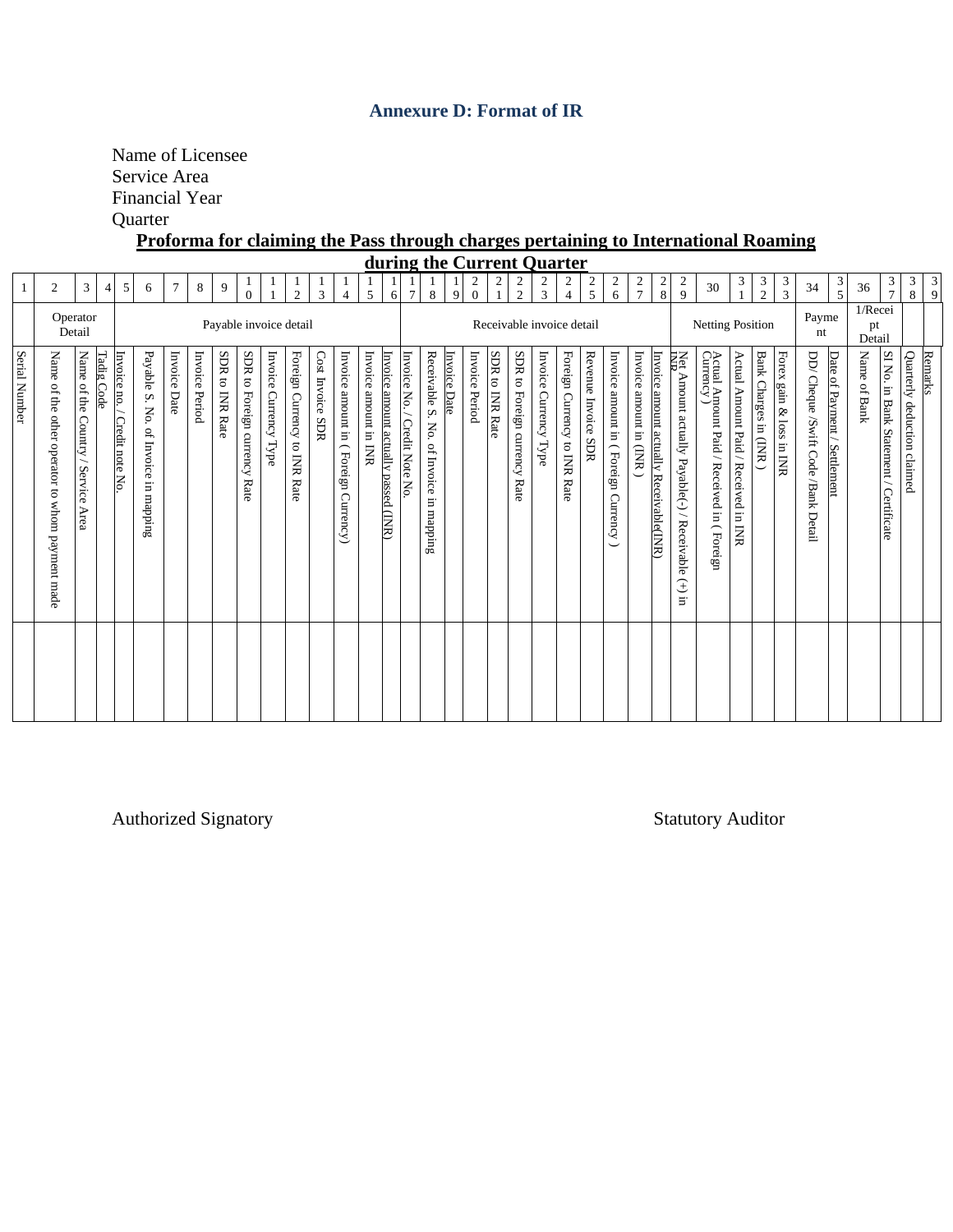# **Annexure E: Format of PP**

Name of Licensee Service Area Financial Year **Quarter** 

#### **Details of Partly Paid Invoices During the Current Quarter**

| Serial Number                                      |                |
|----------------------------------------------------|----------------|
| Quarter                                            | $\overline{c}$ |
| IUC Payable to (Name of Licensee<br>Company)       | 3              |
| Service<br>Area for which<br>Invoice Raised        | 4              |
| Invoice Number                                     | 5              |
| Payable Serial No of Invoice in mapping            | 6              |
| Invoice Month and Year                             | $\tau$         |
| IUC cost as per Operator (payable)                 | 8              |
| IUC cost passed by operator                        | 9              |
| Disputed/Withheld balance amount of the<br>invoice | $^{9}_{\rm A}$ |
| Total Service Tax                                  | $\frac{1}{0}$  |
| Total cost                                         |                |
| TDS on Cost/Claim                                  | $\frac{1}{2}$  |
| Net cost (Net payable)                             | 13             |
| Receivable from (Name<br>Company)<br>of Licensee   | $\frac{1}{4}$  |
| Invoice Month and Year                             | $\frac{1}{5}$  |
| Receivable Serial No of invoice in<br>mapping      | 16             |
| IUC Revenue including service tax<br>(Receivable)  | 17             |
| IUC Cost actually received                         | $\frac{1}{8}$  |
| TDS on receivable<br>amount                        | 19             |
| Net Receivable                                     | $\frac{2}{0}$  |
| Amount Payable/Receivable                          | 21             |
| Net Amount paid                                    | $\frac{2}{2}$  |
| Cheque No./RTGS<br>αθ                              | 23             |
| <b>Cheque Date</b>                                 | $\frac{2}{4}$  |
| Pay out bank                                       | 25             |
| Clearing date                                      | $\frac{2}{6}$  |
| Date of balance payment                            | $\frac{2}{6}$  |
| Deduction Claimed                                  | $\frac{2}{7}$  |
| S.No. of Bank Statement.                           | $\frac{2}{8}$  |
| Quarterly Deduction Claimed                        | $\frac{2}{9}$  |
| Remarks                                            | $\overline{0}$ |

Certified that the above details are regarding partly paid invoices, deductions for the balance payment will be claimed in the quarter in which balance payment is made.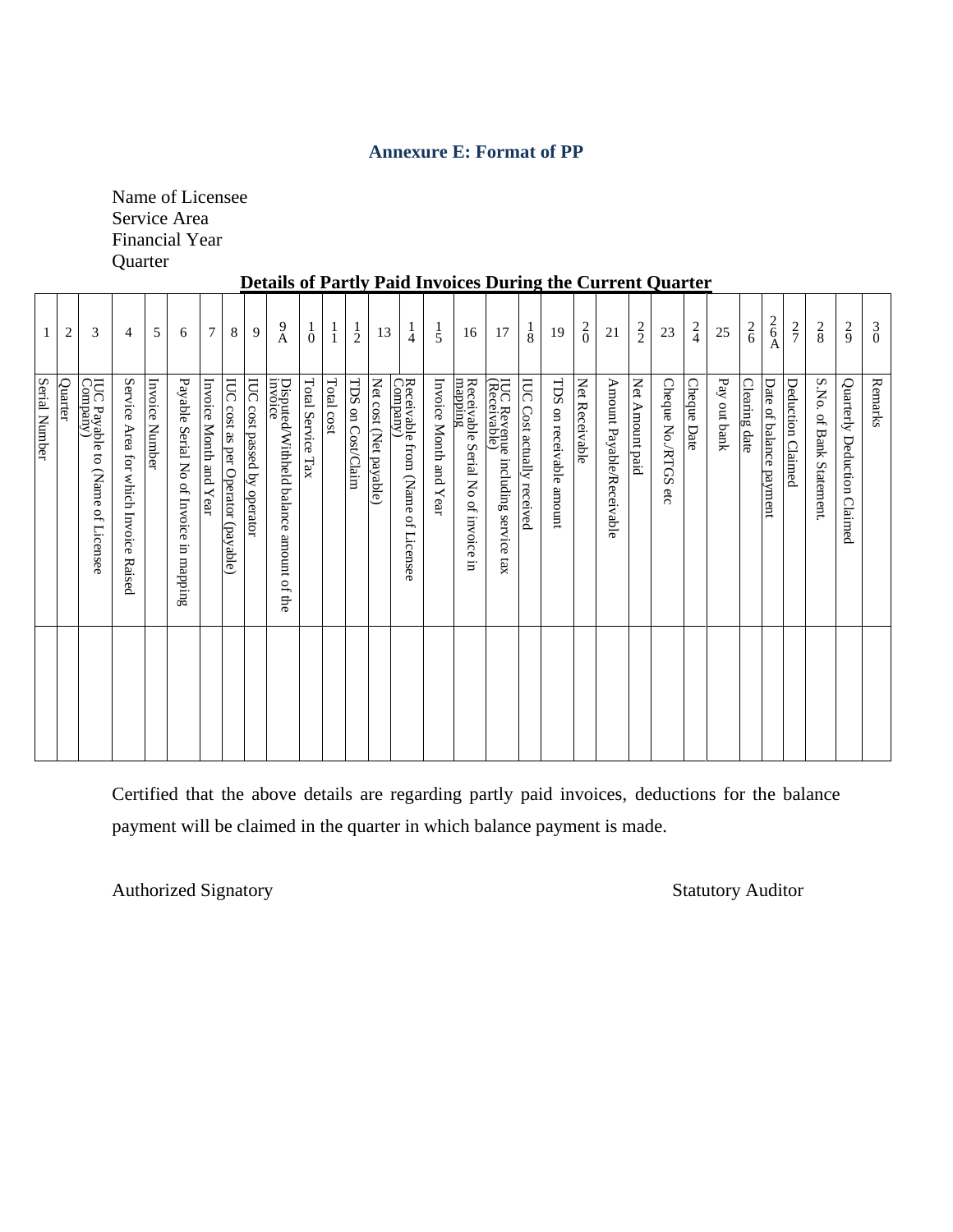#### **Annexure F: Format for AO for ILD Licenses**

Name of the Licensee: Service Area / License: Financial Year: Quarter:

|                     |                                            |                                   |                                         |                     |                                     |                                |                                |                                                                      |                  |                   |               |                      |                                         |                        |                                            |                                         |         |                                         | domestic and international operators           |                         |                                              |                                           |                                   |                                                                                              |                                              |                                    |                                               |                       |          |              |               |                                                                    |                                               |                        |         |
|---------------------|--------------------------------------------|-----------------------------------|-----------------------------------------|---------------------|-------------------------------------|--------------------------------|--------------------------------|----------------------------------------------------------------------|------------------|-------------------|---------------|----------------------|-----------------------------------------|------------------------|--------------------------------------------|-----------------------------------------|---------|-----------------------------------------|------------------------------------------------|-------------------------|----------------------------------------------|-------------------------------------------|-----------------------------------|----------------------------------------------------------------------------------------------|----------------------------------------------|------------------------------------|-----------------------------------------------|-----------------------|----------|--------------|---------------|--------------------------------------------------------------------|-----------------------------------------------|------------------------|---------|
|                     |                                            |                                   |                                         |                     |                                     |                                | <b>Payable</b>                 |                                                                      |                  |                   |               |                      |                                         |                        |                                            |                                         |         |                                         | Receivable                                     |                         |                                              |                                           |                                   |                                                                                              |                                              |                                    |                                               |                       |          |              |               | <b>Settlement / Payment Details</b>                                |                                               |                        |         |
| SI No.              | Payable to (Name of Licensee Company<br>ЦC | Country for which invoice related | Invoice/Debit/Credit Note Number & date |                     | Payable S No. of invoice in mapping | Cost as Per Operator (Payable) | Cost passed by Operator<br>IUC | date of settlement/payment*<br>$\overline{\mathbf{g}}$<br>Rate<br>Ex | $\text{Current}$ | Total Service Tax | Cost<br>Total | on Cost/Claim<br>TDS | Serial No in Form26O for Mapping<br>TDS | Net Cost (Net Payable) | Receivable from (Name of Licensee Company) | Invoice/Debit/Credit Note Number & date |         | Receivable Sr no of invoice for Mapping | Тах<br>Service<br><b>IUC</b> Revenue Including | Receivable)<br>Fx Rate* | IUC Revenue actually received (Basic)<br>TDS | Amount<br>Net Receivable<br>on Receivable | (INR)<br>$\rm Payable/$<br>Amount | payment*<br>Receivable<br>settlement/<br>ð<br>date<br>$\overline{\mathrm{m}}$<br>Rate<br>ĹT. | ₩<br>Payable/Receivable (Currency)<br>Amount | (INR)<br>Amount Paid<br><b>Net</b> | ₩<br>⋗<br>Currenc<br>Paid<br>Amount<br>ã<br>Ź | etc<br>Cheque No/RTGS | Chq Date | Pay out Bank | Clearing Date | <b>Bank</b><br>$\Xi$<br>as per figures appearing<br>Paid<br>Actual | Statement/Certificate<br>Claimed<br>Deduction | S.no in Bank Statement | Remarks |
| 1<br>$\overline{c}$ | 3                                          | $\overline{4}$                    | 5<br>A                                  | 5<br>$\overline{B}$ | 6                                   | 7                              | $8\,$<br>A B                   | 8                                                                    | $\,8\,$<br>C     | 9                 |               |                      |                                         | 101112131415           |                                            | A                                       | 15<br>B | 16                                      | 17<br>A                                        | B                       | 17 18 19 20 21                               |                                           | A                                 |                                                                                              | 21<br>B                                      | 22<br>A                            | 22<br>B                                       |                       |          | 23242526     |               | 27A                                                                | 27<br>B                                       | 27<br>$\mathsf{C}$     | 27<br>D |
|                     |                                            |                                   |                                         |                     |                                     |                                |                                |                                                                      |                  |                   |               |                      |                                         |                        |                                            |                                         |         |                                         |                                                |                         |                                              |                                           |                                   |                                                                                              |                                              |                                    |                                               |                       |          |              |               |                                                                    |                                               |                        |         |

#### **Mapping of bank transactions with invoices – Inter Company transactions with domestic and international operators**

*\* Applicable in case of transaction with international operators*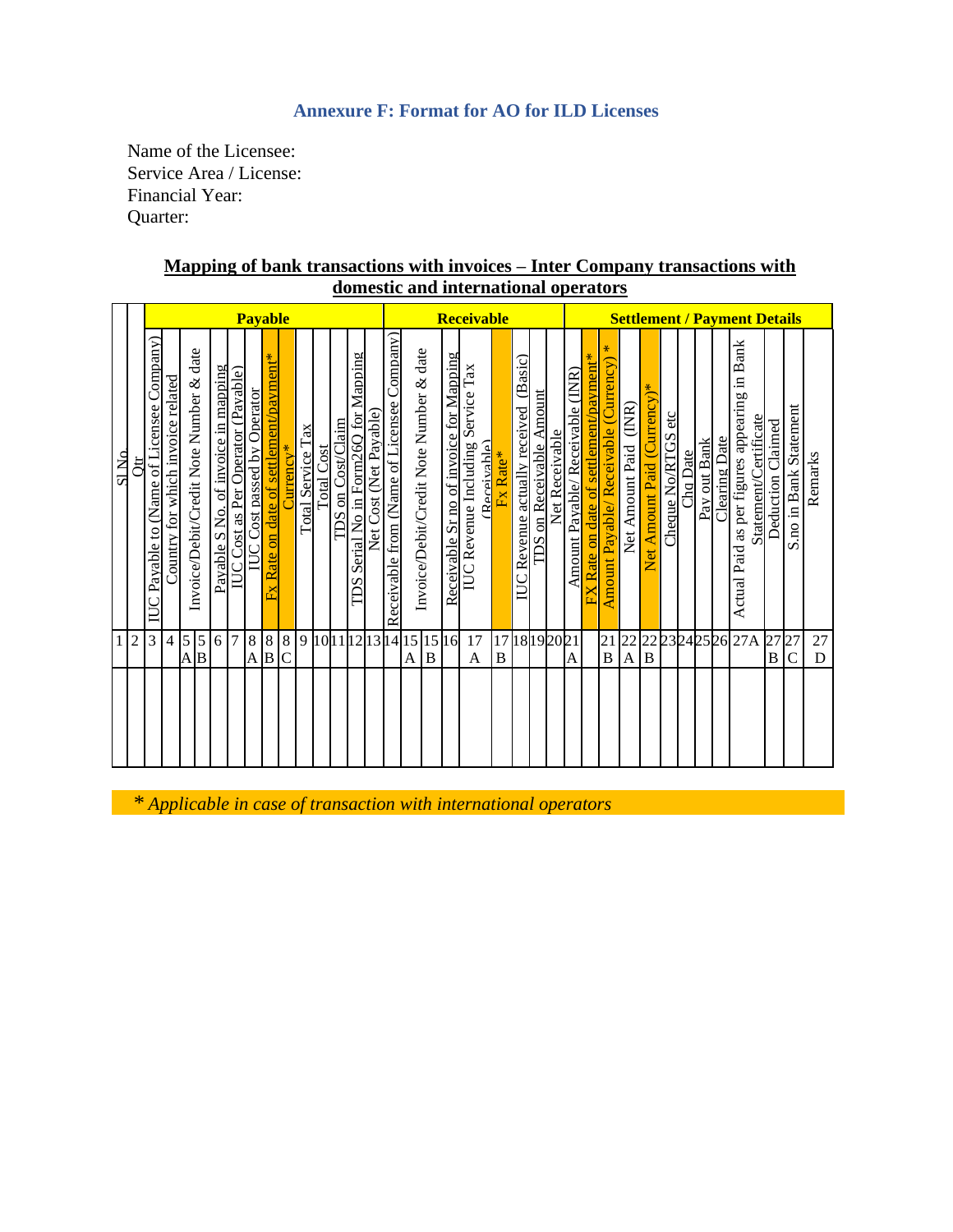

#### **Annexure G: Timelines for submission of documents and process of deduction verification**

**Fig (above): Timeline for preparation of Provisional (Quarterly) DVR**



#### **Fig (above): Timeline for preparation of Final DVR**

**(In case of no representation, Final DVR to be submitted to Assessing Office within 90 days of receipt of Audited Annual documents or 31st December, whichever is earlier)**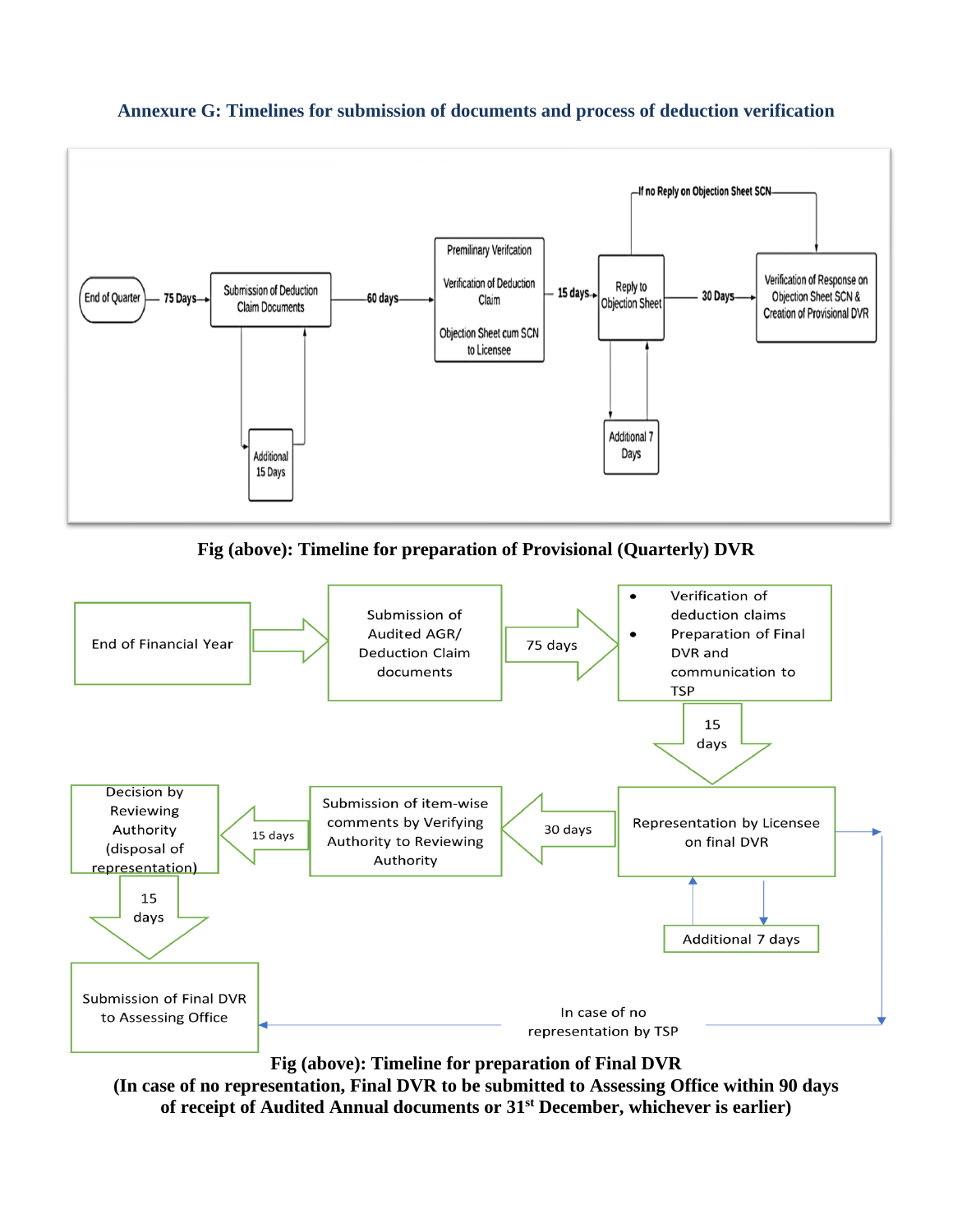| S.L.           | <b>Description of Item</b>                                                                                               | <b>Clarification</b>          | <b>Date</b>      | <b>Deduction type</b> |
|----------------|--------------------------------------------------------------------------------------------------------------------------|-------------------------------|------------------|-----------------------|
| $\mathbf{1}$   | <b>ADC</b>                                                                                                               | 1-28/2006/LF                  | 05-07-2007       | <b>PSTN</b>           |
| $\overline{2}$ | Intra Circle Roaming                                                                                                     | 1-28/2006/LF                  | 15-03-2012       | Roaming               |
| 3              | SMS charges                                                                                                              | $1-28/3/2013$ /LF-II(Part-II) | $21 - 10 - 2013$ | <b>PSTN</b>           |
| 4              | <b>SCCP</b> charges                                                                                                      | $1-28/3/2013$ /LF-II(Part-II) | 04-03-2014       | <b>PSTN</b>           |
| 5              | Toll Free No. charges                                                                                                    | $1-28/3/2013/LF-H(Part-II)$   | 04-03-2014       | <b>PSTN</b>           |
| 6              | Data Roaming                                                                                                             | F.17-20/SSTL/CC/LF-II         | 21-03-2016       | Roaming               |
| 7.             | <b>Emergency Calls</b>                                                                                                   | 1-28/2013/LFA-II(Pt.)         | 24.03.2021       | <b>PSTN</b>           |
| 8.             | Admissibility of payments<br>made by one division of a<br>Licensee<br>another<br>$\mathbf{t}$<br>division of the Company | 1-28/2006/LF                  | 05-07-2007       | <b>PSTN</b>           |
| 9.             | 3G Intra Circle Roaming<br>Pass Through charges                                                                          | 1-28/2006/LF                  | 01.02.2017       | Roaming               |
| 10.            | ACS (Audio Conference<br>Service) Intra Company<br>Transaction                                                           | $1-28/2013/LFA-II(Pt.)$       | 23.03.2021       | <b>PSTN</b>           |

# **Annexure H: List of Admissible & Inadmissible Deductions**

#### A: Admissible Deductions:

The items mentioned above are in addition to items specifically mentioned in the License Agreement i.e. PSTN Charges/Roaming Revenues actually passed on to other operators and Service Tax/Sales Tax/GST actually paid to the Government

#### B: Inadmissible Deductions:

| S.L.                        | <b>Description of Item</b>                                                                                                                     | <b>Clarification</b>                  | Date             | <b>Deduction type</b> |
|-----------------------------|------------------------------------------------------------------------------------------------------------------------------------------------|---------------------------------------|------------------|-----------------------|
| 1.                          | Lease Line/Port<br>Charges,<br>Infrastructure<br>sharing<br>charges or any other type of<br>set off (items of expenditure)<br>against revenue) | 1-28/2006/LF                          | $05-07-2007$     | PSTN/Roaming          |
| $\mathcal{D}_{\mathcal{L}}$ | Calling Card                                                                                                                                   | $1-28/3/2013/LF-H(Part-$<br>$\rm{II}$ | $21 - 10 - 2013$ | <b>PSTN</b>           |
| 3                           | for<br>Annual<br>charges<br>decreasing call rate                                                                                               | $1-28/2013/CCAs/LF-II$                | $07 - 11 - 2014$ | <b>PSTN</b>           |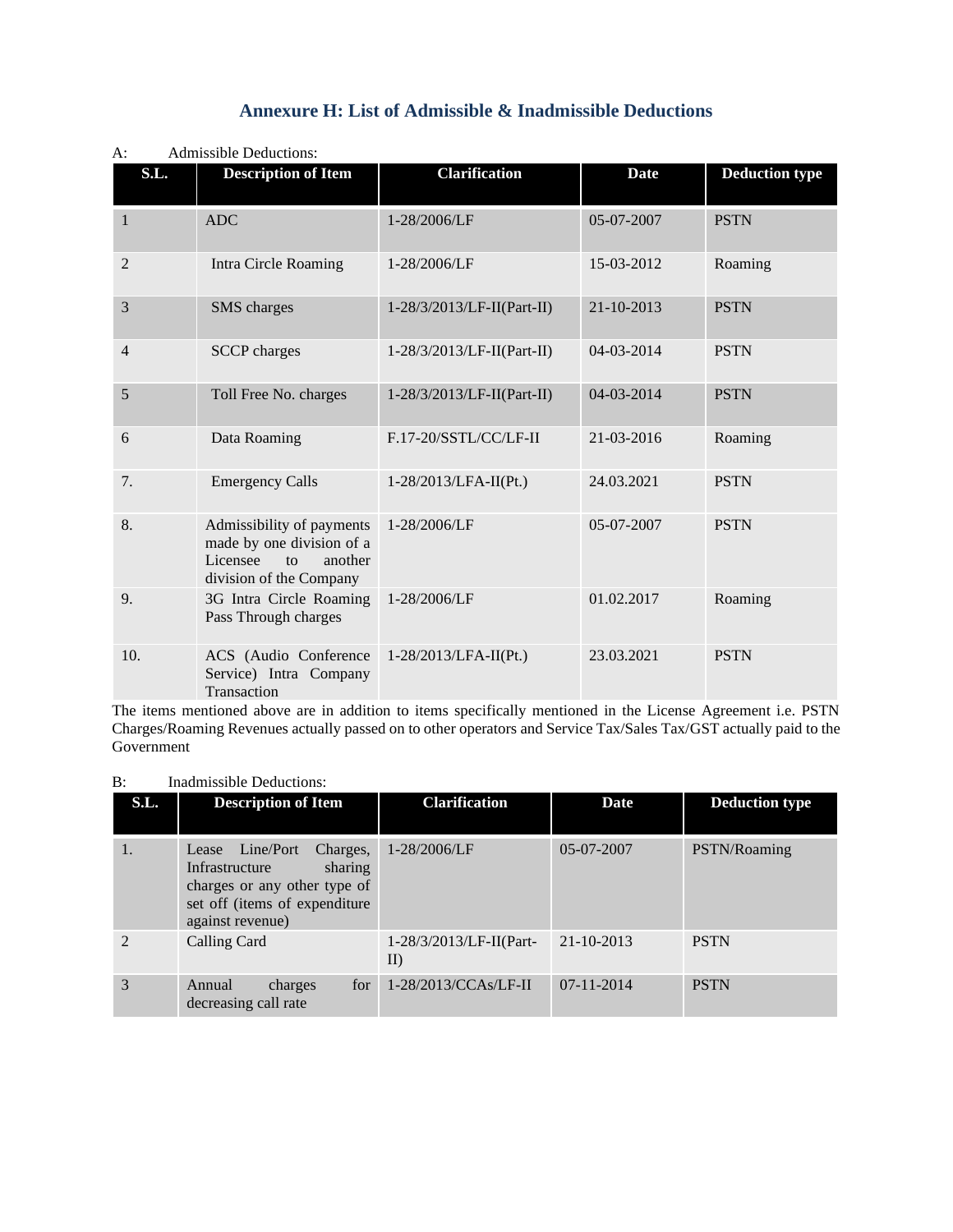#### **Annexure I: Format of Objection Report cum Show Cause cum Notice**

To Authorized Signatory ----------------(Name of Licensee )

No. Dated-

Subject- Discrepancies in deduction claim for the Quarter--- for F.Y.------------

1. I am directed to refer to deduction claim submitted by your Company for above mentioned period vide your letter no. dated.

2. The details of Claims submitted and objected are mentioned below:

| Qtr |            | Documents submitted |              |     | Claim as per<br><b>Audited/Unaudited AGR</b> |       |            | <b>Objected</b> |              |
|-----|------------|---------------------|--------------|-----|----------------------------------------------|-------|------------|-----------------|--------------|
|     | <b>IUC</b> | <b>Roaming</b>      | <b>Total</b> | IUC | Roaming                                      | Total | <b>IUC</b> | Roaming         | <b>Total</b> |
|     |            |                     |              |     |                                              |       |            |                 |              |

(Details of AO and AG Claim be mentioned separately)

3. The details of objected amount with reasons of objections are as under:

| Details of objected amounts in respect of PSTN charges / Roaming Charges (to be prepared separately) |  |  |  |  |
|------------------------------------------------------------------------------------------------------|--|--|--|--|
|                                                                                                      |  |  |  |  |

| S.L. of claim sheet   Name<br>(AO, AG) | operator | of | Claim<br>amount | <b>Objected</b><br>amount | Objected<br><b>TDS</b> amount   Objection | <b>Reasons</b> | for |
|----------------------------------------|----------|----|-----------------|---------------------------|-------------------------------------------|----------------|-----|
|                                        |          |    |                 |                           |                                           |                |     |
|                                        |          |    |                 |                           |                                           |                |     |

- 4. (Please mention here any other objection )
- 5. You are therefore served herewith a Notice and are provided an opportunity to submit additional documents/justification/clarification in respect of objected amount latest by ----------(15 days from date of issue of notice) failing which it will be presumed that you have nothing to say in respect of objected amount and the same will be disallowed without any more notice and opportunity.
- 6. Please acknowledge receipt of this Notice immediately.

Deputy Controller of Communication Accounts ------------Circle----------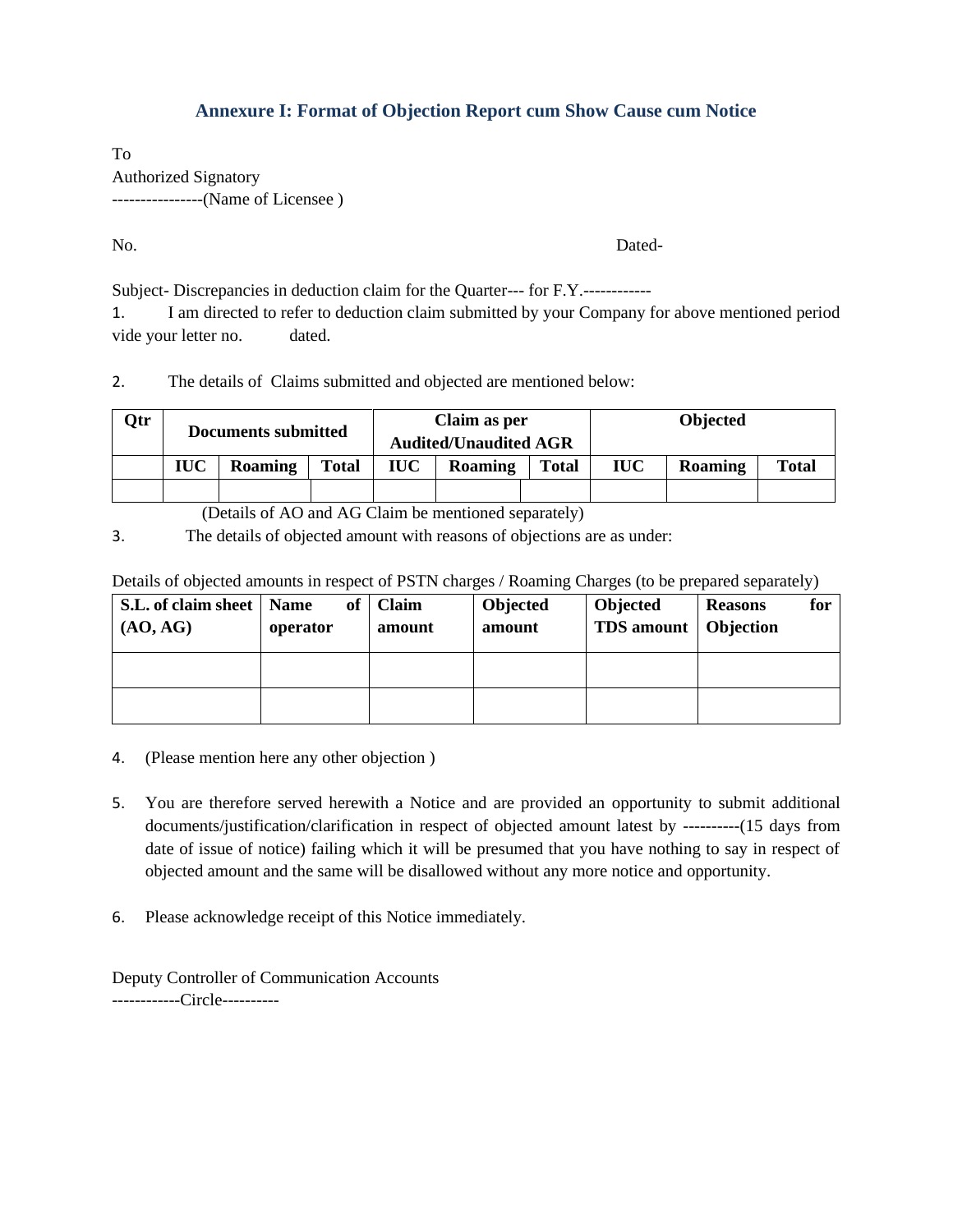#### **Annexure J: Format of Annual Verification Notice to Licensee**

To Authorized Signatory ----------------(Name of Licensee)

No. Dated—

Subject- Information regarding final verification of deduction claim for Financial Year

1. The Deduction Verification Report for above mentioned Year has been finalized by the competent authority based on following documents—

A. Claim submitted vide your letter dated----,---, ----, ----

B. Show cause & Objection Statement notice(s) issued by this office vide notice dated- ---,----,---,---

C. Reply submitted vide your letter Number dated ----,----,----,----

2. The additional documents/justification/clarification submitted by you have been scrutinized on merit and details of items/amount which have been finally disallowed are mentioned in the enclosed Annexure- ---, ---,---,---,--- along with reasons of disallowance.

3. In case you are not satisfied with any item of disallowance, you may prefer a representation to the Reviewing Authority (Pr. CCA/CCA) within 15 days of the issue of this letter, otherwise in case of no representation to the Reviewing Authority within prescribed period, the Final DVR will be sent to the License Fee (LF) Assessment Authority: -

………………………………………… ………………………………….. Enclosed: As above

Deputy Controller of Communication Accounts ------------Circle----------

#### **(Format of Annexure for Details of Disallowed items/amounts)**

Final Disallowed details in respect of PSTN charges / Roaming Charges (to be prepared separately for PSTN &Roaming and AO & AG)

| S.L. of claim<br>sheet $(AO/AG)$ | Name of<br>operator | Claim<br>amount | <b>Disallowed</b><br>amount | <b>TDS</b><br>disallowed | <b>Reasons for</b><br>disallowance |
|----------------------------------|---------------------|-----------------|-----------------------------|--------------------------|------------------------------------|
|                                  |                     |                 |                             |                          |                                    |
|                                  |                     |                 |                             |                          |                                    |

*Note- Total of disallowed amount + TDS should not be more than the claim amount.*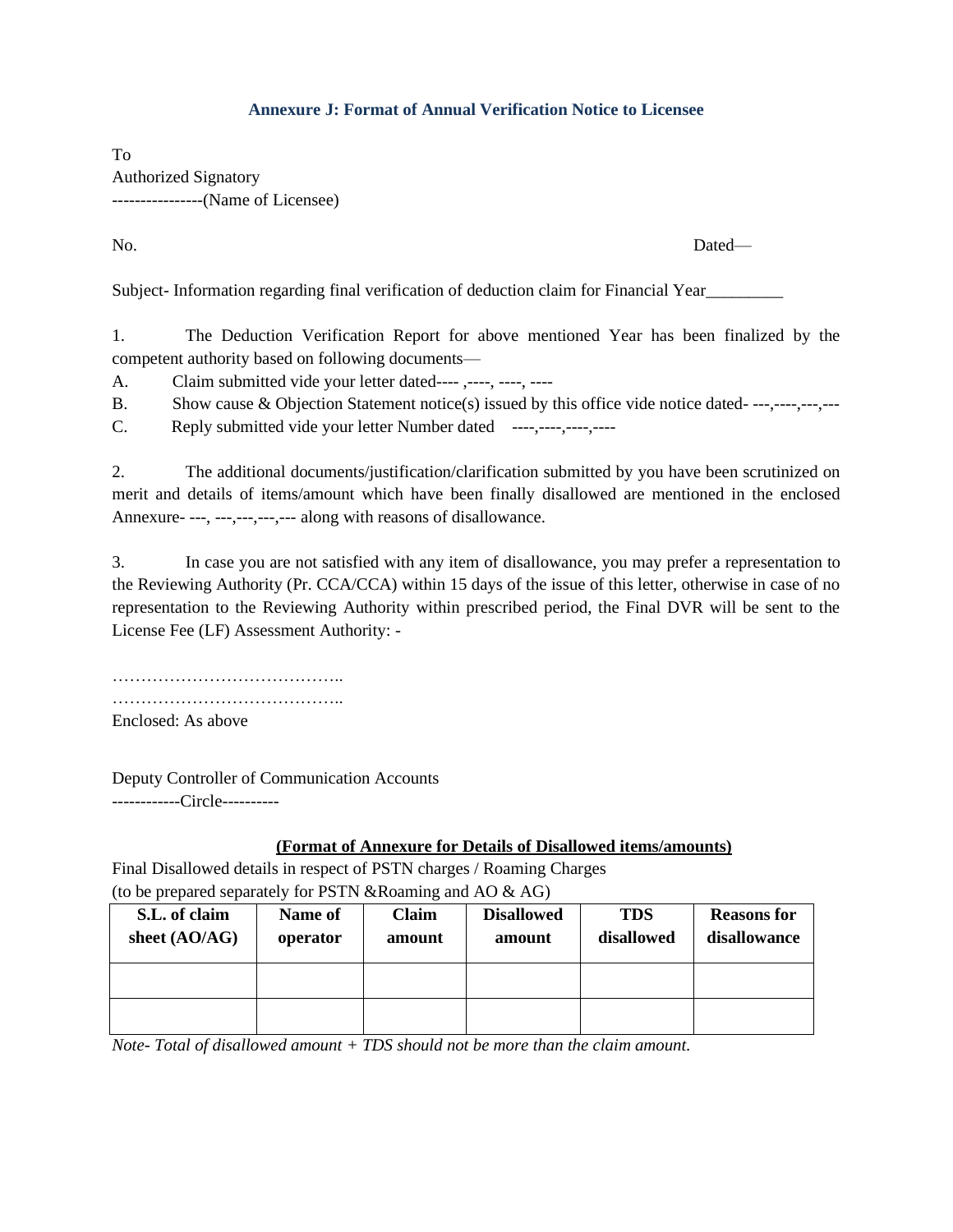#### **Annexure K: Format of Final Deduction Verification Report (DVR)**

Report on verification of deduction claimed by licensee through Statement of Revenue and License Fee

| Name of Licensee      |  |
|-----------------------|--|
| License No. and Date  |  |
| Service Area          |  |
| Rate of License Fees  |  |
| Quarter               |  |
| <b>Financial Year</b> |  |

|                |                               |                  |  |                        |  |              | Cumulative up to |
|----------------|-------------------------------|------------------|--|------------------------|--|--------------|------------------|
| S1             | Item                          | Previous Quarter |  | <b>Current Quarter</b> |  | Current Qtr. |                  |
|                | Gross Revenue                 |                  |  |                        |  |              |                  |
|                | (Item NO. AA)                 |                  |  |                        |  |              |                  |
| $\overline{2}$ | Deductions (item No. B)       |                  |  |                        |  |              |                  |
|                | PSTN related call charges     |                  |  |                        |  |              |                  |
| (i)            | paid to other operators       |                  |  |                        |  |              |                  |
|                | Roaming revenue actually      |                  |  |                        |  |              |                  |
| (ii)           | passed on to other operators  |                  |  |                        |  |              |                  |
| (iii)          | Service Tax paid to the Govt. |                  |  |                        |  |              |                  |
| (iv)           | Sales Tax paid to the Govt.   |                  |  |                        |  |              |                  |
|                | <b>Total deductions</b>       |                  |  |                        |  |              |                  |
| 3              | (Item no. $BB$ )              |                  |  |                        |  |              |                  |
|                | <b>Adjusted Gross Revenue</b> |                  |  |                        |  |              |                  |
| $\overline{4}$ | (Item No. CC)                 |                  |  |                        |  |              |                  |
| 5              | Revenue share payable         |                  |  |                        |  |              |                  |
| 6              | Revenue share paid            |                  |  |                        |  |              |                  |
| 7              | Date of payment               |                  |  |                        |  |              |                  |

#### Part I- Summary of Statement of Revenue and License Fee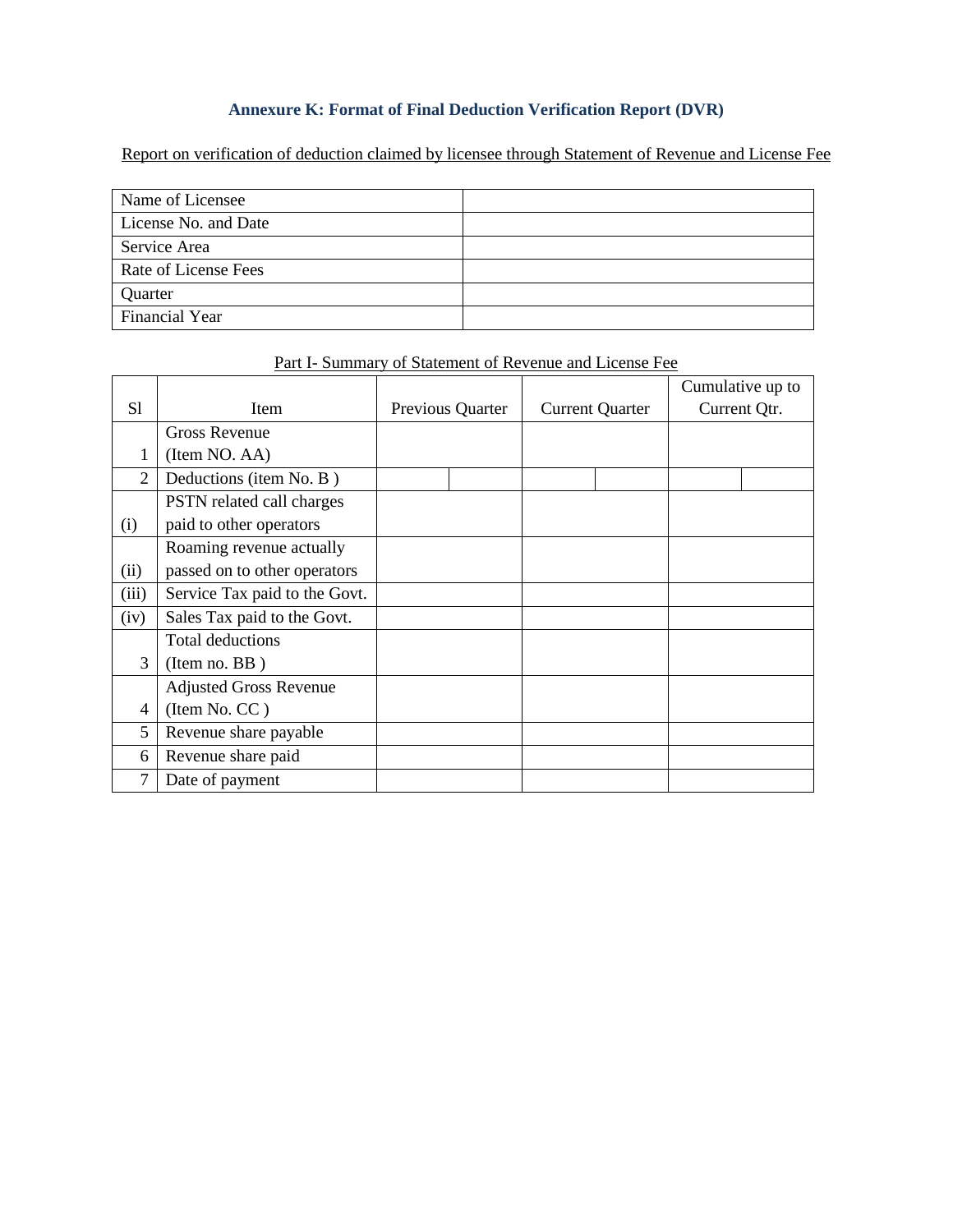### Part II- Revenue Calculation of Revenue Share on the basis of verification of deductions claimed in the Statement of Revenue and License Fee

| S1             | Item                                                                     |             |                    | Amount  |
|----------------|--------------------------------------------------------------------------|-------------|--------------------|---------|
| $\mathbf{1}$   | Gross Revenue (Item No. AA)                                              |             |                    |         |
|                | Deduction claimed in Statement of Revenue &<br>License Fee (Item No. BB) | a           | <b>PSTN</b>        |         |
|                |                                                                          | b           | Roaming            |         |
| $\overline{2}$ |                                                                          | $\mathbf c$ | Service Tax        |         |
|                |                                                                          | d           | <b>Sales Tax</b>   |         |
|                |                                                                          | $\mathbf e$ | Other              |         |
| 3              | Deduction claimed as per Claim Sheets<br>(AO/AG/PP/IR)                   | a           | <b>PSTN</b>        |         |
|                |                                                                          | b           | Roaming            |         |
|                |                                                                          | $\mathbf c$ | <b>Service Tax</b> |         |
|                |                                                                          | d           | <b>Sales Tax</b>   |         |
|                |                                                                          | e           | Other              |         |
|                | Deduction verified as per Supporting Documents                           | a           | <b>PSTN</b>        |         |
| $\overline{4}$ |                                                                          | $\mathbf b$ | Roaming            |         |
|                |                                                                          | $\mathbf c$ | Service Tax        |         |
|                |                                                                          | d           | <b>Sales Tax</b>   |         |
|                |                                                                          | e           | Other              |         |
|                | Deductions Allowed (Minimum of 2/3/4)                                    | a           | <b>PSTN</b>        |         |
|                |                                                                          | b           | Roaming            |         |
| 5              |                                                                          | $\mathbf c$ | <b>Service Tax</b> |         |
|                |                                                                          | d           | <b>Sales Tax</b>   |         |
|                |                                                                          | e           | Other              |         |
| 6              | Deductions Disallowed (2-5)                                              | a           | <b>PSTN</b>        |         |
|                |                                                                          | $\mathbf b$ | Roaming            |         |
|                |                                                                          | $\mathbf c$ | Service Tax        |         |
|                |                                                                          | d           | <b>Sales Tax</b>   |         |
|                |                                                                          |             | Other              |         |
| $\tau$         | Revised Adjusted Gross Revenue                                           | $(1-5)$     |                    |         |
| 8              | Revenue Share/LF Payable for the quarter                                 |             |                    |         |
| 9              | Revenue Share/LF paid for the quarter                                    |             |                    |         |
| 10             | Short payment of Revenue Share/LF                                        |             |                    | $(8-9)$ |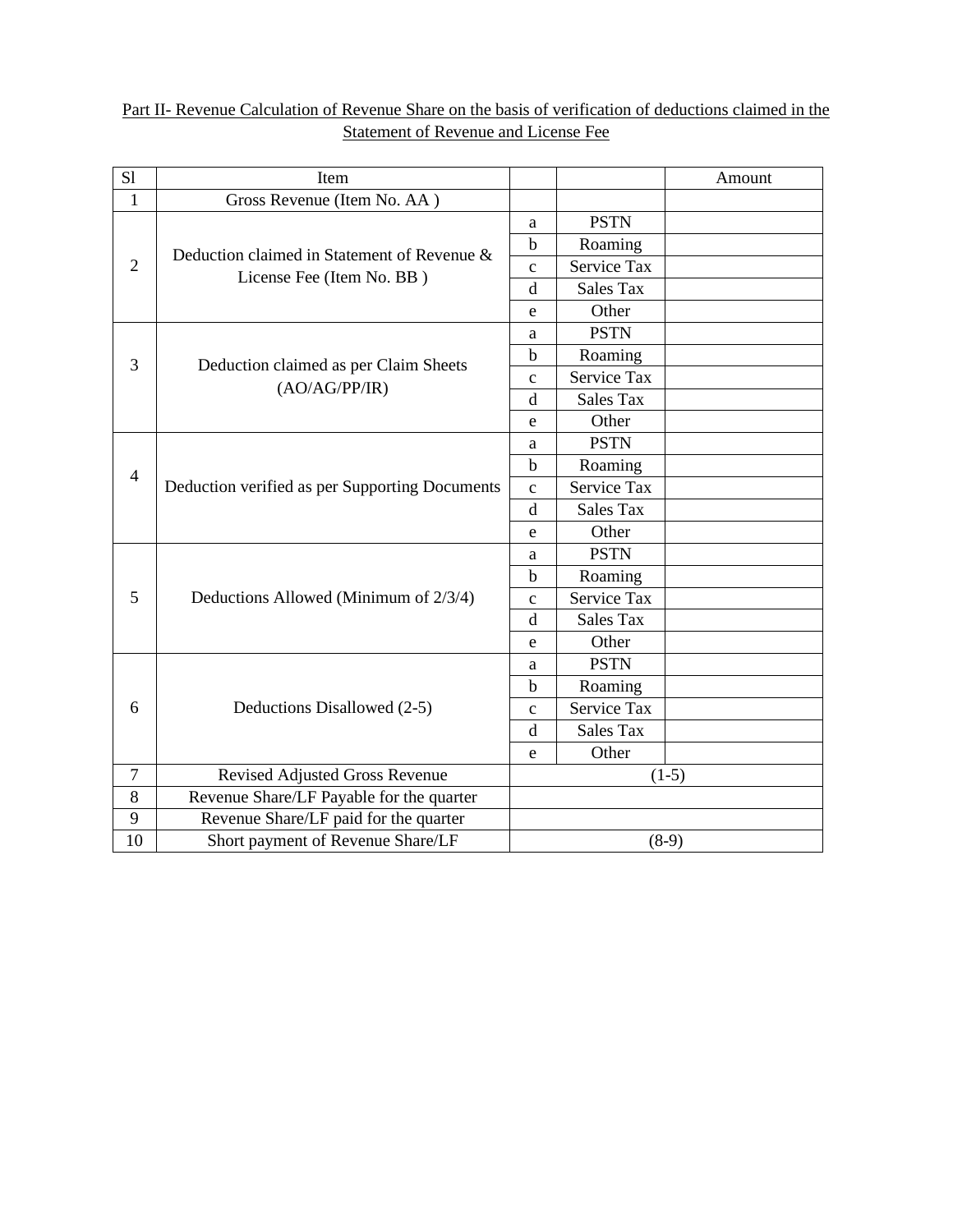| <b>Annexure 1 to 52</b> |                                         |                 |                                                                                  |  |  |
|-------------------------|-----------------------------------------|-----------------|----------------------------------------------------------------------------------|--|--|
| <b>Annex</b><br>ure No  | <b>Letter/OM No</b>                     | <b>Date</b>     | <b>Brief Subject</b>                                                             |  |  |
| $\mathbf{1}$            | 1-28/2006/LF                            | 5-Jul-07        | Clarification on Verification of deduction claim                                 |  |  |
| $\overline{2}$          | 1-27/2005/LF                            | $1-Jul-08$      | Submission of details of deduction claim<br>through quarterly AGR for 2006-07    |  |  |
| 3                       | 1-28/2006/LF                            | 16-Jul-08       | Verification of deduction claim<br>through<br>Quarterly AGR                      |  |  |
| 4                       | 1-27/2005/LF                            | 16-Jul-08       | claim<br>of<br>deduction<br>Verification<br>through<br>Quarterly AGR for 2006-07 |  |  |
| 5                       | 1-28/2006/LF                            | 18-Aug-08       | Submission of details of deduction claim                                         |  |  |
| 6                       | 1-28/2006/LF                            | 8-Dec-08        | Submission of details of deduction claim for<br>2006-07                          |  |  |
| $\overline{7}$          | 1-28/2006/LF                            | 6-Aug-09        | Verification of deduction claim for 2006-07                                      |  |  |
| 8                       | 1-28/2006/LF                            | $22$ -Apr-10    | Verification<br>of<br>deduction<br>claim<br>through<br><b>Quarterly AGR</b>      |  |  |
| 9                       | 1-28/2006/LF                            | 13-Aug-10       | Non-submission of documents                                                      |  |  |
| 10                      | 1-28/2006/LF                            | 30-Nov-11       | Submission of details of deduction claim along<br>with proof of payment          |  |  |
| 11                      | 1-28/2006/LF                            | $10$ -Jan- $12$ | Minutes of meeting Eastern Region                                                |  |  |
| 12                      | 1-28/2006-LF-II                         | 15-Mar-12       | ICR clarification                                                                |  |  |
| 13                      | 1-28/2006-LF-II                         | 19-Apr-12       | submission of consolidate summary                                                |  |  |
| 14                      | 1-28/2006-LF-II                         | $1-Nov-12$      | Verification deduction claim through Gross<br><b>Revenue Show Cause Notice</b>   |  |  |
| 15                      | 1-28/2006-LF-<br>$II(Part-II)$          | 8-Jan-13        | Providing operator wise details                                                  |  |  |
| 16                      | 1-28/2006/LF                            | $17-Jan-13$     | Verification of deduction of PSTN & Roaming<br>charges Role of CCAS              |  |  |
| 17                      | 1-28/2006-LF-II                         | $2-May-13$      | Submission of documents for Deduction claim<br>for ILD                           |  |  |
| 18                      | 1-28/2006-LF-II                         | 15-May-13       | Submission of details of deduction claim<br>through quarterly AGR                |  |  |
| 19                      | 1-28/2006-LF-II                         | 24-Jun-13       | Submission of details of deduction claim<br>through quarterly AGR                |  |  |
| 20                      | 1-28/2006-LF-<br>$II(Part-II)$          | $28 - Jun - 13$ | Clarification on deduction verification                                          |  |  |
| 21                      | 1-28/2006/LF-<br><b>II/NLD</b>          | $13$ -Aug- $13$ | Deduction Verification of NLD Operators                                          |  |  |
| 22                      | 1-28/2006-LF-II                         | 26-Sep-13       | Additional time for submission of documents                                      |  |  |
| 23                      | 1-7/2013-LF-II                          | $1-Oct-13$      | <b>Gross Revenue/AGR</b>                                                         |  |  |
| 24                      | $17-$<br>94/2013/AP/LF-<br>$\mathbf{I}$ | $21-Oct-13$     | Clarification of queries by CCA Hyderabad                                        |  |  |
| 25                      | 1-28/3/2013/LF-<br>II(Part II)          | 21-Oct-13       | Clarification on SMS/calling card/Emergency<br>Calls/Toll free charges           |  |  |
| 26                      | 1-28/2006-LF-II                         | $10$ -Dec-13    | Submission of documents in support<br>of<br>deduction claim                      |  |  |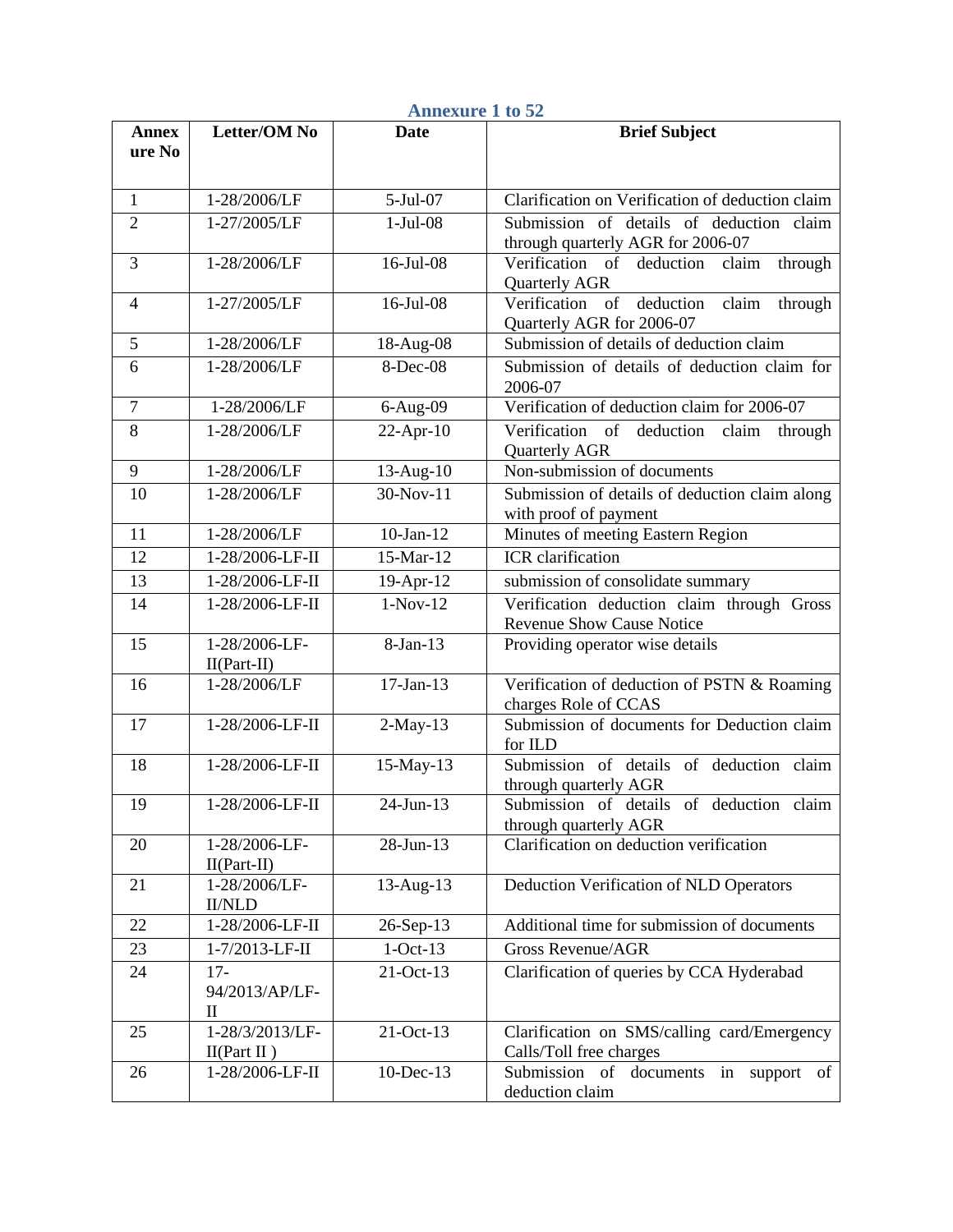| 27 | 1-28/3/2013/LF-<br>II(Part II)    | 4-Mar-14        | Clarification on SCCP/Toll charges                                |
|----|-----------------------------------|-----------------|-------------------------------------------------------------------|
| 28 | $1 - 28/2006 - LF - II$           | 11-Aug-14       | Providing operator wise details                                   |
| 29 | $1-$<br>28/2013/CCAs/<br>$LF-II$  | 20-Aug-14       | ADC charges                                                       |
| 30 | $1 -$<br>28/2013/CCAs/<br>$LF-II$ | 22-Aug-14       | Demand cum show cause notice verification by<br><b>CCAs</b>       |
| 31 | $1-$<br>28/2013/CCAs/<br>$LF-II$  | 31-Oct-14       | Guidelines for Verification of Deduction Claims<br>by TSPs        |
| 32 | $1-$<br>28/2013/CCAs/<br>$LF-II$  | $7-Nov-14$      | Clarification on deduction verification                           |
| 33 | 1-28/2006/LF-<br><b>II/ILD</b>    | $29$ -Jun-15    | Deduction Verification of ILD Operators                           |
| 34 | 1-28/2006/LF-<br><b>II/NLD</b>    | $30$ -Jun-15    | Deduction Verification of NLD Operators                           |
| 35 | $1-$<br>28/2013/CCAs/<br>$LF-II$  | 9-Mar-15        | Clarification on deduction verification                           |
| 36 | 1-28/2006-LF-II                   | 14-Dec-15       | Standardization of format for disallowance<br>details             |
| 37 | F.17-20/SSTL<br>/CC/LF-II         | 21-Mar-16       | <b>Treatment of Data Roaming</b>                                  |
| 38 | 24-1/2016/LFP-I                   | $1-Jun-16$      | <b>Clarification on AGR/BG</b>                                    |
| 39 | $1-$<br>28/2013/CCAs/<br>$LF-II$  | 26-Jul-16       | Signature by authorized signatory                                 |
| 40 | $1-$<br>28/2013/CCAs/<br>$LF-II$  | 26-Jul-16       | Submission of<br>documents in<br>support<br>of<br>deduction claim |
| 41 | 24-1/2016/LFP I                   | $27$ -Jul-16    | Allowing deductions claimed under different<br>F.Y                |
| 42 | 19-2/2015-LFA                     | $1-Sep-16$      | Clarification on IR                                               |
| 43 | $1-$<br>28/2013/CCAs/<br>$LF-II$  | 28-Sep-16       | Representation against Demand-cum<br>show<br>cause notice         |
| 44 | 24-1/2016/LFP I<br>(Pt)           | $6-Apr-17$      | Verification of deductions claimed by NLD<br>operators            |
| 45 | 24-1/2016/LFP I<br>(Pt)           | 21-Apr-17       | <b>Submission of Bank Certificates</b>                            |
| 46 | 17-3/2014-<br>15/LFA-<br>Videocon | $2-Jun-17$      | ICR Pass thru Charges Interpretation                              |
| 47 | 19-2/2015/                        | $10$ -Jan- $18$ | <b>Clarification for International Roaming</b>                    |
| 48 | 1-28/2006/LF-II                   | 17-Dec-18       | Deduction Verification of NLD Operators                           |
| 49 | 1-28/2006/LF-II                   | 25-Apr-19       | Deduction Verification of ILD Operators                           |